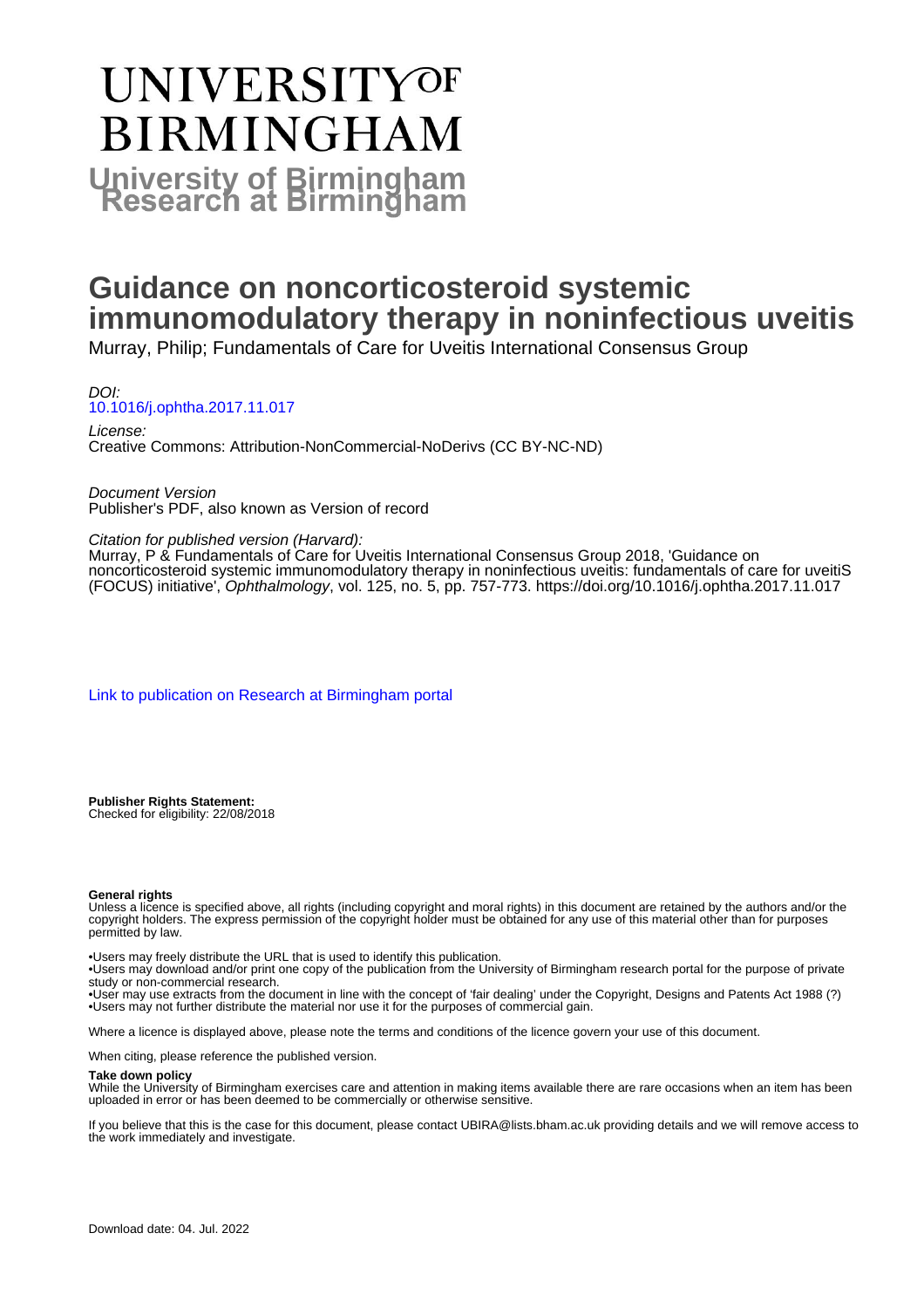



# Guidance on Noncorticosteroid Systemic Immunomodulatory Therapy in Noninfectious Uveitis

Fundamentals Of Care for UveitiS (FOCUS) Initiative

Andrew D. Dick, FMedSci, FRCOphth,<sup>[1,2](#page-16-0),[3](#page-16-0),†</sup> James T. Rosenbaum, MD,<sup>[4,5,6](#page-16-0),†</sup> Hassan A. Al-Dhibi, MD,<sup>[7](#page-16-0)</sup> Rubens Belfort, Jr., MD, PhD,<sup>8</sup> Antoine P. Brézin, MD, PhD,<sup>[9](#page-16-0)</sup> Soon Phaik Chee, FRCOphth, FRCS, <sup>10,11,[12](#page-16-0),[13](#page-16-0)</sup> Janet L. Davis, MD, MA, <sup>[14](#page-16-0)</sup> Athimalaipet V. Ramanan, FRCP, FRCPCH, <sup>1, 15</sup> Koh-Hei Sonoda, MD, PhD, <sup>[16](#page-17-0)</sup> Ester Carreño, MD, PhD,  $^{17}$  Heloisa Nascimento, MD,  $^{18}$  Sawsen Salah, MD,  $^9$  $^9$  Sherveen Salek, MD,  $^{5,19}$  $^{5,19}$  $^{5,19}$  $^{5,19}$ Jay Siak, FRCOphth, FRCSEd(Ophth), <sup>10,11,12,[13](#page-16-0)</sup> Laura Steeples, FRCOphth, MBChB(Hons), <sup>17,20</sup> for the Fundamentals of Care for Uveitis International Consensus Grou[p\\*](#page-17-0)

**Topic:** An international, expert-led consensus initiative to develop systematic, evidence-based recommendations for the treatment of noninfectious uveitis in the era of biologics.

**Clinical Relevance:** The availability of biologic agents for the treatment of human eye disease has altered practice patterns for the management of noninfectious uveitis. Current guidelines are insufficient to assure optimal use of noncorticosteroid systemic immunomodulatory agents.

Methods: An international expert steering committee comprising 9 uveitis specialists (including both ophthalmologists and rheumatologists) identified clinical questions and, together with 6 bibliographicfellows trained in uveitis, conducted a Preferred Reporting Items for Systematic Reviews and Meta-Analyses protocol systematic review of the literature (English language studies from January 1996 through June 2016; Medline [OVID], the Central Cochrane library, EMBASE, CINAHL, SCOPUS, BIOSIS, and Web of Science). Publications included randomized controlled trials, prospective and retrospective studies with sufficient follow-up, case series with 15 cases or more, peer-reviewed articles, and hand-searched conference abstracts from key conferences. The proposed statements were circulated among 130 international uveitis expertsfor review. A total of 44 globally representative group members met in late 2016 to refine these guidelines using a modified Delphi technique and assigned Oxford levels of evidence.

**Results:** In total, 10 questions were addressed resulting in 21 evidence-based guidance statements covering the following topics: when to start noncorticosteroid immunomodulatory therapy, including both biologic and nonbiologic agents; what data to collect before treatment; when to modify or withdraw treatment; how to select agents based on individual efficacy and safety profiles; and evidence in specific uveitic conditions. Shared decision-making, communication among providers and safety monitoring also were addressed as part of the recommendations. Pharmacoeconomic considerations were not addressed.

**Conclusions:** Consensus guidelines were developed based on published literature, expert opinion, and practical experience to bridge the gap between clinical needs and medical evidence to support the treatment of patients with noninfectious uveitis with noncorticosteroid immunomodulatory agents. Ophthalmology 2018;125:757-773 ª 2018 by the American Academy of Ophthalmology. This is an open access article under the CC BY-NC-ND license ([http://creativecommons.org/licenses/by-nc-nd/4.0/\)](http://creativecommons.org/licenses/by-nc-nd/4.0/).

Supplemental material available at [www.aaojournal.org.](www.aaojournal.org)

Uveitis is one of the leading causes of vision loss, and patients are at a high risk of ocular complications, including glaucoma, macular edema, and cataract.<sup>[1](#page-11-0)-[14](#page-11-0)</sup> Recurring flares may lead to cumulative eye damage and increasing risk of impaired vision or blindness, with the associated patient, societal, and economic burdens. $1-14$  $1-14$  $1-14$  Despite predictable and serious side effects associated with long-term use, often at high doses, oral corticosteroids remain a

mainstay of treatment for noninfectious uveitis (NIU).  $8,14-18$  $8,14-18$  $8,14-18$ Local (periocular or intravitreal) corticosteroid injections may limit systemic effects; however, they are also associated with local adverse effects such as elevated intraocular pressure, glaucoma, and cataract.<sup>[7](#page-11-0)-[9,12,13](#page-11-0)</sup>

Consensus guidelines for systemic treatment of NIU were published last in 2000, reflected the opinions of only 12 United States physicians, and predated the use of biologic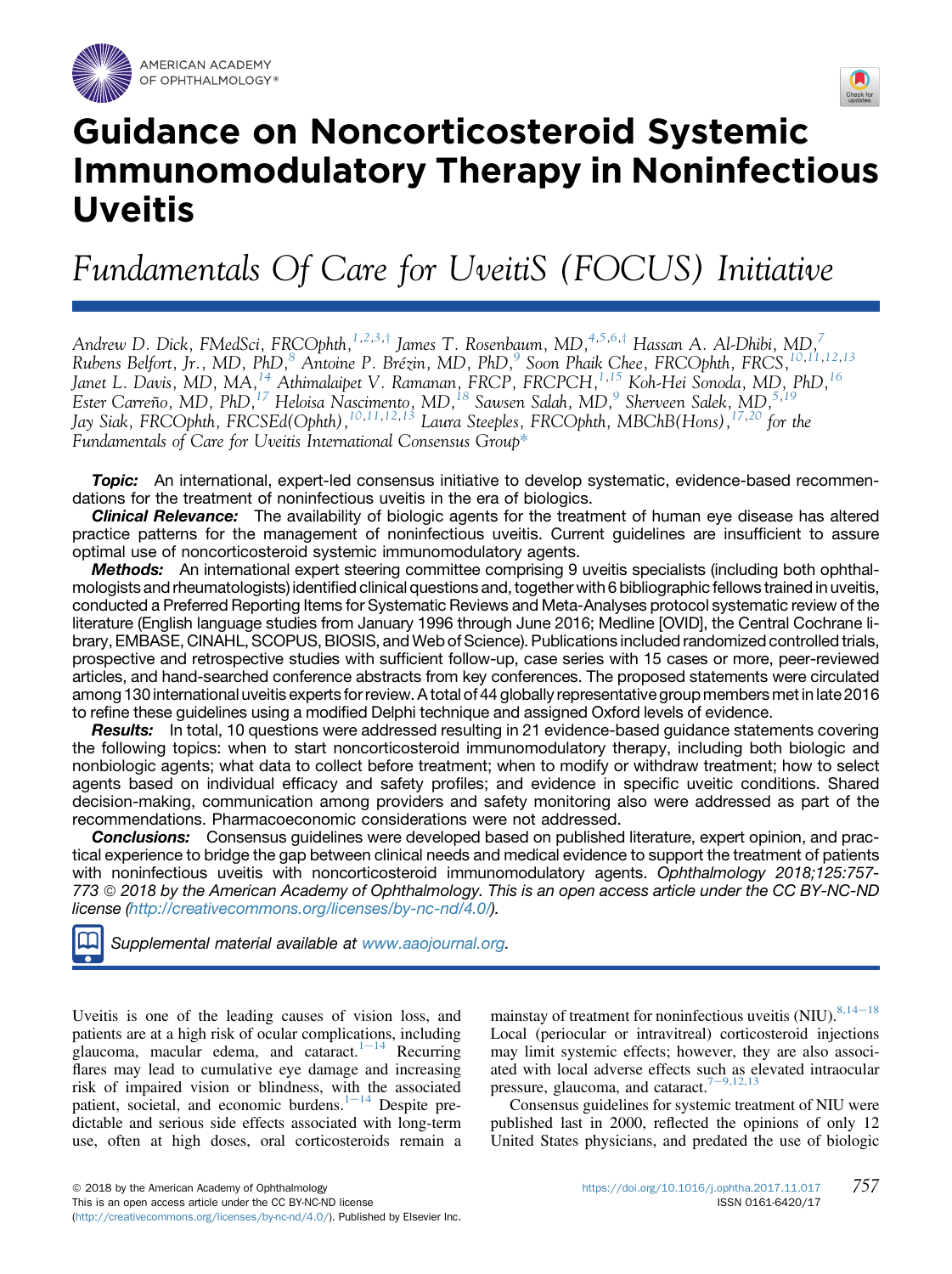therapy.<sup>[16](#page-12-0)</sup> More recent nonsystematic reviews related to efficacy of biologics and the care of patients receiving immunosuppressants deliver more contemporaneous guidance.<sup>[19,20](#page-12-0)</sup> Although few treatments have been approved for the indication of uveitis treatment by governing bodies, treatment with biologic and other systemic noncorticosteroid immunomodulatory agents has become widespread in patients whose uveitis is not controlled with corticosteroids alone. Furthermore, the Multicenter Uveitis Steroid Treatment Trial 7-year follow-up study demonstrated that systemic therapy (corticosteroid-supplemented immunomodulatory therapy and biologics) improved visual outcomes, controlled inflammation, and reduced macular edema compared with an intravitreous fluocinolone acetonide implant in patients with intermediate uveitis, posterior uveitis, or panuveitis. $21$ Therefore, new evidence-based guidelines are needed to facilitate a move toward optimized treatment by ophthalmologists and others in the care of patients with NIU.

Herein we report the outcomes of the Fundamentals of Care for UveitiS (FOCUS) global initiative organized to achieve consensus through evidence synthesis on optimal systemic treatment of patients with NIU. The primary output of this expert-led initiative was to disseminate clear, relevant, evidence-based, and practical information for systemic therapy for clinicians managing uveitis in daily practice. This work did not look to provide consensus-management algorithms, including the use of depot corticosteroids, nor were pharmacoeconomic issues addressed in the analysis. Three principal areas of clinical focus were considered to support understanding and to address clinical guidance and evidence gaps effectively: (1) optimal timing for treatment escalation in relation to cycles of treatment in-class before moving to a new treatment class, recognizing treatment success and failure, and identifying patients for step-up therapy; (2) transitioning treatment to a noncorticosteroid immunomodulator or immunomodulatory agent, including biologic agents in relation to what treatment to choose, which to exclude, and why; when to initiate this treatment; the appropriate dosing strategies; and how best to monitor against treatment goals (including measures of disease activity and treatment response and monitoring timeframes); and (3) multidisciplinary team collaboration in relation to management, treatment plans, and decisions and for patient safety and shared treatment goals across the multidisciplinary team.

# Methods

An international steering committee (ISC) comprising 9 international experts in uveitis, including 7 ophthalmologists and 2 rheumatologists, was convened by AbbVie, Inc (AbbVie Inc, North Chicago, IL) to define the clinical care gap and areas of clinical focus. In addition, 130 uveitis specialists, including thought-leading ophthalmologists and rheumatologists involved in local professional societies or guideline committees from 28 countries with a commitment to improving standards of patient care in their countries, were selected with guidance from the ISC through the network of AbbVie local affiliates to act as national faculties and to provide input at the local level. There was no AbbVie involvement in the methodology, data collection and analysis, or completion of this report.

In total, 57 draft clinical questions were developed by the ISC to align with each of the 3 identified areas of clinical focus. The national faculty members subsequently ranked these questions by clinical importance. Sixteen questions of highest importance were discussed by the ISC and were refined into 9 final questions. Six clinical uveitis fellows (E.C., N.H., S.B.-S., S.S., J.S., L.R.S.) were nominated by ISC members to conduct detailed literature searches and to assess the evidence relating to each question in concert with members of the ISC.

### Eligibility Criteria for Considering Studies for This Review

A transparent, rigorous, and clearly defined literature-search methodology was defined, building on the process first outlined by the Standardization of Uveitis Nomenclature Working Group,<sup>[1](#page-11-0)</sup> using a Preferred Reporting Items for Systematic Reviews and Meta-Analyses protocol.<sup>2</sup>

#### Search Methods for Identifying Studies

The literature search process to support the consensus statement development and agreement is shown in Appendix 1 (available at [www.aaojournal.org\)](http://www.aaojournal.org), and additional methodologic details are provided in Appendix 2 (available at [www.aaojournal.org](http://www.aaojournal.org)). In brief, a systematic review of English-language publications from January 1996 through August 2016 was performed.

#### Study Selection

Identified publications were reviewed further, and in some cases, older studies were included in the analysis if they contained data of significance. More recent publications are cited herein, but were excluded from consensus recommendations because they were not included in the summary of evidence reviewed before the consensus meeting in November 2016.

#### Data Collection and Risk of Bias Assessment

The quality of evidence was defined using the Oxford Centre for Evidence-Based Medicine levels of evidence criteria grading.<sup>2</sup> Answers were developed based on the literature searches and were documented for each clinical question using standardized opinion-based language to avoid creating recommendations. A note was made if the evidence level could not be substantiated fully.

### Data Synthesis and Analysis

Preliminary evidence statements that initially were developed by the ISC and bibliographic fellows underwent a rigorous discussion process by 27 national faculties in local meetings. The ISC reviewed several hundred detailed comments and incorporated key points into the final proposed evidence statements wherever possible. Finally, the ISC, bibliographic fellows, and representatives from the national faculties met in November 2016 (in London, United Kingdom) to refine and discuss the final statements. A modified Delphi technique process was used to reach consensus on the final evidence statements associated with the agreed definitive clinical questions. The voting system and flow used to reach consensus are shown in Appendices 3 and 4, respectively (available at [www.aaojournal.org\)](http://www.aaojournal.org).

### Results

During the international consensus meeting, the final 10 clinical questions were discussed, updated, and summarized according to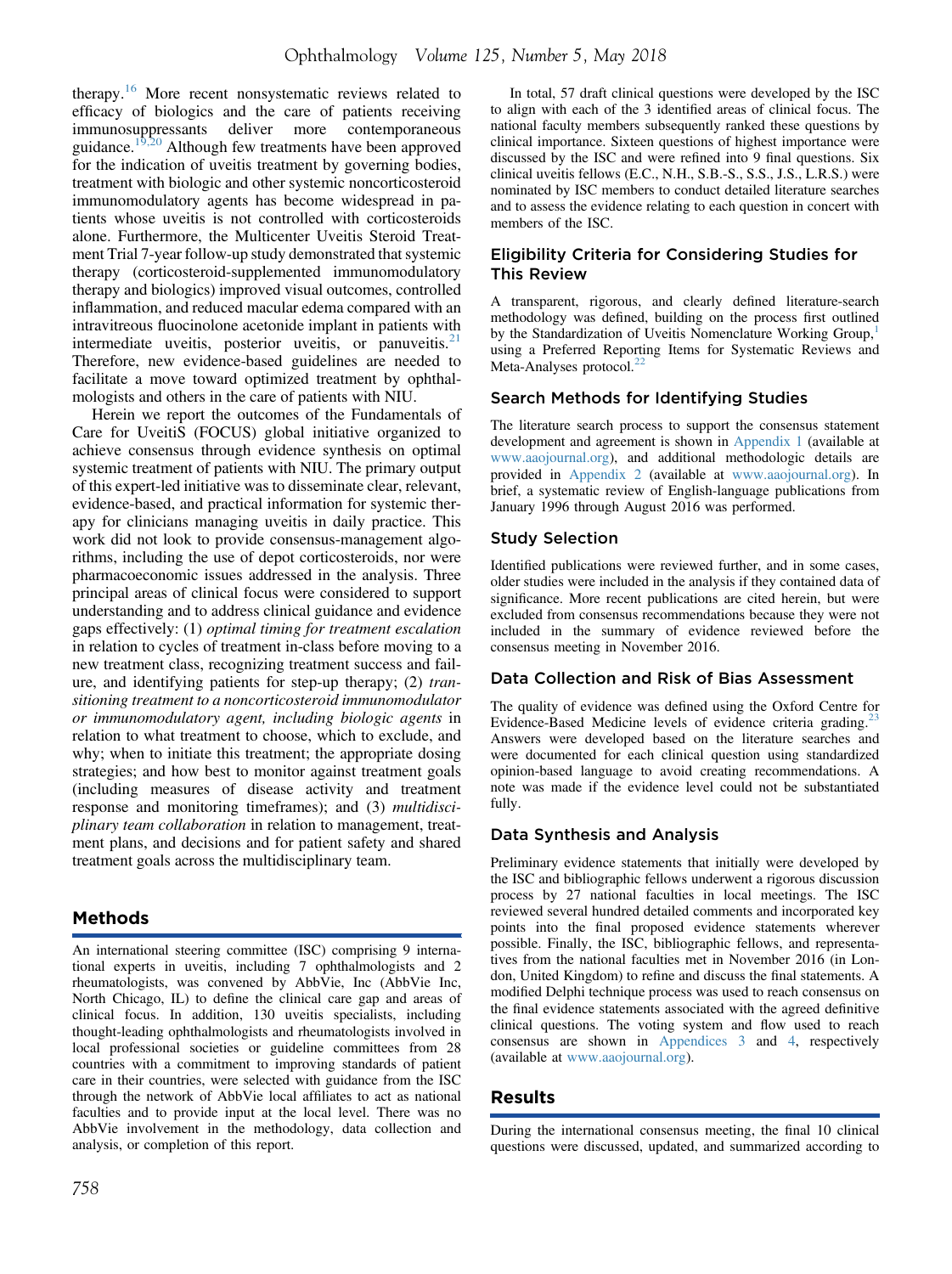the 3 clinical areas of focus (Appendix 5, available at [www.aaojournal.org\)](http://www.aaojournal.org). Although the original scope of the analysis included only nonanterior NIU, limited information was available when the searches were restricted, and much of the evidence was more broadly applicable. Consequently, most of the statements apply generally to NIU; data that apply to a specific type of uveitis are specified below.

#### Focus Area 1: Optimal Timing for Treatment Escalation

Question 1. Which Factors Determine When Any Form of Noncorticosteroid Systemic Immunomodulatory Therapy Should Be Introduced into the Management of Noninfectious Uveitis? Statement 1: Noncorticosteroid systemic immunomodulatory therapy (NCSIT) may be introduced for the management of NIU to control persistent or severe inflammation or to prevent ocular structural complications that present a risk to visual function. Indications for introducing NCSIT also include contraindications or intolerance to other therapies or a need for corticosteroid-sparing effect to maintain disease remission. Biologic therapy generally is considered for patients whose disease is inadequately controlled by standard (corticosteroids and NCSIT) drug therapy (evidence level [EL] 4). Grade C recommendation.

Statement 2: Indicators of severe inflammation include impairment of visual function, bilateral disease, vitreous haze, macular or optic nerve disease, retinal vascular inflammation, macular edema, exudative detachment, or ocular structural complications that threaten visual function. Recurrent or chronic disease may be considered as severe disease. Associated systemic disease also may influence the treatment approach (EL 4). Grade C recommendation.

Indications for the introduction of NCSIT in the management of noninfectious adult uveitis can be either the uveitis type and severity or therapeutic needs (Table 1). Although macular edema is a common cause of visual loss in  $\text{NIU}^{43,44}$  $\text{NIU}^{43,44}$  $\text{NIU}^{43,44}$  and the most common cause of moderate visual loss,<sup>45</sup> few studies have defined a diagnosis of macular edema as an independent indicator for starting NCSIT. There was a significant association of central macular thickening of  $240 \mu m$  or more on OCT with worse vision in the Multicenter Uveitis Steroid Treatment Trial.<sup>[46](#page-13-0)</sup>

Therapeutic indications for NCSIT most commonly include failure of regional corticosteroids<sup>24,27-[29,33,35,36,38,39](#page-12-0)</sup> or systemic cortico-steroids.<sup>20,24–[33,35,36,38](#page-12-0)–[40,47,48,57,61](#page-12-0)–[63,66,67](#page-12-0)</sup> Lack of tolerance to corticosteroids is a prominent reason for systemic noncorticosteroid therap[y20,26,29,30,34,40,48,57](#page-12-0) or need for corticosteroid-sparing effect.<sup>20,29,35,41,48,49,55</sup> Other indications for the use of NCSIT may include disease that severely impairs essential activities of daily living and, consequently, quality of life.<sup>59,60</sup>

Contraindications to corticosteroid therapy include behavioral patterns (noncompliance), health-related factors (e.g., history of tuberculosis or hepatitis), and reproductive status (Appendix 6, available at [www.aaojournal.org](http://www.aaojournal.org)). It should be noted that these contraindications should be evaluated within the context of the overall benefit versus the risk of any therapy.<sup>6</sup>

Question 2. What Are the Essential Data and Clinical Information That Should Be Collected about Patients before Deciding on Noncorticosteroid Systemic Immunomodulatory Therapy for Noninfectious Uveitis? Statement 1: Collection of historical, laboratory, and clinically relevant nonocular imaging data should take place before initiation of NCSIT for the treatment of NIU. These data are used to assess baseline vital organ system functions and to test for active or latent infectious diseases (EL 4). Grade C recommendation.

Statement 2: Support for pretreatment testing in NIU patients can be derived from experience with nonuveitic diseases that are treated with NCSIT (EL 4). Grade C recommendation.

Table 1. Indications for Initiating Systemic Therapy

| Ocular and anatomic                                                                                                                                                                                          |
|--------------------------------------------------------------------------------------------------------------------------------------------------------------------------------------------------------------|
| Onset and course as defined by SUN Working Group criteria                                                                                                                                                    |
| Acute disease that is sight threatening <sup>24-26</sup>                                                                                                                                                     |
| Chronic persistent inflammation <sup>20,25,27-32</sup>                                                                                                                                                       |
| Exudative retinal detachment <sup>33,34</sup>                                                                                                                                                                |
| Posterior and macular involvement <sup>35-37</sup>                                                                                                                                                           |
| Binocular sight-threatening disease <sup>20,25,27,31,33,36</sup>                                                                                                                                             |
| Therapeutic                                                                                                                                                                                                  |
| Regional failure to respond to: <sup>20,24,27-31,33,35,36,38-42</sup>                                                                                                                                        |
| Periocular steroid injections <sup>42</sup>                                                                                                                                                                  |
| Topical corticosteroids in JIA-associated uveitis $30,41$<br>Systemic failure $20,24,25,27-30,36,37,40-53$                                                                                                   |
|                                                                                                                                                                                                              |
| Active uveitis while taking doses of 30 mg or 0.5 mg/kg prednisone                                                                                                                                           |
| per day or more <sup>54</sup>                                                                                                                                                                                |
| Relapse of uveitis after reduction of the oral corticosteroid dose to<br>less than 7 to 10 mg/day prednisone <sup>34,49,55,56</sup><br>Steroid intolerance <sup>20,24—26,28–30,34,36,40,44,47,48,51,57</sup> |
|                                                                                                                                                                                                              |
|                                                                                                                                                                                                              |
| Need for steroid-sparing effect <sup>20,25,28,29,31,34,35,39,41,48,49,51,55,56</sup><br>Severity (in adults) <sup>20,24,25,28,29,33–36,39–42,55,57,58</sup>                                                  |
|                                                                                                                                                                                                              |
| Visual acuity worse than $20/100$ $(18)^{34}$                                                                                                                                                                |
| Increase in vitreous haze of grade $\geq 2^{34,55}$                                                                                                                                                          |
| Relapse of cystoid macular edema <sup>34</sup>                                                                                                                                                               |
| Disease that impacts quality of life <sup>59,60</sup>                                                                                                                                                        |
| Severity (in JIA) includes prognostic factors for visual loss,<br>such as: $^{28,29,38,50,51,54,56-58,61-65}$                                                                                                |
| Poorer presenting visual acuity                                                                                                                                                                              |
| Posterior uveitis                                                                                                                                                                                            |
| Uveitic complications of glaucoma                                                                                                                                                                            |
| Advanced cataract                                                                                                                                                                                            |
| Macular edema                                                                                                                                                                                                |
| Synechiae                                                                                                                                                                                                    |
| Severe band keratopathy                                                                                                                                                                                      |
| Ocular hypotony                                                                                                                                                                                              |
| Rubeosis iridis                                                                                                                                                                                              |
|                                                                                                                                                                                                              |

 $JIA =$  juvenile idiopathic arthritis;  $SUM = Standardization$  of Uveitis Nomenclature.

Before deciding on NCSIT, it is recommended (grade C recommendation) that clinicians should determine baseline vital organ function and screen for infectious diseases that may be reactivated or exacerbated by immunosuppression. In addition, age, exposure to immunosuppressive therapy, and a family history of malignancy may be associated with a greater risk of malignancy.<sup>69</sup> However, it should be noted that positive and negative predictive values of screening tests used depend on the accuracy of the diagnostic test, the pretreatment prevalence of the abnormality in uveitis patients, and the frequency of emergent disease during treatment. History of malignancy or testing for tuberculosis or human immunodeficiency virus is important before initiating biologic therapy. Published after the literature review process, Wakefield et al<sup>[19](#page-12-0)</sup> formulated expert guidelines on the assessment of uveitis patients before initiating NCSIT, including both biologic and nonbiologic immunomodulatory therapy, which also may provide useful guidance. In addition, using or adapting screening procedures as they are performed in inflammatory disorders, such as rheumatoid arthritis, ankylosing spondylitis (AS), psoriasis, psoriatic arthritis (PsA), ulcerative colitis, and Crohn's disease, may support decision making in  $NIII.<sup>7</sup>$ 

Question 3. What Are the Clinical Criteria Used When Deciding to Adjust Systemic Therapy? Statement: There is significant heterogeneity regarding the criteria used to judge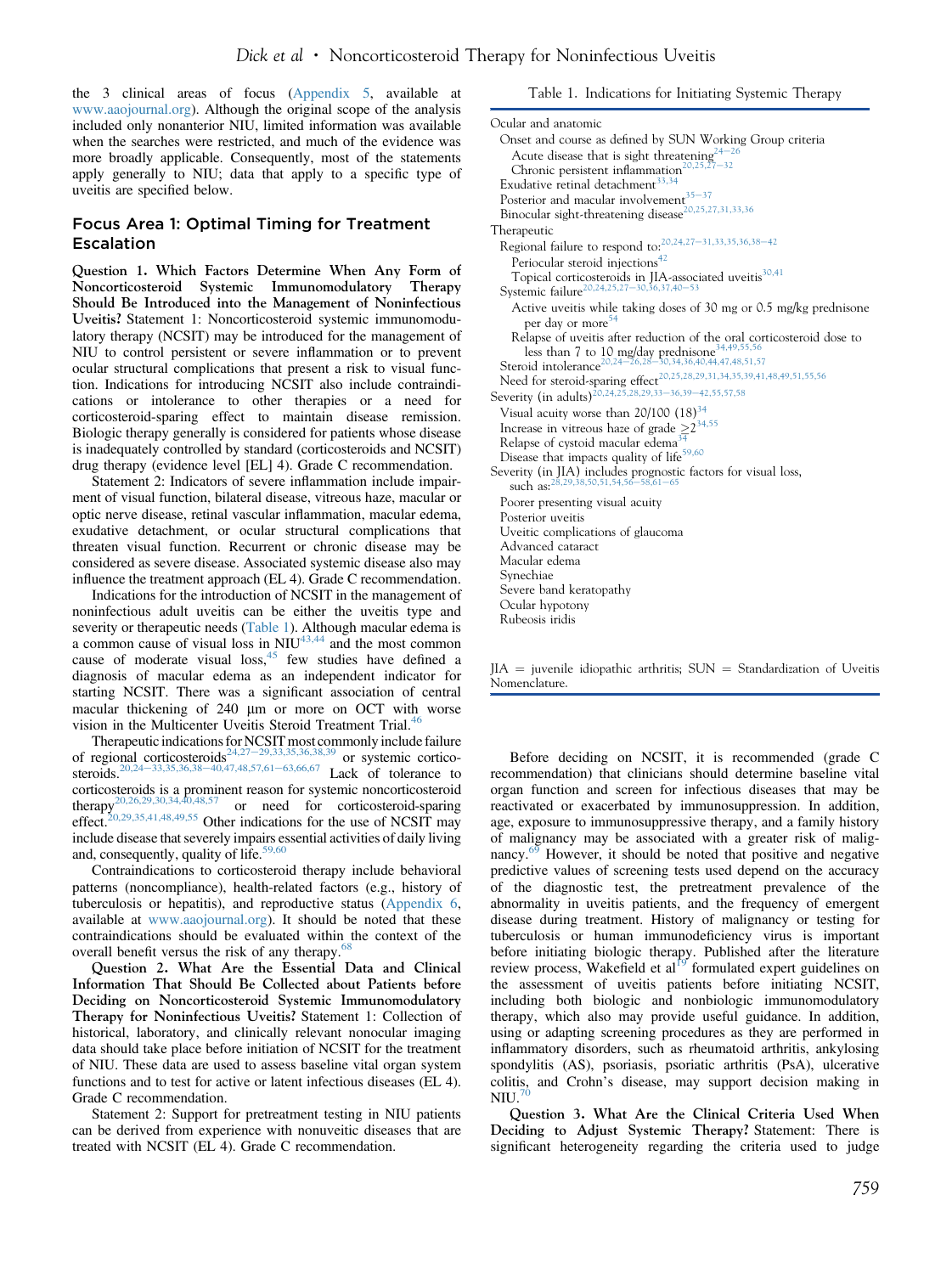disease activity in NIU, but deterioration (or lack of response) in measures of visual function, anterior chamber cells, anterior chamber flare, vitreous haze, chorioretinal lesions, retinal vascular lesions, or macular or optic nerve involvement are among the parameters that can be influential in decisions to adjust therapy (EL 4). The overall level of evidence supporting criteria used to assess disease activity and adjusting of systemic therapy (including assess usease activity and acquiring  $\frac{1}{20}$ . The commendation.<br>withdrawal of therapy) support a grade B/C recommendation.

Although there is considerable heterogeneity,  $^{20,31,33,3}$ clinical criteria with the strongest evidence supporting their usefulness in adjusting systemic therapy (where the eye is the major organ affected in systemic disease and decisions are led by the ophthalmologist) are visual acuity (VA) and ocular inflammation, as defined by Standardization of Uveitis Nomenclature Working Group criteria.<sup>[1](#page-11-0)</sup> A recent Delphi panel developed the Uveitis Disease Activity Index to assess global ocular inflammatory activity in patients with uveitis; $^{72}$  $^{72}$  $^{72}$  however, this has not yet been validated as a method to assess the need for therapeutic adjustment. Given that uveitides comprise several distinct diseases, assessments that are more specific to different forms of disease also may be desirable.

Question 4A. If the Noncorticosteroid Systemic Immunomodulatory Agent Is Not Adequately Effective, What Should Be Considered First? Statement: Treatment nonadherence, infections, and masquerade syndromes must be considered in any patient with NIU before a change in therapy is considered (EL 3A). Grade B recommendation.

The goal of treatment in uveitis must be to suppress ocular inflammation and achieve inactive disease state or drug-induced remission. In any patient who is not benefiting adequately from immunomodulatory therapy, defined according to the Standardization of Uveitis Nomenclature Working Group criteria as either a 2-step increase in the level of inflammation or an increase to the maximum grade (worsening) or as a lack of 2-step decrease in the level of inflammation and inability to decrease to inactive disease despite therapy,<sup>[1](#page-11-0)</sup> the diagnosis should be reconsidered (Table 2), with special attention paid to the possible role of infection, masquerade, or patient nonadherence. Masquerade syndrome represents the presence of a condition, such as intraocular malignancy or retinal degeneration, which may mimic inflammation. The incidence has been suggested to be as high as 2.5% of cases of NIU in a tertiary referral clinic.<sup>[73](#page-13-0)</sup> Appropriate diagnosis for malignancy, such as lymphoma, could include diagnostic vitrectomy, cerebrospinal fluid for cytologic analysis, and brain imaging by magnetic resonance imaging. The differential diagnosis for inflammation not responsive to corticosteroids and immunomodulatory therapy also includes infections, such as syphilis, tuberculosis, and a variety of viral causes.

Question 4B. If the Noncorticosteroid Systemic Immunomodulatory Agent Is Not Adequately Effective or Adequately Tolerated, What Should the Next Approach Be? Statement 1: Dose escalation of the NCSIT to the maximum tolerated therapeutic dose may be considered before introducing an alternative medication (including introduction of a biologic agent) or other approach in the management of NIU (EL 2A; see Appendix 7 for supporting evidence, available at [www.aaojournal.org](http://www.aaojournal.org)). Grade B recommendation.

Statement 2: Patients with NIU may be transitioned to an alternative or additional agent (EL 1B; see Appendix 7 for supporting evidence) if the initial NCSIT is controlling the disease inadequately. Grade A recommendation.

Statement 3: Therapy choice for patients with NIU that is refractory to NCSIT must be individualized based on multiple factors, including the patient's history, underlying cause of uveitis, Table 2. Management of Patients with an Inadequate Response to Noncorticosteroid Systemic Immunomodulatory Therapy

#### Considerations for Management of Patients with an Inadequate Response to Noncorticosteroid Systemic Immunomodulatory Therapy

- 1. Consider differential diagnosis
- 2A. Dose escalation of current therapy
- 2B. Transition to alternative noncorticosteroid systemic agent
- 2C. Local or regional therapies
- 2D. Nonmedical therapy (vitrectomy, cryotherapy, etc.)
- 2E. Biologic therapy
- 3. Therapies should be individualized based on history, cause of uveitis, and patient preference
- Currently limited evidence exists to support adding an additional agent; safety and cost implications should be considered.

other systemic comorbidities, or a combination thereof (EL 4; see Appendix 7 for supporting evidence). Grade C recommendation.

Optimizing the dosage of the noncorticosteroid systemic agent often is the first option before introducing a novel medication or approach. Escalating the dose can increase efficacy and may be tried in an individual patient, especially given variability in absorption and metabolism. Patients may be transitioned to an alternative agent if the initial NCSIT is not working or there are other reasons for discontinuing (EL 1B). For example, this may be from mycophenolate to methotrexate, or vice versa. There are limited published data to support adding another agent, and the safety and cost implications should be considered with this approach.

Nonmedical or surgical treatment in some cases may be considered as a primary option, particularly in cases where NCSIT is ineffective (EL 4). Pars plana vitrectomy has been studied as a surgical treatment option in patients with persistent inflammation and macular edema.[74](#page-13-0) Peripheral cryotherapy represents another surgical treatment option, especially for active pars planitis. It should be noted that surgical interventions can have late sequelae, such as cataractogenesis.<sup>[75,76](#page-13-0)</sup> In addition, because the surgery does not address the underlying immune-mediated cause of the inflammation, many experts regard the intervention as likely to be of temporary benefit.

Patients' understanding of their ocular disease process often is incomplete, which may influence adherence to therapy.<sup>7</sup> Although a dearth of information exists on factors influencing patient adherence in uveitis therapy, this must be an important consideration in any patient who fails to improve with noncorticosteroid systemic therapy (EL 3A). The ultimate choice for therapy must be individualized based on multiple factors, such as the patient's history (e.g., history of hepatitis), underlying cause of uveitis, patient preference, cost, and convenience (EL 4).

Question 5. When Should Noncorticosteroid Systemic Immunomodulatory Therapy Be Withdrawn? Statement: The decision to withdraw NCSIT for NIU should be individualized based on shared decision making that incorporates considerations such as patient preference, tolerance of and risk resulting from the current treatment, duration of disease control, and the specific cause of uveitis (EL 4; see Appendix 7 for supporting evidence). Grade C recommendation.

Inadequate clinical response is cited as the most frequent cause for discontinuation of therapy, followed by inefficacy (no clinical drug effect noted), then adverse drug reactions (EL 2A).<sup>[78](#page-13-0)</sup> Cost and desire for fertility are also considerations, and all of these factors can be used to guide withdrawal decisions.<sup>79</sup> Although the data on sustained remission after withdrawal of biologic therapy are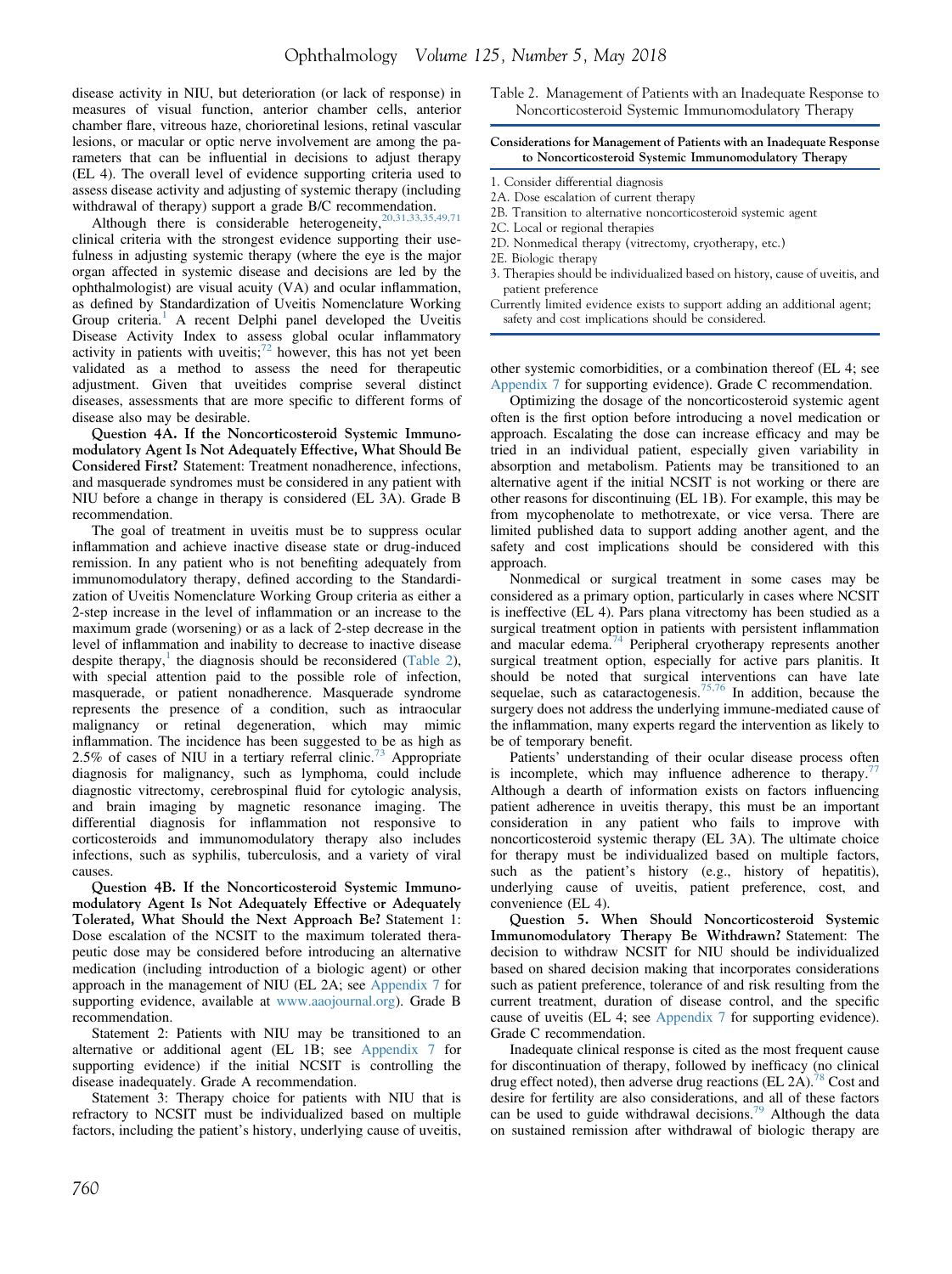limited, there are some supportive data in juvenile idiopathic arthritis and even more limited data from Behçet's disease (EL 3A). $80-85$  $80-85$ 

Any decision to withdraw systemic therapy in patients achieving remission involves a classic risk-benefit analysis that considers the risk that the inflammation will recur and the benefits resulting from not being subjected to systemic immunosuppression. A discussion about when to withdraw NCSIT also frequently arises in other conditions, such as organ transplantation or rheumatic diseases. We hesitate to extrapolate these observations directly to uveitis because prognosis and disease course vary greatly and because the potential for irreversible structural damage arguably is greater with intraocular inflammation. The decision to withdraw systemic therapy must be individualized based on shared decision making that incorporates considerations such as patient and physician preference, tolerance of and risk resulting from the current treatment, disease severity, and the specific cause of uveitis (EL 4).

#### Focus Area 2: Transitioning Treatment to Noncorticosteroid Systemic Immunomodulatory Therapy, Including **Biologics**

Question 6. What Evidence Is Available to Guide the Selection of Noncorticosteroid Systemic Immunomodulatory Therapy for Noninfectious Uveitis, Excluding Biologics? Statement: Effective noncorticosteroid, nonbiologic immunomodulatory therapies for the treatment of NIU include mycophenolate mofetil (EL 2B), tacrolimus (EL 2B), cyclosporine (EL 2B), azathioprine (EL 2B), and methotrexate (EL 2B). Grade B recommendation (see Appendix 7 for supporting evidence).

A number of agents have been evaluated for treating NIU [\(Table 3\)](#page-6-0). Although many studies did not distinguish between different subtypes and causes of uveitis, data for the most commonly studied and used agents are described below, including mycophenolate preparations, tacrolimus, cyclosporine, azathioprine, and methotrexate. Other agents, such as chlorambucil,  $86 \text{ cyclophosphamide}, 87,88$  $86 \text{ cyclophosphamide}, 87,88$  and leflunomide have been used. However, the level and amount of evidence are limited and do not meet the criteria for this report. There is limited evidence of benefit from local therapies, such as intravitreal sirolimus $89-92$  $89-92$  $89-92$  and methotrexate,  $83$  as an alternative treatment strategy in NIU. However, there is no evidence comparing outcomes for these local therapies with systemic noncorticosteroid therapy (overall grade C recommendation for local sirolimus and methotrexate). Intravitreal sirolimus may be moderately effective in reducing inflammation and is associated with low risk of adverse events (AEs) in patients with active  $NIU.<sup>89</sup>$  $NIU.<sup>89</sup>$  $NIU.<sup>89</sup>$ 

Mycophenolate Preparations. Evidence of inflammation control, steroid-sparing effect, and VA improvement in most patients supports a grade B recommendation for mycophenolate mofetil for NIU ([Table 3](#page-6-0)). The evidence for other mycophenolate preparations is not robust (EL 4) and supports a grade C recommendation. Overall, mycophenolate preparations generally were well tolerated, with low rates of discontinuation resulting from AEs. $94$ 

Mycophenolate preparations also have demonstrated moderate efficacy alone<sup>[97](#page-14-0)</sup> and in combination with cyclosporine<sup>[98](#page-14-0)</sup> for control of birdshot chorioretinopathy. The grade C recommendation for the use of mycophenolate derivatives (alone or with cyclosporine) reflects the low-level evidence for this drug combination. Mycophenolate mofetil also has been evaluated in acute Vogt-Koyanagi-Harada (VKH) disease,<sup>[99](#page-14-0)</sup> and in a comparative study (vs. methotrexate) in patients with acute or chronic VKH disease $^{100}$  $^{100}$  $^{100}$  in combination with high-dose oral corticosteroids. These studies support the use of mycophenolate mofetil and methotrexate for control of inflammation and maintenance of VA, with no evidence of superiority of one drug over the other (grade C recommendation).

Calcineurin Inhibitors: Tacrolimus and Cyclosporine. There is some evidence to support the efficacy of the calcineurin inhibitors tacrolimus and cyclosporine (EL 2B) for control of inflammation in NIU as well as improvements in VA, $^{101-104}$  $^{101-104}$  $^{101-104}$  $^{101-104}$  $^{101-104}$  supporting a grade B recommendation. Similar effects were seen in improvements in VA with tacrolimus and cyclosporine. However, tacrolimus may be slightly better tolerated versus cyclosporine (6% vs. 37% of patients reported AEs), and discontinuations were lower. $103$ 

Azathioprine. Azathioprine as a single agent alongside corticosteroids demonstrated control of inflammation and corticosteroid-sparing outcomes in patients with intermediate and posterior uveitis and panuveitis. However, there is a lack of evidence for improvement in visual outcomes.<sup>[105,106](#page-14-0)</sup> In one study, approximately 17% of patients discontinued therapy because of ineffectiveness and 24% stopped therapy because of AEs within the first year,<sup>[106](#page-14-0)</sup> although a second study did not report discontinuations because of  $AEs$ ,  $^{105}$  $^{105}$  $^{105}$  demonstrating moderate efficacy for azathioprine in NIU (grade B recommendation).

Azathioprine demonstrated moderate efficacy in inflammation control and a significant steroid-sparing effect in patients with severe uveitis secondary to Behçet's disease.<sup>[55](#page-13-0)</sup> Therapy was well tolerated, with only 2% of patients discontinuing therapy. Azathioprine also has been evaluated in patients with acute and chronic VKH disease (alongside high-dose steroids in the acute phase) and demonstrated control of inflammation (85.5% in acute VKH disease and 90% in chronic VKH disease), with a median time to steroid-sparing effect of 4 months.<sup>[107](#page-14-0)</sup> However, this single study in a small cohort of patients ( $n = 16$ ) constitutes low-level evidence (EL 4).

Methotrexate. Evidence from 2 studies demonstrates the efficacy of methotrexate in inflammation control, steroid-sparing ability, and maintenance and improvements of VA in patients with  $NIU^{47,108}$  $NIU^{47,108}$  $NIU^{47,108}$  and supports a grade B recommendation for methotrexate in NIU.

Comparative Studies of Antimetabolites (Mycophenolate Mofetil, Azathioprine, and Methotrexate). Comparative studies of antimetabolites demonstrate moderate support for efficacy of methotrexate and mycophenolate mofetil in steroid-sparing control of NIU (overall grade C recommendation),  $71,109$  with no significant differences in uveitis control among these drugs. Rates of side effects, laboratory test complications, and discontinuation of therapy were reported to be higher with azathioprine compared with mycophenolate mofetil and methotrexate.<sup>[110](#page-14-0)</sup>

Question 7. Which Biologic Should Be Used for the Treatment of Noninfectious Uveitis? Statement 1: The use of adalimumab for the treatment of NIU is supported (EL 1B; see Appendix 7 for supporting evidence). Grade A recommendation.

Statement 2: The use of infliximab for the treatment of NIU is supported (EL 2B; see Appendix 7 for supporting evidence). Grade B/C recommendation.

Statement 3: There is no evidence to support the use of etanercept in NIU (EL 2B). Grade B recommendation.

Statement 4: The use of subcutaneous secukinumab in nonanterior NIU is not supported (EL 2B). Grade B recommendation.

Statement 5: The use of interferon alfa-2a in nonanterior NIU is supported (EL 2B). There is limited evidence to support the use of pegylated interferon alfa in nonanterior NIU in patients with Behçet's disease (EL 2B). Interferon  $\beta$  demonstrated efficacy in the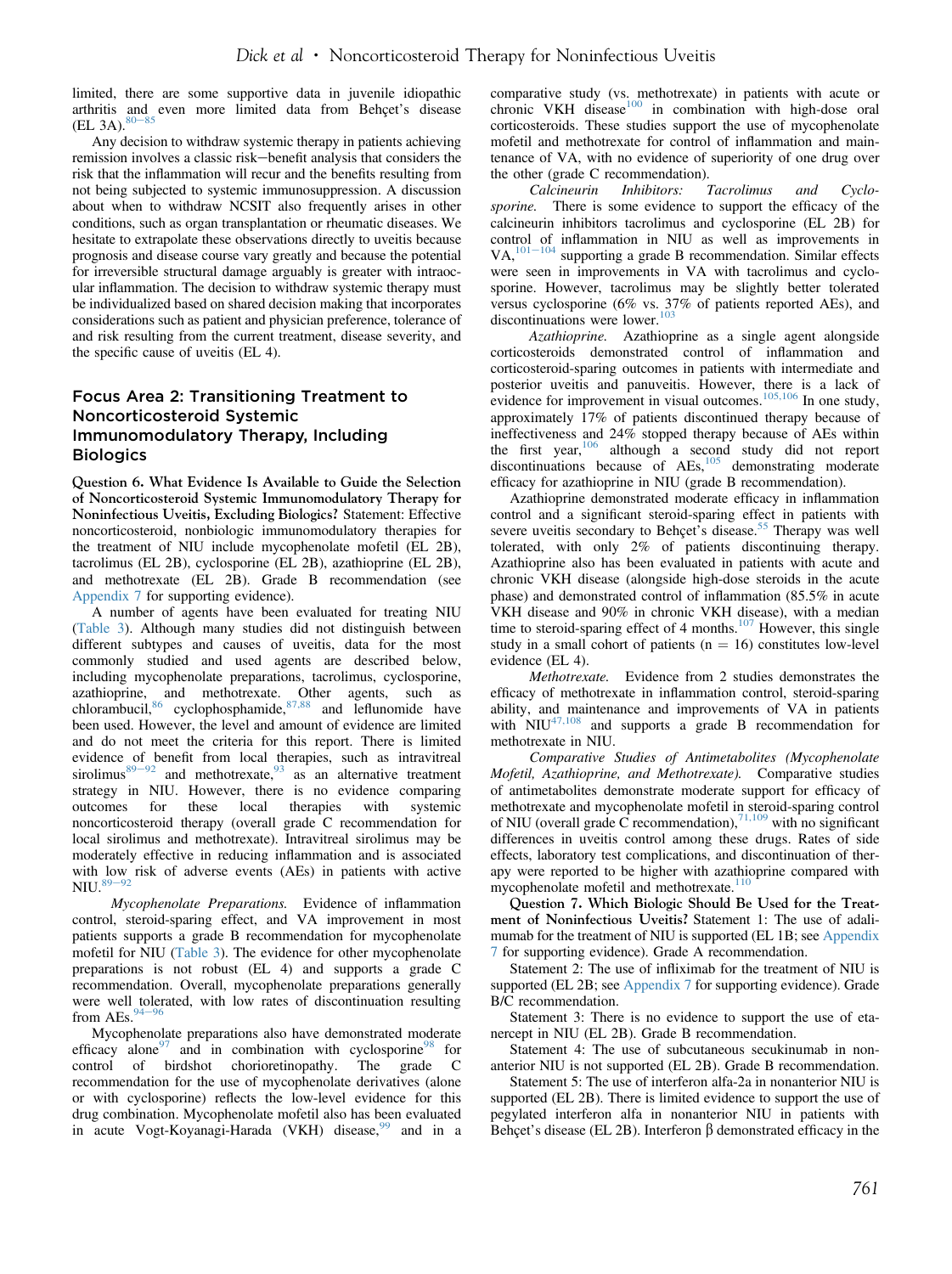<span id="page-6-0"></span>

|                                                                    | No. of Studies* | Disease Anatomic<br>Locations                                                      | <b>Disease Entities or Cause</b> |                         | Outcomes                                  |                   |                       |                         |
|--------------------------------------------------------------------|-----------------|------------------------------------------------------------------------------------|----------------------------------|-------------------------|-------------------------------------------|-------------------|-----------------------|-------------------------|
| Drug                                                               |                 |                                                                                    |                                  | Inflammation<br>Control | Visual Acuity Stability or<br>Improvement | Steroid Sparing   | <b>Evidence Level</b> | Recommendation<br>Level |
| Mycophenolate                                                      | 13              | Anterior uveitis,                                                                  | <b>NIU</b>                       | Yes                     | Yes                                       | Yes               | 2B <sup>5</sup>       | $B_{\delta}$            |
| preparations <sup>1</sup>                                          |                 | intermediate uveitis.                                                              | <b>BCR</b>                       | Yes                     | No                                        | Yes               | 2B/3                  | С                       |
|                                                                    |                 | posterior uveitis, and<br>panuveitis                                               | VKH disease                      | Yes                     | Yes                                       | Yes <sup>¶</sup>  | 2B/3                  | $\mathsf{C}$            |
| Azathioprine**                                                     | $\overline{4}$  | Anterior uveitis,                                                                  | <b>NIU</b>                       | Yes                     | No                                        | Yes               | 2B                    | C                       |
|                                                                    |                 | intermediate uveitis,                                                              | <b>BD</b>                        | Yes                     | Yes                                       | Yes               | 2B                    | B                       |
|                                                                    |                 | posterior uveitis, and<br>panuveitis                                               | VKH disease                      | Yes                     | No                                        | Yes               | $\overline{4}$        | $\mathsf{C}$            |
| Methotrexate <sup>††</sup>                                         | 5               | Anterior uveitis,                                                                  | <b>NIU</b>                       | Yes                     | Yes                                       | Yes               | 2B                    | B                       |
|                                                                    |                 | intermediate uveitis.<br>posterior uveitis, and<br>panuveitis                      | VKH disease                      | Yes                     | Yes                                       | Yes               | 2B/3                  | $\mathsf{C}$            |
| Cyclophosphamide                                                   | 2               | Anterior, intermediate,<br>and posterior uveitis                                   | <b>NIU</b>                       | Yes <sup>##</sup>       | No                                        | Yes <sup>##</sup> | $\overline{4}$        | $\mathsf{C}$            |
| Calcineurin inhibitors:<br>tacrolimus/<br>cyclosporine             | $\overline{4}$  | Anterior uveitis,<br>intermediate uveitis,<br>posterior uveitis, and<br>panuveitis | <b>NIU</b>                       | Yes                     | Yes                                       | Yes               | 2B                    | B                       |
| Chlorambucil<br>Evidence for<br>noncorticosteroid<br>local therapy |                 | Panuveitis                                                                         | Sympathetic ophthalmia           | Yes                     | Yes                                       | Yes               | $\overline{4}$        | $\mathsf{C}$            |
| Methotrexate                                                       |                 | Anterior uveitis.<br>intermediate uveitis,<br>and panuveitis                       | <b>NIU</b>                       | Yes                     |                                           | No                | $\overline{4}$        | $\mathsf{C}$            |
| Sirolimus                                                          | $\overline{4}$  | Intermediate uveitis,<br>posterior uveitis, and<br>panuveitis                      | <b>NIU</b>                       | Yes                     | Yes                                       | Yes               | 2B                    | $\mathsf{C}$            |

Table 3. Evidence for Individual Systemic Noncorticosteroid Immunomodulatory Therapy Agents and Disease-Specifi<sup>c</sup> Recommendations

BCR = birdshot chorioretinopathy; BD = Behçet's disease; NIU = noninfectious uveitis; VKH = Vogt-Koyanagi-Harada.

\*Some older studies identified in the literature search were excluded based on quality of reporting, consistency in reporting steroid-sparing effect (prednisone ≤10 mg), use of Standardization of Uveitis Nomenclature criteria, and adherence to Standardization of Uveitis Nomenclature criteria for reporting improvement or failure to improve.

<sup>y</sup>Data are consolidation of all anatomic locations covered in the associated publications. Some publications may cover some anatomic locations and some may cover others.

<sup>‡</sup>Seven studies with mycophenolate mofetil, 1 study with mycophenolate sodium, and 1 study in combination with cyclosporine; 2 studies in BCR; and 2 in VKH disease, including 1 study with methotrexate as comparator (no evidence of superiority of either drug) and 1 with methotrexate and azathioprine as comparators.

<sup>§</sup>Evidence level 4 and grade C recommendation for mycophenolate sodium.

Data not available for combination with cyclosporine.

 ${$  One hundred percent steroid-sparing control of inflammation with mycophenolate mofetil alone.

\*\*Includes study with mycophenolate mofetil and methotrexate as comparators.

<sup>††</sup>Includes 1 study with methotrexate and mycophenolate mofetil as comparators and 1 study in VKH disease with mycophenolate mofetil as comparator.

# One study reported only on the entire cohort and not on uveitis patients within the cohort.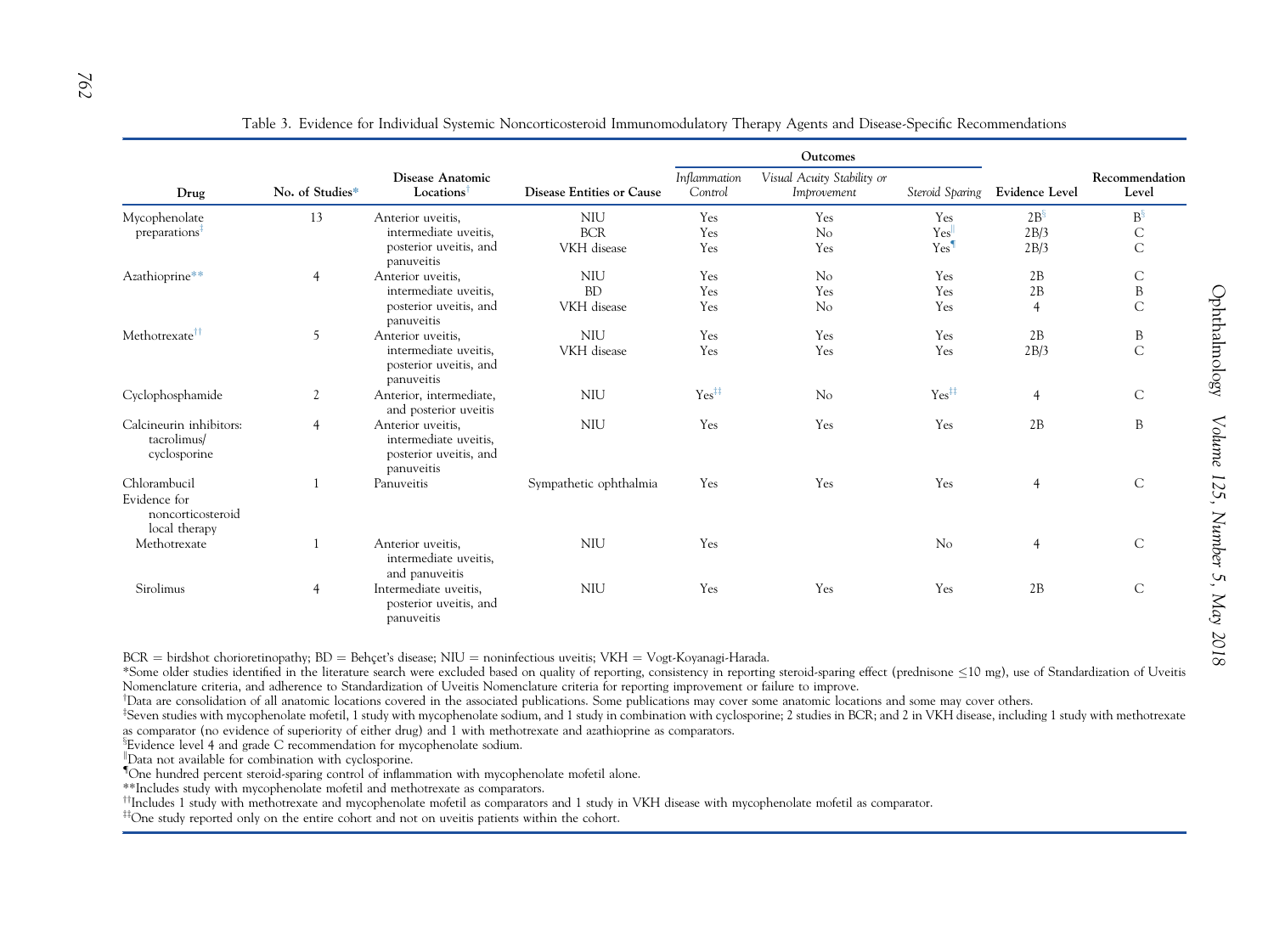treatment of pars planitis in a small pilot randomized controlled trial (RCT; EL 2B). Grade B recommendation.

Several biologic therapies have been evaluated for the management of NIU across uveitis subtypes, disease causes, and anatomic locations, with the level of evidence varying considerably. Data on the most commonly used biologics are described below, with a comprehensive list in [Table 4.](#page-8-0)

Adalimumab. Adalimumab is recommended for the treatment of nonanterior NIU in adults (grade A recommendation). Evidence supporting the use of adalimumab for the treatment of nonanterior NIU in adults is derived from 2 multinational  $\text{RCTs}^{49,111}$  $\text{RCTs}^{49,111}$  $\text{RCTs}^{49,111}$  that evaluated the efficacy and safety of adalimumab in adult patients with active nonanterior NIU despite high-dose corticosteroids $111$  and adult patients with inactive nonanterior NIU controlled by corticosteroids.<sup>49</sup> In these studies, adalimumab significantly lowered uveitic flare and loss of VA. A further RCT evaluating adalimumab in severe forms of nonanterior NIU in adults demonstrated that adalimumab is superior to placebo in improving VA and reducing flares. $112$ 

Adalimumab is indicated in the United States for the treatment of noninfectious uveitis, intermediate uveitis, posterior uveitis, and panuveitis in adult patients $113$  and in Europe for the treatment of noninfectious uveitis, intermediate uveitis, posterior uveitis, and panuveitis in adult patients who have had an inadequate response to corticosteroids, in patients in need of corticosteroid sparing, or in whom corticosteroid treatment is inappropriate.<sup>[114](#page-14-0)</sup> Although adalimumab for treating anterior uveitis was not included in the recommendation, its use in the prevention of acute anterior uveitis was described in some of the supporting literature. For example, it has been shown to reduce the rate of anterior uveitis flares and recurrences in AS. $\frac{115-119}{2}$  $\frac{115-119}{2}$  $\frac{115-119}{2}$  $\frac{115-119}{2}$  $\frac{115-119}{2}$ 

Further, since the consensus meeting in November 2016, data from a randomized study, SYCAMORE,<sup>[120](#page-15-0)</sup> evaluating the efficacy of adalimumab in combination with methotrexate in juvenile idiopathic arthritis-associated anterior uveitis have been published. This study reported a strong beneficial effect with adalimumab plus methotrexate, with significant relative risk reduction and delay in time to treatment failure compared with methotrexate alone (hazard ratio, 0.25; 95% confidence interval, 0.12–0.49;  $P < 0.0001$ ). A significant steroid-sparing effect also was observed ( $P = 0.04$ ), with a significant number of patients in the adalimumab plus methotrexate group reducing or discontinuing topical glucocorticoids ( $P = 0.02$ ).

Infliximab. Evidence derived from prospective, noncomparative, open-label trials supports the use of infliximab for the treatment of NIU in adults (EL 2B, 3B, and 4), particularly in Behçet's disease.<sup>[121,122](#page-15-0)</sup> Overall, there is moderate evidence supporting the use of infliximab in Behçet's disease, pediatric NIU,<sup>1</sup> and other uveitis entities<sup>[40,124](#page-12-0)</sup> (grade B/C).

In Behçet's disease, infliximab provided complete remission in 30% to 85.7% of patients, $121,122,125-128$  $121,122,125-128$  $121,122,125-128$  with a good response (investigator opinion) in 76.7% of cases and a significant decrease in the number of uveitis attacks.<sup>[129](#page-15-0)</sup> There was no significant difference in reduction of total inflammatory score versus intravenous methylprednisolone or intravitreal triamcinolone; however, reduction in inflammation was more rapid with infliximab (2 weeks).<sup>[130](#page-15-0)</sup> Improvements in macular edema<sup>131</sup> and best-corrected VA (BCVA) were statistically significant after infliximab treatment. $127,132-134$  $127,132-134$  $127,132-134$  Infliximab treatment also resulted in a decrease in or discontinuation of, or both, systemic anti-inflammatory agents in patients with Behçet's-associated uveitis. $127,132$  Quality of life (relief from uveitis attacks and extraocular manifestations) improved significantly in patients with Behçet's disease with infliximab.<sup>[126](#page-15-0)</sup>

Adalimumab and Infliximab in Anterior Uveitis Associated with Ankylosing Spondylitis. Although it was not part of the original analysis, which focused on nonanterior NIU, we believed that it was important that information on the use of tumor necrosis

factor inhibitors in anterior uveitis be included in the manuscript because it is the most common extra-articular manifestation in AS. A recent meta-analysis described a cumulative incidence of approximately 1 in 4 patients, $135$  and another recent study reported acute anterior uveitis incidence in 30% to 40% of individuals with AS, with prevalence approaching 60% in patients with AS for more than 50 years.[136](#page-15-0) International organizations that recently issued recommendations for the treatment of spondyloarthritis all have suggested that adalimumab and infliximab are preferred biologic agents for treatment and prevention of uveitis as an extra-<br>articular manifestation of spondyloarthritis.<sup>[137](#page-15-0)–[140](#page-15-0)</sup>

Etanercept. There is no evidence to support the use of etanercept in refractory nonanterior NIU (EL 2B). Etanercept 25 mg administered subcutaneously twice weekly (as monotherapy or with methotrexate) did not provide control of ocular inflammation or steroid-sparing effect when compared with placebo in 2 RCTs. $^{141,142}$  $^{141,142}$  $^{141,142}$  There is secondary evidence, not evaluated in our methodology, that infers etanercept may alter the rate of uveitis in patients with spondyloarthropathy.<sup>[118,119](#page-14-0)</sup> In addition, there are also reports of paradoxical occurrences of uveitis after etanercept administration in patients with AS-related acute anterior uveitis.<sup>1</sup>

Secukinumab. In patients with Behçet's disease and active or quiescent NIU, secukinumab, dosed subcutaneously, does not demonstrate control of ocular inflammation or decrease uveitis recurrence.<sup>143</sup> There was no significant reduction in inflammatory attacks, decrease in vitreous haze, or improvement in BCVA.<sup>[143](#page-15-0)</sup> However, intravenous dosing in patients with active, noninfectious, nonanterior uveitis provided some control in 72.7% of patients at 6 months as well as some steroid-sparing effect.<sup>[144](#page-15-0)</sup>

Interferons. In adult NIU (including that associated with Behçet's disease) or other uveitis entities, interferon alfa-2a administered subcutaneously without concomitant steroids was<br>effective in controlling NIU (grade B effective in controlling NIU (grade B recommendation).<sup>[78,85,145](#page-13-0)–[158](#page-13-0)</sup>

Interferon alfa-2a has demonstrated efficacy in control of uveitic flares in patients with Behçet's disease as well as in patients with other uveitis entities.  $145-150,152-158$  Relapse rate also with other uveitis entities. $145-150,152-158$  $145-150,152-158$  $145-150,152-158$  $145-150,152-158$  $145-150,152-158$ decreased significantly (from 1.39-3.61 relapses/person annually to  $0.05-0.8$  relapses/person annually).<sup>[159](#page-16-0)</sup> Visual acuity improved or remained stable and resolution of macular edema was observed in all those patients with macular edema at baseline.  $85,145,148,150,152-156$  $85,145,148,150,152-156$  $85,145,148,150,152-156$  Significant reductions in mean oral prednisolone dose also were achieved.<sup>[147,148,152](#page-15-0)</sup>

There is very limited evidence to support the use of pegylated interferon alfa for NIU (EL 2B). In one randomized study, there was no difference from placebo in relapse rates. However, there was a significant steroid-sparing or immunosuppressant-sparing effect.<sup>[160](#page-16-0)</sup>

Interferon  $\beta$  administered subcutaneously (2 weeks at 22  $\mu$ g 3 times weekly then 44 µg every 3 weeks) has demonstrated efficacy in the treatment of pars planitis in a randomized pilot study (EL 2B). Patients showed a significant increase in BCVA at 3 months versus methotrexate, with mean improvement in BCVA of 0.31 logarithm of the minimum angle of resolution versus 0.09 logarithm of the minimum angle of resolution, respectively. Vision-related quality of life also improved compared with those receiving methotrexate.<sup>2</sup>

Question 8. How Do You Assess Patient Safety While Noncorticosteroid Systemic Immunomodulatory Therapy Is Being Administered? Statement: Support for safety monitoring while administering treatment derives from experience with uveitis and nonuveitic diseases that are treated with NCSITs.

There was significant variability in level of knowledge, along with low self-ratings regarding specific indications and toxicities for certain medications, in a survey of 51 United States ophthalmologists; $\frac{161}{161}$  $\frac{161}{161}$  $\frac{161}{161}$  therefore, we included an additional statement with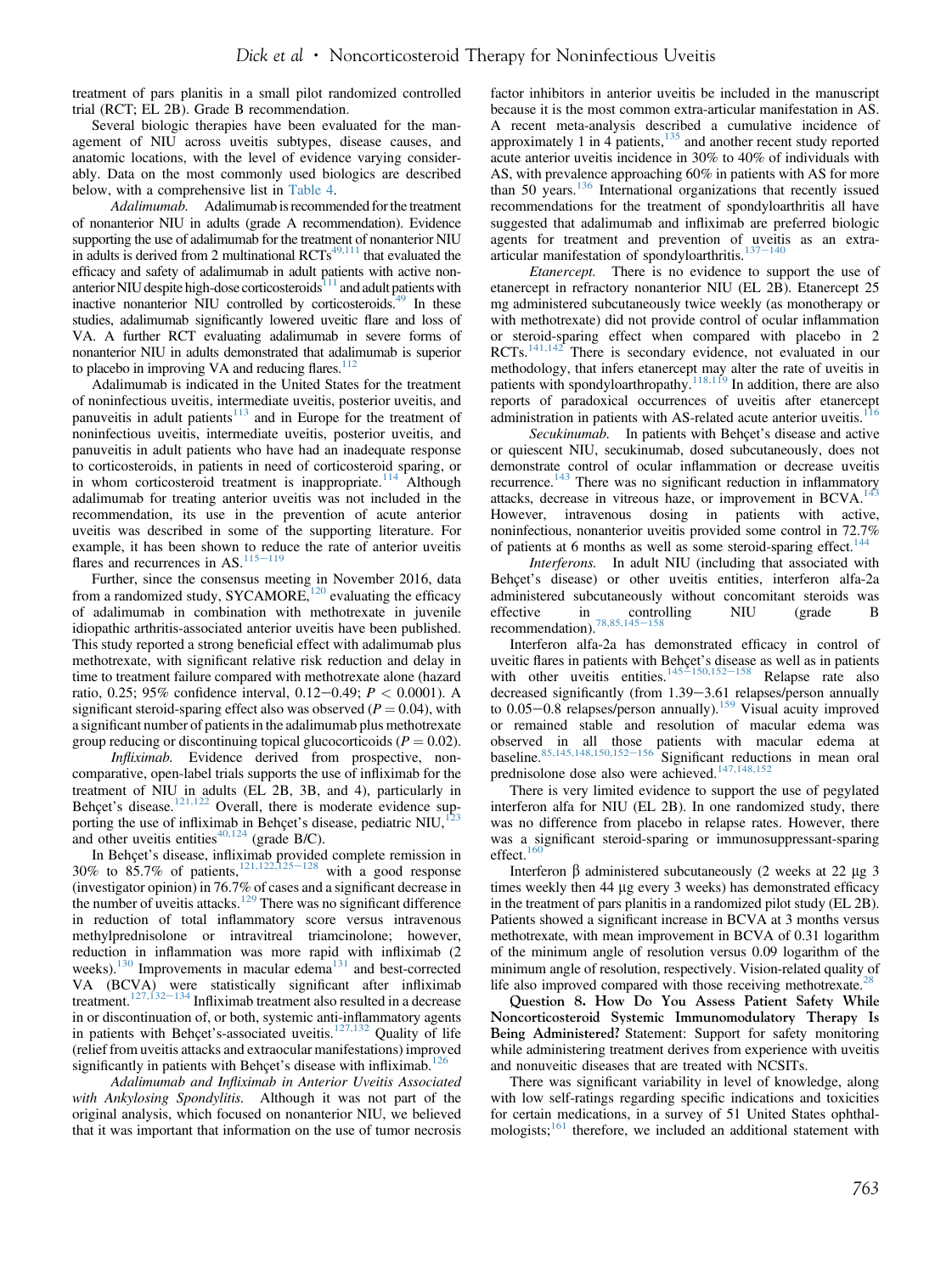# Table 4. Evidence Supporting Use of Biologics and Recommendation

<span id="page-8-0"></span>

|                                   | No. of Studies                                 | Anatomic Location*                                                                                         | Disease Entities or Cause                                                                                                                                                                                                                                                  | Outcomes                |                                              |                    |                                                    |                         |
|-----------------------------------|------------------------------------------------|------------------------------------------------------------------------------------------------------------|----------------------------------------------------------------------------------------------------------------------------------------------------------------------------------------------------------------------------------------------------------------------------|-------------------------|----------------------------------------------|--------------------|----------------------------------------------------|-------------------------|
| Originator Biologic               |                                                |                                                                                                            |                                                                                                                                                                                                                                                                            | Inflammation<br>Control | Visual Acuity<br>Stability or<br>Improvement | Steroid<br>Sparing | <b>Evidence Level</b><br>(No. of)<br>Publications) | Recommendation<br>Level |
| Anti-tumor necrosis<br>factor     |                                                |                                                                                                            |                                                                                                                                                                                                                                                                            |                         |                                              |                    |                                                    |                         |
| Infliximab                        | 24                                             | Anterior, posterior, retinal<br>vasculitis                                                                 | <b>BD</b>                                                                                                                                                                                                                                                                  | Yes                     | Yes                                          | Yes                | 2B (3), 3B (2),<br>4(8)                            | B                       |
|                                   |                                                | uveitis, posterior uveitis,<br>panuveitis                                                                  | Anterior uveitis, intermediate Pediatric NIU (uveitis entities<br>include JIA, BD, sarcoidosis,<br>VKH disease)                                                                                                                                                            | Yes                     | Yes                                          | Yes                | 2B(1), 4(2),<br>5(1)                               | $\mathsf{C}$            |
|                                   |                                                | uveitis, posterior uveitis,<br>panuveitis                                                                  | Anterior uveitis, intermediate Other uveitis entities (including<br>BD, BCR, sarcoidosis,<br>idiopathic vasculitis, VKH<br>disease)                                                                                                                                        | Yes                     | Yes                                          | Yes                | 2B(2), 3B(1),<br>4(4)                              | B                       |
| Adalimumab                        | 15                                             | uveitis, posterior uveitis,<br>panuveitis                                                                  | Anterior uveitis, intermediate NIU (including different uveitis<br>entities: BD, idiopathic<br>uveitis, sarcoidosis, BSRC,<br>TINU, VKH disease, pars<br>planitis; other: HLA-B27, JIA)                                                                                    | Yes                     | Yes                                          | Yes                | 1B (4), 2B (4),<br>4(5), 5(2)                      | A                       |
| Golimumab                         | $\mathfrak{2}$                                 | Anterior uveitis, intermediate<br>uveitis, posterior uveitis,<br>and panuveitis                            | <b>NIU</b>                                                                                                                                                                                                                                                                 | Yes                     | Yes                                          | Yes                | $\overline{4}$                                     | $\mathcal{C}$           |
| Etanercept                        | $\mathfrak{2}$                                 | Anterior, intermediate,<br>posterior uveitis                                                               | NIU, sarcoidosis                                                                                                                                                                                                                                                           | x                       | X                                            | x                  | 2B                                                 | B                       |
| Certolizumab                      | No studies<br>fulfilling inclusion<br>criteria |                                                                                                            |                                                                                                                                                                                                                                                                            |                         |                                              |                    |                                                    | D                       |
| Anti-interleukin 1                |                                                |                                                                                                            |                                                                                                                                                                                                                                                                            |                         |                                              |                    |                                                    |                         |
| Anakinra/canakinumab              | $\mathbf{1}$                                   | Anterior uveitis, intermediate<br>uveitis, posterior uveitis,<br>and panuveitis                            | <b>BD</b>                                                                                                                                                                                                                                                                  | Yes                     |                                              |                    | $\overline{4}$                                     | C                       |
| Gevokizumab                       | $\mathbf{1}$                                   | Posterior uveitis, panuveitis,<br>and/or retinal vasculitis                                                | <b>BD</b>                                                                                                                                                                                                                                                                  | Yes                     |                                              |                    | 2B                                                 | $\mathsf{C}$            |
| Anti-interleukin 2                |                                                |                                                                                                            |                                                                                                                                                                                                                                                                            |                         |                                              |                    |                                                    |                         |
| Daclizumab                        | 7                                              | uveitis, posterior uveitis, or<br>panuveitis; retinal<br>vasculitis                                        | Anterior uveitis, intermediate NIU (including different uveitis<br>entities such as: idiopathic<br>anterior uveitis and panuveitis;<br>MCP; scleritis, idiopathic<br>panuveitis; sarcoid panuveitis;<br>HSV-associated anterior<br>scleritis; idiopathic<br>keratouveitis) | Yes                     | <b>Yes</b>                                   | Yes                | 2B (5) and 4 (2)                                   | B                       |
| Anti-interleukin 6<br>Tocilizumab | 2                                              | uveitis, posterior uveitis,<br>and panuveitis; also note<br>retinal vasculitis with and<br>without uveitis | Anterior uveitis, intermediate NIU (including different uveitis<br>entities)                                                                                                                                                                                               | Yes                     | Yes                                          | x                  | 4                                                  | $\mathsf{C}$            |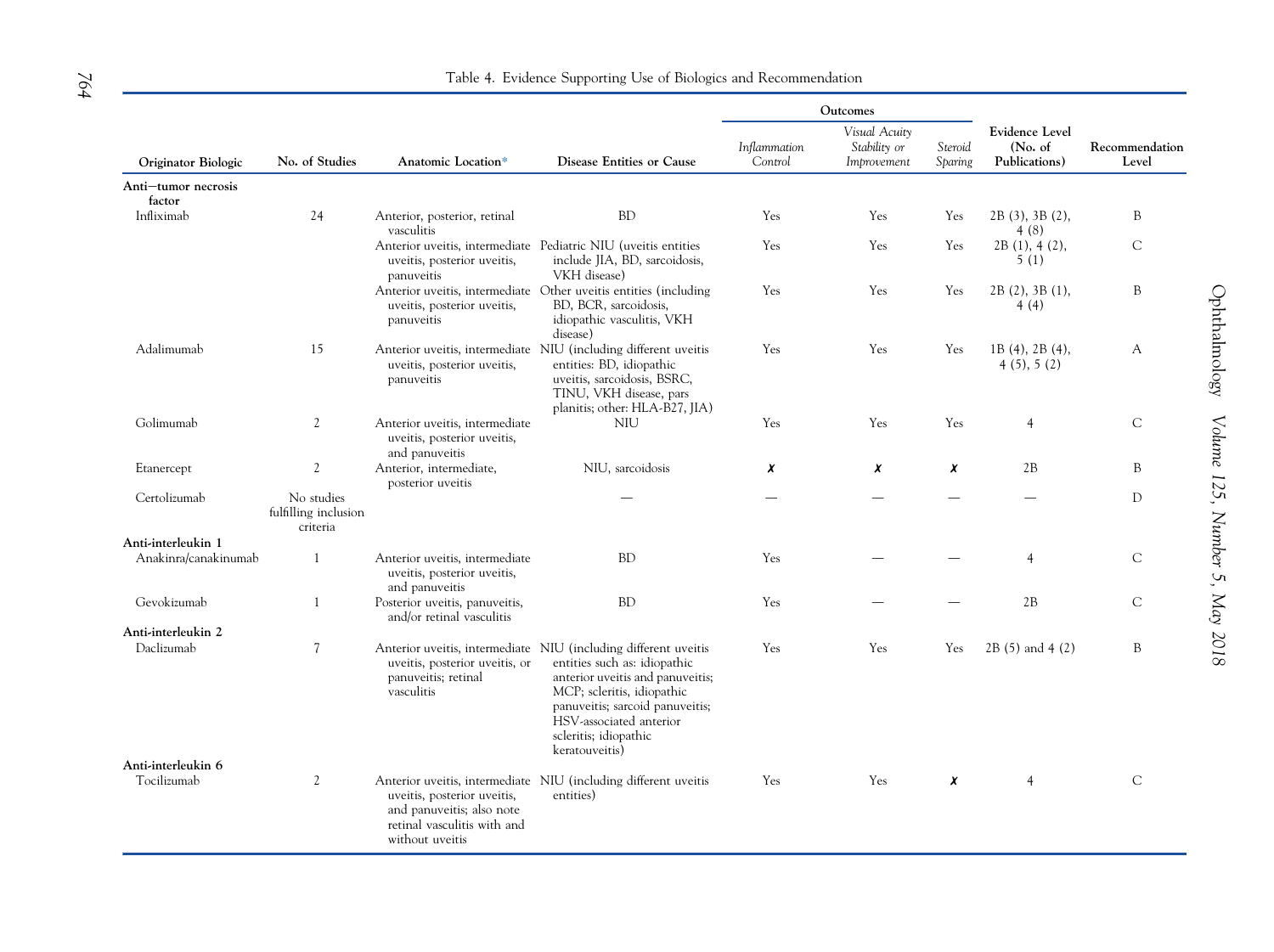<span id="page-9-0"></span>

| Originator Biologic             | No. of Studies            | Anatomic Location*                                                                             | Disease Entities or Cause                                                                                                                                                                                            | Outcomes                |                                              |                    |                                                    |                         |
|---------------------------------|---------------------------|------------------------------------------------------------------------------------------------|----------------------------------------------------------------------------------------------------------------------------------------------------------------------------------------------------------------------|-------------------------|----------------------------------------------|--------------------|----------------------------------------------------|-------------------------|
|                                 |                           |                                                                                                |                                                                                                                                                                                                                      | Inflammation<br>Control | Visual Acuity<br>Stability or<br>Improvement | Steroid<br>Sparing | <b>Evidence Level</b><br>(No. of)<br>Publications) | Recommendation<br>Level |
| Sarilimumab                     | Ongoing CT, no<br>results |                                                                                                | NIU (including different uveitis<br>entities)                                                                                                                                                                        |                         |                                              |                    |                                                    | D                       |
| Anti-interleukin 17             |                           |                                                                                                |                                                                                                                                                                                                                      |                         |                                              |                    |                                                    |                         |
| Secukinumab                     |                           | uveitis, panuveitis                                                                            | 4 (2 publications) Intermediate uveitis, posterior NIU (including different uveitis<br>entities: Behçet's uveitis<br>noninfectious; non-Behçet's<br>uveitis; quiescent, non-<br>infectious, non-Behçet's<br>uveitis) | Yes                     | $\chi$ <sup>T</sup>                          | Yes                | 1B (1) and 2B (3)                                  | B                       |
| Anti-CD-20                      |                           |                                                                                                |                                                                                                                                                                                                                      |                         |                                              |                    |                                                    |                         |
| Rituximab                       | -1                        | Anterior uveitis, posterior<br>uveitis, and retinal<br>vasculitis                              | <b>BD</b>                                                                                                                                                                                                            | $Yes^{\ddagger}$        |                                              |                    | 2B                                                 | $\mathsf{C}$            |
| Anti-CD-52                      |                           |                                                                                                |                                                                                                                                                                                                                      |                         |                                              |                    |                                                    |                         |
| Alemtuzumab<br>Interferons      |                           | Not specified                                                                                  | <b>BD</b>                                                                                                                                                                                                            | Yes                     |                                              | Yes                | 2B                                                 | $\mathsf{C}$            |
| Interferon alfa-2a<br>and -2b   | 15                        | uveitis, posterior uveitis or<br>panuveitis or retinal<br>vasculitis                           | Anterior uveitis, intermediate BD and other uveitis entities<br>including pars planitis, VKH<br>disease, idiopathic panuveitis,<br>uveopapillitis                                                                    | Yes                     | Yes                                          | Yes                | 2B(6), 3B(1),<br>4(6), 5(2)                        | B                       |
| Pegylated interferon<br>alfa-2b |                           | Nonanterior uveitis                                                                            | <b>BD</b>                                                                                                                                                                                                            |                         |                                              | $Yes^{\S}$         | 2B                                                 | $\mathcal{C}$           |
| Interferon $\beta$              |                           | Intermediate uveitis or uveitis Patients with primary<br>associated with multiple<br>sclerosis | intermediate uveitis or uveitis<br>associated with multiple<br>sclerosis                                                                                                                                             | Yes                     | Yes                                          |                    | 2B                                                 | C                       |
| Others                          |                           |                                                                                                |                                                                                                                                                                                                                      |                         |                                              |                    |                                                    |                         |
| Intravenous<br>immunoglobulins  |                           | Posterior uveitis                                                                              | <b>BCR</b>                                                                                                                                                                                                           |                         | Yes                                          |                    | 2B                                                 | C                       |

Table 4. (Continued.)

BCR = birdshot chorioretinopathy; BD = Behçet's disease; BSRC = birdshot retinochoroidopathy; CT = clinical trial; HLA = human leukocyte antigen; HSV = herpes simplex virus; JIA = juvenile idiopathic arthritis; MCP = multifocal choroiditis and panuveitis; NIU = noninfectious uveitis; TINU = tubulointerstitial nephritis and uveitis; VKH = Vogt-Koyanagi-Harada;  $\chi$  = No; - = no data. \*Data are consolidation of all anatomic locations covered in the associated publications. Some publications may cover some anatomical locations and some may cover others.

 $\alpha$ <sup>†</sup>Not significant compared with placebo or different doses of secukinumab.

<sup>‡</sup>Not statistically significant in comparison with cyclophosphamide.

<sup>§</sup>In patients who were receiving corticosteroids at baseline, the corticosteroid requirement was significantly lower in the pegylated interferon-alfa-2b group compared with the noninterferon group.<br><sup>||</sup>Improvement not sig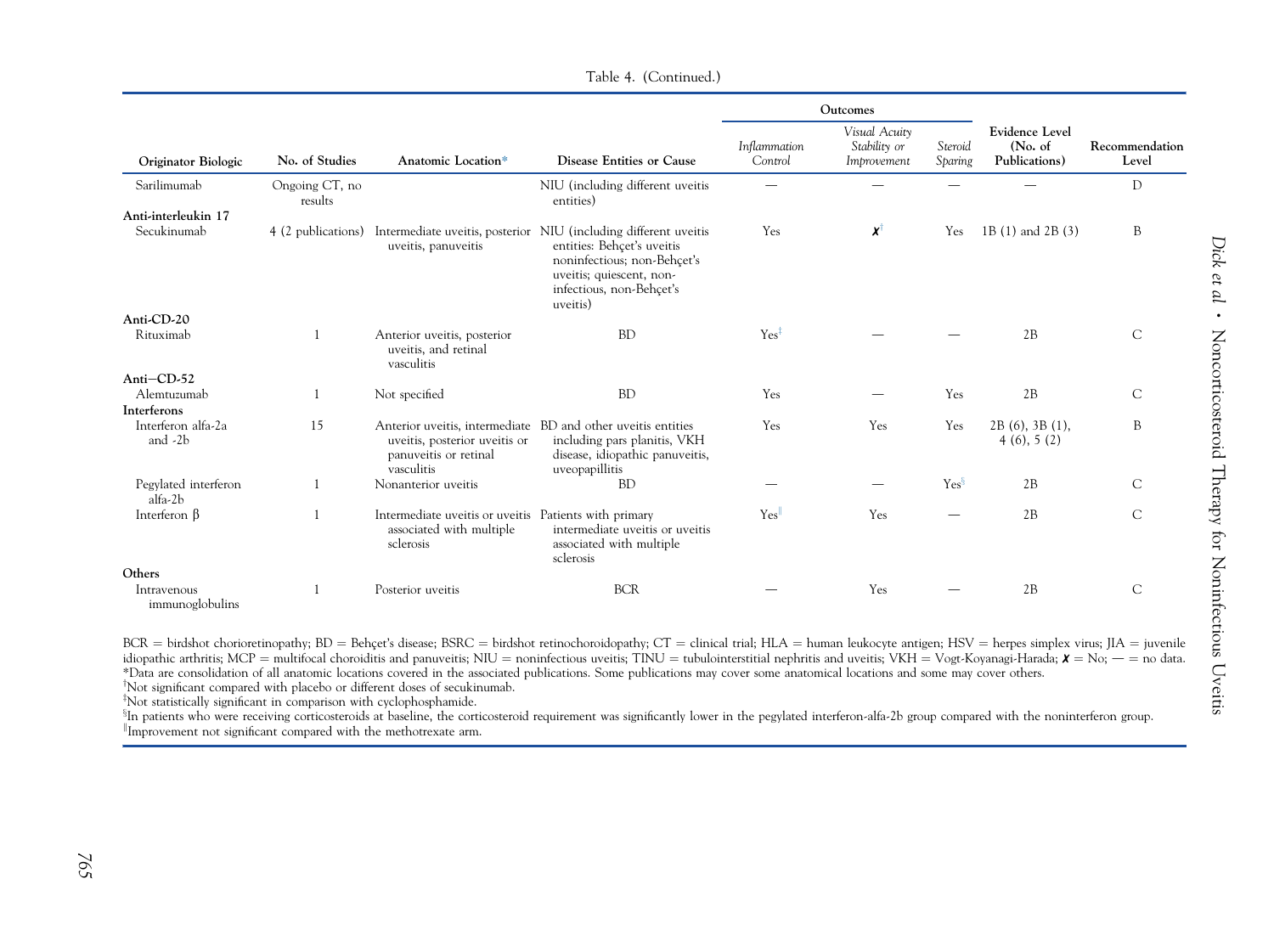an emphasis on clearly addressing patient safety screening and monitoring. It should be noted that a limitation of this statement was that it arose from a different process to the remaining statements and was not supported by the evidence synthesis. Nevertheless, because it has implications across all the other questions and statements, we considered it important to include a statement about monitoring for adverse effects from medication.

An interdisciplinary panel of 12 uveitis specialists and rheumatologists convened in 2000 to outline best practices and guidelines for use of immunosuppressive drugs, including recommendations for duration of corticosteroid therapy and optimal tapering schedules, as well as thresholds for prescribing immunomodulatory therapy.[16](#page-12-0) Patients should be made aware of the systemic side effects of oral corticosteroid therapy, and blood pressure and blood sugar should be monitored every 3 months while receiving the medication, along with bone-mineral density and serum-lipid monitoring.<sup>[16](#page-12-0)</sup> The panel also outlined the side effects of different classes of immunomodulatory medications, as well as dosages and indications, providing suggested frequencies of laboratory monitoring.<sup>[16](#page-12-0)</sup> With the introduction and availability of new classes of immunosuppressive agents, these recommendations have been expanded to include biologic agents such as tumor necrosis factor inhibitors, and place emphasis on careful assessment of patients before commencing immunosuppressive or biologic therapy, or both, and on monitoring and preventing viral or bacterial infection, cardiovascular side effects, and metabolic and bone diseases and on reducing iatrogenic side effects in a manner no different from their use in other disease states.<sup>[19](#page-12-0)</sup> We also recognize that guidelines and guidance for safety screening and monitoring of patients vary globally in relation to treatment with noncorticosteroid immunomodulatory agents or biologics, as well as across different disease states, and it is likely that similar consideration to local practices may be applied in NIU.<sup>[162](#page-16-0)-[165](#page-16-0)</sup> Appendix 8 (available at [www.aaojournal.org\)](http://www.aaojournal.org) outlines recommended monitoring and management practices associated with treatments for NIU.

#### Focus Area 3: Collaboration across the Multidisciplinary Team

Question 9. How Would You Discuss the Therapeutic Options (Pros and Cons) and Make a Shared Decision with the Patient? Statement: Shared decision making is an appropriate strategy in caring for patients with NIU, but there are limited data to guide this interaction. Discussions regarding the choice of therapy should be tailored to fit the needs and expectations of individual patients and their healthcare professionals. Availability of information in multiple formats is desirable (EL 4). Grade C recommendation.

When reviewing treatment options with patients, it is important to emphasize the chronic nature of uveitis as a condition requiring ongoing treatment, during which potential adverse effects from therapy may manifest at varying stages.<sup>[166](#page-16-0)</sup> Best-worst scaling has been used as an estimate for patient preferences in the treatment of uveitis in a patient survey from the Multicenter Uveitis Steroid Treatment Trial follow-up study of patients with nonanterior NIU and outpatients with predominantly anterior NIU at 2 United States ocular inflammation subspecialty clinics. Patient outcome preference of local versus systemic corticosteroid therapies for NIU was evaluated,<sup>[167](#page-16-0)</sup> and not meeting vision requirements for driving, development of glaucoma, and need for eye surgery were ranked as more salient concerns than high blood pressure and cholesterol, cataracts, or systemic infections by patients.<sup>[167](#page-16-0)</sup> Understanding and sharing outcomes relevant to patients may inform them on how best to weigh the risks and benefits of

therapeutic options and may provide specific markers for them to assess the impacts of therapy on their lives.

An additional sampling of the rheumatology literature provides further insight for shared decision making for uveitis therapy. For example, low-literacy decision aids for rheumatoid arthritis patients improved knowledge of the treatment while reducing  $\det$  decision-making conflict.<sup>[168](#page-16-0)</sup> One shortcoming of the uveitis literature regarding shared decision making is the absence of specific metrics for defining how to arrive at a decision with the patient. The Outcome Measures in Rheumatology Clinical Trials Working Group<sup>[169](#page-16-0)</sup> determined 7 domains for assessment of shared decision-making: (1) identifying the decision, (2) exchanging information, (3) clarifying views, (4) deliberating, (5) making the decision, (6) putting the decision into practice, and (7) assessing the effect of the decision.

It should be noted that shared decision making also can have negative aspects, $170$  including impact on time, that limit the ability to discuss each option thoroughly and the opportunity for patient reflection. Individual biases also impact discussion (e.g., experiencing a patient having an AE could bias that provider's advice, and anecdotal evidence may influence a patient more than results from a controlled study). In summary, shared decision making in uveitis is important, and efforts should be made to involve patients by making information relevant and understanding their view of the impact of their treatment on their lives.

Question 10. How Do We Ensure Effective Communication between Internists or Rheumatologists and Ophthalmologists to Optimize Safe Prescribing and Monitoring of Systemic Therapy? Statement: Patients with uveitis may benefit from the input of more than one medical speciality. Communication among healthcare professionals fosters optimal diagnosis and therapy. The optimal methods to enable this communication require further investigation (EL 4). Grade C recommendation.

Communication between physicians has been identified as a potential deficiency in the healthcare system. A survey of specialist and primary care physicians revealed that a significant number expressed dissatisfaction with how information regarding a patient referral was conveyed.<sup>171</sup> Multiple cross-sectional surveys of physicians have demonstrated that a lack of coordinated care between primary care physicians and specialists negatively impacts patient care, and this further impacts the patient-physician relationship by reducing patient confidence in their care.<sup>1</sup>

A dearth of literature exists regarding optimal communication between ophthalmologists and rheumatologists or internists with respect to shared monitoring of efficacy and side effects. Thus, although interdisciplinary management has near universal support, few practical guidelines exist to help actualize this dialog. Although it is difficult to quantify its benefit, the authors believe that an interdisciplinary clinic—for example, one that combines rheumatologists with ophthalmologists at the same physical location-is an effective approach to optimize communication among specialists. Obstacles to this communication paradigm include the challenge to use time efficiently for all practitioners and issues regarding the division of compensation for the care provided.

An alternative or supplementary approach is found in the rheumatology literature, which offers some empirical guidance on the use of biological nurse specialists for monitoring therapeutic outcomes and safety, which may have applications for patients who are managed between ophthalmologists and rheumatologists in an interdisciplinary setting. The biological nurse specialist has emerged as an important component of patient care in rheumatology, assuming responsibilities such as monitoring diseaseactivity metrics, training patients to self-administer subcutaneous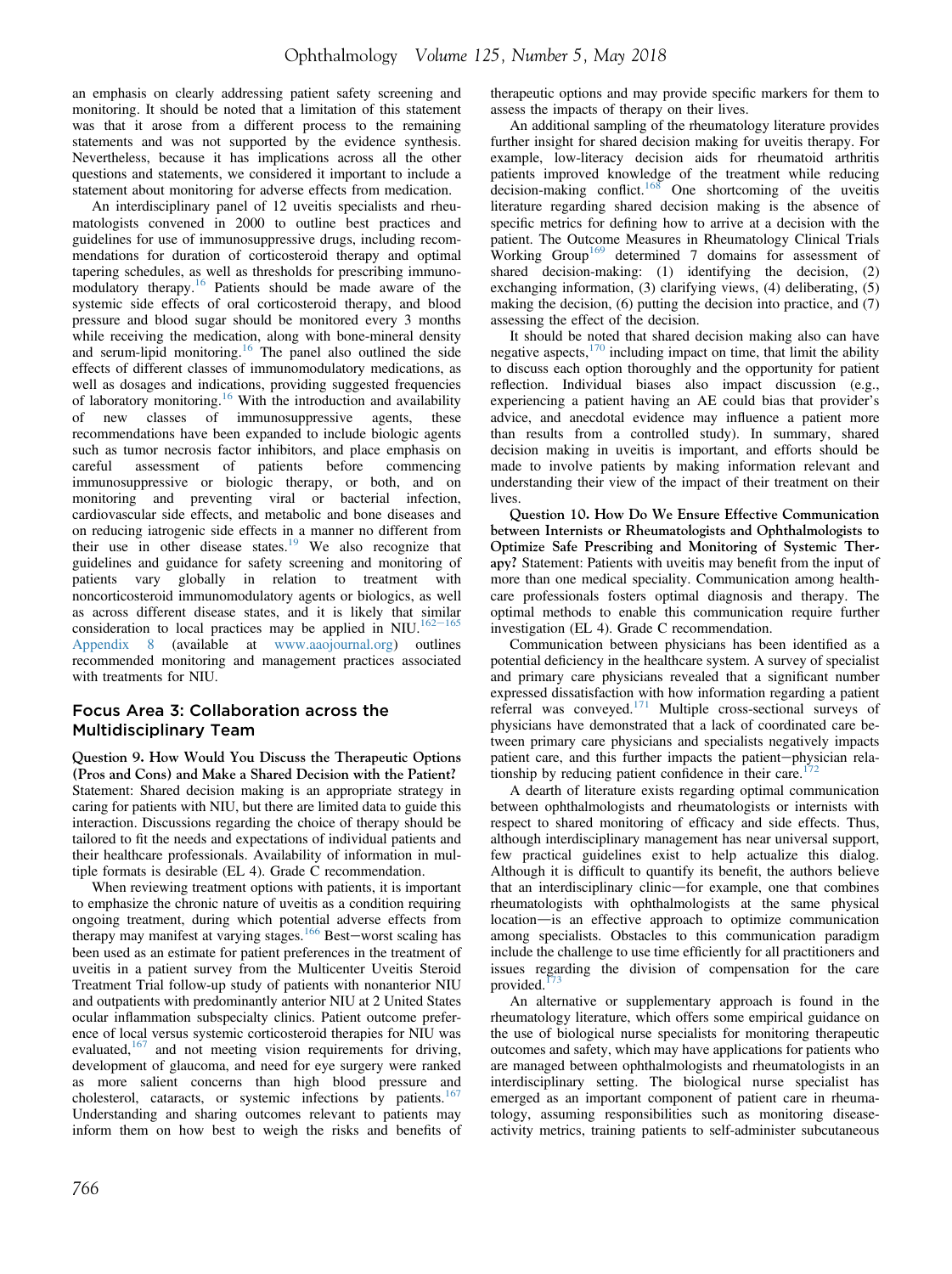<span id="page-11-0"></span>medications, coordinating nurse specialists and consultants from other disciplines, and managing telephone-advice helplines.<sup>[174](#page-16-0)</sup> In addition, a Spanish Delphi consensus offered guidance on comanagement of PsA with dermatologists, $175$  stating that generally the rheumatologist manages PsA with the generally the rheumatologist manages PsA dermatologist, referring to the dermatologist after detection of worsening psoriasis. The specialists also confer on any change in patient treatment that affects the course of PsA or psoriasis.

In summary, multidisciplinary collaboration comes in many forms, with the benefits from such interactions documented in peerreviewed literature. Their specific applications to the interdisciplinary relationship among ophthalmologists, rheumatologists, and internists for management of uveitis need further and more specific study in the coming years.

# Discussion

Noninfectious uveitides are rare, sight-threatening inflammatory diseases often associated with comorbid, systemic, immune-mediated inflammatory diseases. The most commonly used treatment options, corticosteroids, are associated with significant side effects, and long-term use is not recommended to achieve the treatment goal of uveitis quiescence. Systemic immunosuppressants generally are used off-label as second-line therapy for patients whose uveitis is not sufficiently controlled with corticosteroids.<sup>[16](#page-12-0)</sup> However, prospective, randomized, placebo-controlled trials are uncommon and few treatments are approved. $71,109,110$ 

The goal of the FOCUS initiative was to support optimal management of NIU across relevant specialties, with the ultimate aim of improving patient outcomes. This program included an academically rigorous process, supported by a large number of uveitis specialists worldwide, including both rheumatologists and ophthalmologists who collaborate in the care of patients with NIU, and represents a broad range of clinical opinion from diverse geographical regions and a variety of clinical practices. Most studies on interventions for uveitis include patients with diverse forms of uveitis. However, we recognize that the therapeutic approach for Behçet's disease, as an example, may differ from the approach for a disease such as sarcoidosis. Accordingly, when data were available to support a statement, we have endeavored to indicate if a specific entity should influence clinical decision making. We further recognize that regional differences such as the prevalence of tuberculosis should influence clinical advice. Although we consider a recurrence an indicator of severity, we acknowledge that the nature of the uveitis disease, associated systemic disease, and frequency of recurrence are all important in any decision to initiate NCSIT.

A limitation of the program was greater representation from Western European countries and the United States compared with Eastern Europe and Asia. In addition, this was not a full systematic or Cochrane review, and the level of evidence in some cases was not robust and did not meet the criteria for inclusion for some therapies analyzed. Furthermore, some evidence had to be drawn from literature outside of uveitis treatment or drawn from the expert opinions, and subsequent consensus around those opinions was provided by the experts involved in the initiative. Furthermore, the focus of the initiative was NCSIT with only brief analysis of local, surgical, or other management approaches. Finally, it should be acknowledged that clinical practice varies depending on local factors, such as the availability of medications or demographics of patients; because this was intended as a global initiative, local adaptation and application should be considered.

The initiative also has highlighted the lack of randomized, prospective studies in NIU in general, and especially for specific subsets of uveitis, such as VKH disease or birdshot chorioretinopathy. In addition, or even as a consequence, it is not possible to identify which treatment would be appropriate for which patient. However, the initiative has identified clearly the opportunities to collaborate with colleagues and to identify optimal methods of communication and comanagement of patients.

As novel approaches to treatment and management of patients with NIU are identified, future opportunities to update this initiative may be offered, affording the possibility to adapt recommendations to fit local clinical practices along with the generation of guidelines with greater specificity toward different uveitides or specific medications. In addition, measuring any improvement in patient outcomes as a result of these recommendations would continue to validate the findings in meeting the aim of the initiative.

### References

- 1. [Jabs DA, Nussenblatt RB, Rosenbaum JT. Standardization of](http://refhub.elsevier.com/S0161-6420(17)32446-6/sref1) [uveitis nomenclature for reporting clinical data. Results of the](http://refhub.elsevier.com/S0161-6420(17)32446-6/sref1) [First International Workshop.](http://refhub.elsevier.com/S0161-6420(17)32446-6/sref1) Am J Ophthalmol. 2005;140:  $509 - 516$  $509 - 516$ .
- 2. [Jabs DA, Busingye J. Approach to the diagnosis of the](http://refhub.elsevier.com/S0161-6420(17)32446-6/sref2) uveitides. [Am J Ophthalmol](http://refhub.elsevier.com/S0161-6420(17)32446-6/sref2). 2013;156:228-[236.](http://refhub.elsevier.com/S0161-6420(17)32446-6/sref2)
- 3. [Rothova A, Suttorp-van Schulten MS, Frits Treffers W,](http://refhub.elsevier.com/S0161-6420(17)32446-6/sref3) [Kijlstra A. Causes and frequency of blindness in patients with](http://refhub.elsevier.com/S0161-6420(17)32446-6/sref3) intraocular infl[ammatory disease.](http://refhub.elsevier.com/S0161-6420(17)32446-6/sref3) Br J Ophthalmol. 1996;80:  $332 - 336.$  $332 - 336.$  $332 - 336.$
- 4. [Boskovich SA, Lowder CY, Meisler DM, Gutman FA.](http://refhub.elsevier.com/S0161-6420(17)32446-6/sref4) [Systemic diseases associated with intermediate uveitis.](http://refhub.elsevier.com/S0161-6420(17)32446-6/sref4) Cleve Clin J Med.  $1993:60:460-465$ .
- 5. [Barisani-Asenbauer T, Maca SM, Mejdoubi L, et al. Uveitis](http://refhub.elsevier.com/S0161-6420(17)32446-6/sref5)[a rare disease often associated with systemic diseases and](http://refhub.elsevier.com/S0161-6420(17)32446-6/sref5) [infections- a systematic review of 2619 patients.](http://refhub.elsevier.com/S0161-6420(17)32446-6/sref5) Orphanet J Rare Dis[. 2012;7:57](http://refhub.elsevier.com/S0161-6420(17)32446-6/sref5).
- 6. [Friedman DS, Holbrook JT, Ansari H, et al. Risk of elevated](http://refhub.elsevier.com/S0161-6420(17)32446-6/sref6) [intraocular pressure and glaucoma in patients with uveitis:](http://refhub.elsevier.com/S0161-6420(17)32446-6/sref6) [results of the multicenter uveitis steroid treatment trial.](http://refhub.elsevier.com/S0161-6420(17)32446-6/sref6) Ophthalmology[. 2013;120:1571](http://refhub.elsevier.com/S0161-6420(17)32446-6/sref6)-[1579.](http://refhub.elsevier.com/S0161-6420(17)32446-6/sref6)
- 7. [Rothova A, Buitenhuis HJ, Meenken C, et al. Uveitis and](http://refhub.elsevier.com/S0161-6420(17)32446-6/sref7) systemic disease. [Br J Ophthalmol](http://refhub.elsevier.com/S0161-6420(17)32446-6/sref7). 1992;76:137-[141.](http://refhub.elsevier.com/S0161-6420(17)32446-6/sref7)
- 8. [Engelhard SB, Patel V, Reddy AK. Intermediate uveitis,](http://refhub.elsevier.com/S0161-6420(17)32446-6/sref8) [posterior uveitis, and panuveitis in the Mid-Atlantic USA.](http://refhub.elsevier.com/S0161-6420(17)32446-6/sref8) [Clin Ophthalmol](http://refhub.elsevier.com/S0161-6420(17)32446-6/sref8). 2015;9:1549-[1555](http://refhub.elsevier.com/S0161-6420(17)32446-6/sref8).
- 9. Chang JH, Wakefi[eld D. Uveitis: a global perspective.](http://refhub.elsevier.com/S0161-6420(17)32446-6/sref9) Ocul Immunol Inflamm[. 2002;10:263](http://refhub.elsevier.com/S0161-6420(17)32446-6/sref9)-[279.](http://refhub.elsevier.com/S0161-6420(17)32446-6/sref9)
- 10. [Gritz DC, Wong IG. Incidence and prevalence of uveitis in](http://refhub.elsevier.com/S0161-6420(17)32446-6/sref10) [Northern California; the Northern California Epidemiology](http://refhub.elsevier.com/S0161-6420(17)32446-6/sref10) [of Uveitis Study.](http://refhub.elsevier.com/S0161-6420(17)32446-6/sref10) Ophthalmology.  $2004;111:491-500$ ; dis[cussion 500](http://refhub.elsevier.com/S0161-6420(17)32446-6/sref10).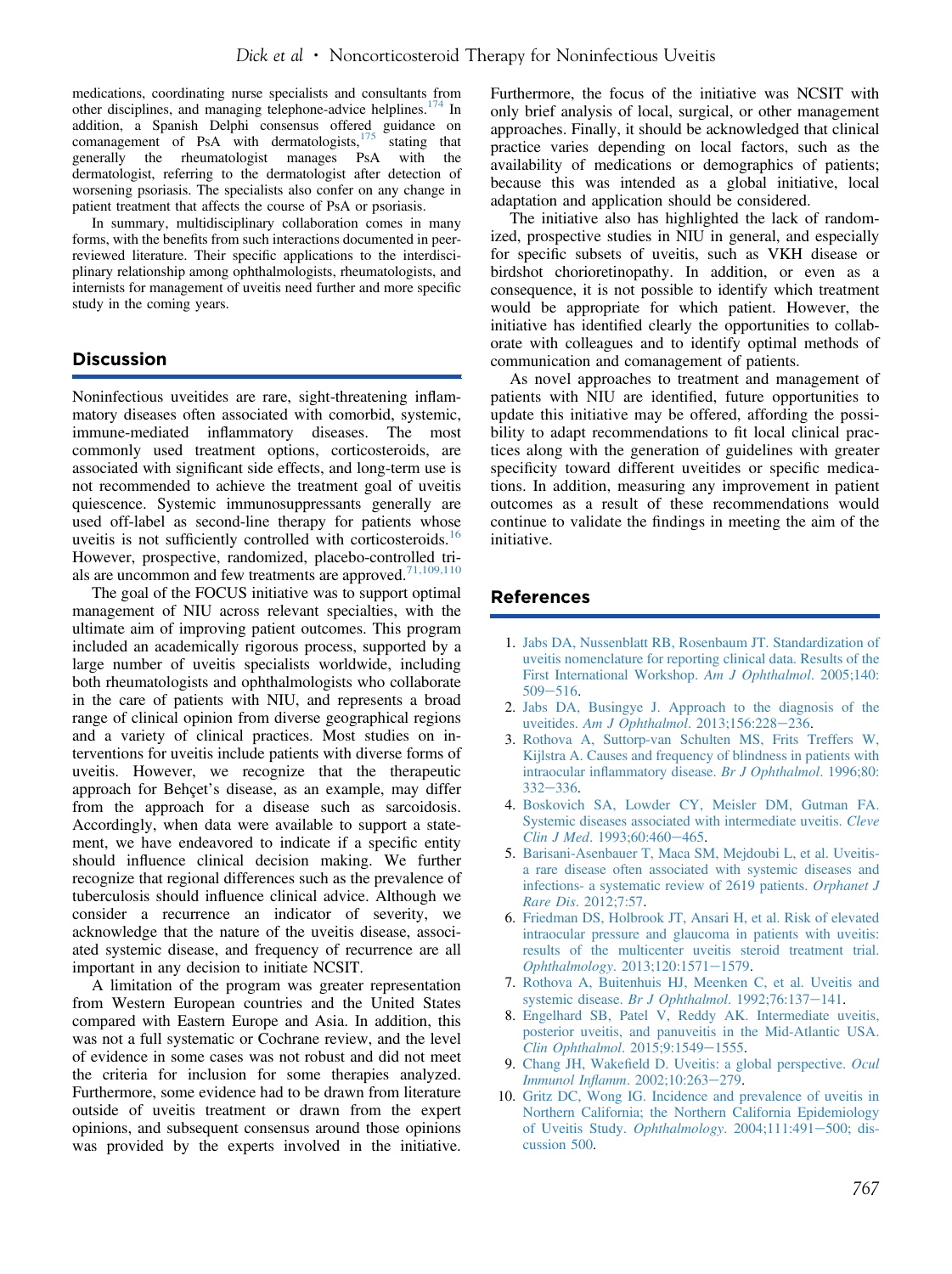- <span id="page-12-0"></span>11. [Thorne JE, Suhler E, Skup M, et al. Prevalence of nonin](http://refhub.elsevier.com/S0161-6420(17)32446-6/sref11)[fectious uveitis in the United States: a claims-based analysis.](http://refhub.elsevier.com/S0161-6420(17)32446-6/sref11) [JAMA Ophthalmol](http://refhub.elsevier.com/S0161-6420(17)32446-6/sref11). 2016;134:1237-[1245](http://refhub.elsevier.com/S0161-6420(17)32446-6/sref11).
- 12. [Suttorp-Schulten MS, Rothova A. The possible impact of](http://refhub.elsevier.com/S0161-6420(17)32446-6/sref12) [uveitis in blindness: a literature survey.](http://refhub.elsevier.com/S0161-6420(17)32446-6/sref12) Br J Ophthalmol. 1996:80:844-[848.](http://refhub.elsevier.com/S0161-6420(17)32446-6/sref12)
- 13. [Pan J, Kapur M, McCallum R. Noninfectious immune](http://refhub.elsevier.com/S0161-6420(17)32446-6/sref13)[mediated uveitis and ocular in](http://refhub.elsevier.com/S0161-6420(17)32446-6/sref13)flammation. Curr Allergy Asthma Rep[. 2014;14:409](http://refhub.elsevier.com/S0161-6420(17)32446-6/sref13).
- 14. [Dick AD, Tundia N, Sorg R, et al. Risk of ocular complications](http://refhub.elsevier.com/S0161-6420(17)32446-6/sref14) [in patients with noninfectious intermediate uveitis, posterior](http://refhub.elsevier.com/S0161-6420(17)32446-6/sref14) [uveitis, or panuveitis.](http://refhub.elsevier.com/S0161-6420(17)32446-6/sref14) Ophthalmology. 2016;123:655–[662.](http://refhub.elsevier.com/S0161-6420(17)32446-6/sref14)
- 15. [Hale S, Lightman S. Anti-TNF therapies in the management](http://refhub.elsevier.com/S0161-6420(17)32446-6/sref15) [of acute and chronic uveitis.](http://refhub.elsevier.com/S0161-6420(17)32446-6/sref15) Cytokine. 2006;33:231-[237.](http://refhub.elsevier.com/S0161-6420(17)32446-6/sref15)
- 16. [Jabs DA, Rosenbaum JT, Foster CS, et al. Guidelines for the](http://refhub.elsevier.com/S0161-6420(17)32446-6/sref16) [use of immunosuppressive drugs in patients with ocular in](http://refhub.elsevier.com/S0161-6420(17)32446-6/sref16)fl[ammatory disorders: recommendations of an expert panel.](http://refhub.elsevier.com/S0161-6420(17)32446-6/sref16) [Am J Ophthalmol](http://refhub.elsevier.com/S0161-6420(17)32446-6/sref16). 2000;130:492-[513.](http://refhub.elsevier.com/S0161-6420(17)32446-6/sref16)
- 17. [Foster CS, Kothari S, Anesi SD, et al. The Ocular Immu](http://refhub.elsevier.com/S0161-6420(17)32446-6/sref17)[nology and Uveitis Foundation preferred practice patterns of](http://refhub.elsevier.com/S0161-6420(17)32446-6/sref17) [uveitis management.](http://refhub.elsevier.com/S0161-6420(17)32446-6/sref17) Surv Ophthalmol.  $2016;61:1-17$ .
- 18. [Becker MD, Smith JR, Max R, Fiehn C. Management of](http://refhub.elsevier.com/S0161-6420(17)32446-6/sref18) [sight-threatening uveitis: new therapeutic options.](http://refhub.elsevier.com/S0161-6420(17)32446-6/sref18) Drugs. [2005;65:497](http://refhub.elsevier.com/S0161-6420(17)32446-6/sref18)-[519.](http://refhub.elsevier.com/S0161-6420(17)32446-6/sref18)
- 19. Wakefi[eld D, McCluskey P, Wildner G, et al. In](http://refhub.elsevier.com/S0161-6420(17)32446-6/sref19)flammatory [eye disease: pre-treatment assessment of patients prior to](http://refhub.elsevier.com/S0161-6420(17)32446-6/sref19) [commencing immunosuppressive and biologic therapy: rec](http://refhub.elsevier.com/S0161-6420(17)32446-6/sref19)[ommendations from an expert committee.](http://refhub.elsevier.com/S0161-6420(17)32446-6/sref19) Autoimmun Rev. [2017;16:213](http://refhub.elsevier.com/S0161-6420(17)32446-6/sref19)-[222.](http://refhub.elsevier.com/S0161-6420(17)32446-6/sref19)
- 20. [Levy-Clarke G, Jabs DA, Read RW, et al. Expert panel](http://refhub.elsevier.com/S0161-6420(17)32446-6/sref20) [recommendations for the use of anti-tumor necrosis factor](http://refhub.elsevier.com/S0161-6420(17)32446-6/sref20) [biologic agents in patients with ocular in](http://refhub.elsevier.com/S0161-6420(17)32446-6/sref20)flammatory disor-ders. Ophthalmology[. 2014;121:785](http://refhub.elsevier.com/S0161-6420(17)32446-6/sref20)-[796.e783](http://refhub.elsevier.com/S0161-6420(17)32446-6/sref20).
- 21. [Writing Committee for the Multicenter Uveitis Steroid](http://refhub.elsevier.com/S0161-6420(17)32446-6/sref21) [Treatment Trial, Follow-up Study Research Group. Associ](http://refhub.elsevier.com/S0161-6420(17)32446-6/sref21)[ation between long-lasting intravitreous](http://refhub.elsevier.com/S0161-6420(17)32446-6/sref21) fluocinolone aceto[nide implant vs systemic anti-in](http://refhub.elsevier.com/S0161-6420(17)32446-6/sref21)flammatory therapy and [visual acuity at 7 years among patients with intermediate,](http://refhub.elsevier.com/S0161-6420(17)32446-6/sref21) [posterior, or panuveitis.](http://refhub.elsevier.com/S0161-6420(17)32446-6/sref21)  $JAMA$ .  $2017;317:1993-2005$  $2017;317:1993-2005$ .
- 22. [Moher D, Liberati A, Tetzlaff J, et al. Preferred reporting](http://refhub.elsevier.com/S0161-6420(17)32446-6/sref22) [items for systematic reviews and meta-analyses: the PRISMA](http://refhub.elsevier.com/S0161-6420(17)32446-6/sref22) statement. BMJ[. 2009;339:b2535](http://refhub.elsevier.com/S0161-6420(17)32446-6/sref22).
- 23. Centre for Evidence-Based Medicine. Oxford Centre for Evidence-Based Medicine-levels of evidence. [http://www.](http://www.cebm.net/oxford-centre-evidence-based-medicine-levels-evidence-march-2009/) [cebm.net/oxford-centre-evidence-based-medicine-levels-ev](http://www.cebm.net/oxford-centre-evidence-based-medicine-levels-evidence-march-2009/)[idence-march-2009/](http://www.cebm.net/oxford-centre-evidence-based-medicine-levels-evidence-march-2009/); 2009. Accessed June 6, 2017.
- 24. [Sen ES, Sharma S, Hinchcliffe A, et al. Use of adalimumab in](http://refhub.elsevier.com/S0161-6420(17)32446-6/sref24) [refractory non-infectious childhood chronic uveitis: ef](http://refhub.elsevier.com/S0161-6420(17)32446-6/sref24)ficacy [in ocular disease](http://refhub.elsevier.com/S0161-6420(17)32446-6/sref24)—[a case cohort interventional study.](http://refhub.elsevier.com/S0161-6420(17)32446-6/sref24) Rheu[matology \(Oxford\)](http://refhub.elsevier.com/S0161-6420(17)32446-6/sref24). 2012;51:2199-[2203](http://refhub.elsevier.com/S0161-6420(17)32446-6/sref24).
- 25. [Ramanan AV, Dick AD, Benton D, et al. A randomised](http://refhub.elsevier.com/S0161-6420(17)32446-6/sref25) [controlled trial of the clinical effectiveness, safety and](http://refhub.elsevier.com/S0161-6420(17)32446-6/sref25) [cost-effectiveness of adalimumab in combination with](http://refhub.elsevier.com/S0161-6420(17)32446-6/sref25) [methotrexate for the treatment of juvenile idiopathic arthritis](http://refhub.elsevier.com/S0161-6420(17)32446-6/sref25) [associated uveitis \(SYCAMORE Trial\).](http://refhub.elsevier.com/S0161-6420(17)32446-6/sref25) Trials. 2014;15:14.
- 26. [Diaz-Llopis M, Salom D, Garcia-de-Vicuna C, et al. Treat](http://refhub.elsevier.com/S0161-6420(17)32446-6/sref26)[ment of refractory uveitis with adalimumab: a prospective](http://refhub.elsevier.com/S0161-6420(17)32446-6/sref26) [multicenter study of 131 patients.](http://refhub.elsevier.com/S0161-6420(17)32446-6/sref26) Ophthalmology. 2012;119:  $1575 - 1581$  $1575 - 1581$ .
- 27. [Magli A, Forte R, Navarro P, et al. Adalimumab for juvenile](http://refhub.elsevier.com/S0161-6420(17)32446-6/sref27) [idiopathic arthritis-associated uveitis.](http://refhub.elsevier.com/S0161-6420(17)32446-6/sref27) Graefes Arch Clin Exp Ophthalmol.  $2013;251:1601-1606$ .
- 28. [Mackensen F, Jakob E, Springer C, et al. Interferon versus](http://refhub.elsevier.com/S0161-6420(17)32446-6/sref28) [methotrexate in intermediate uveitis with macular edema:](http://refhub.elsevier.com/S0161-6420(17)32446-6/sref28)

[results of a randomized controlled clinical trial.](http://refhub.elsevier.com/S0161-6420(17)32446-6/sref28) Am J Oph-thalmol[. 2013;156:478](http://refhub.elsevier.com/S0161-6420(17)32446-6/sref28)-[486.e471](http://refhub.elsevier.com/S0161-6420(17)32446-6/sref28).

- 29. [Heiligenhaus A, Michels H, Schumacher C, et al. Evidence](http://refhub.elsevier.com/S0161-6420(17)32446-6/sref29)[based, interdisciplinary guidelines for anti-in](http://refhub.elsevier.com/S0161-6420(17)32446-6/sref29)flammatory [treatment of uveitis associated with juvenile idiopathic](http://refhub.elsevier.com/S0161-6420(17)32446-6/sref29) arthritis. *Rheumatol Int.*  $2012;32:1121-1133$ .
- 30. [Kotaniemi K, Saila H, Kautiainen H. Long-term ef](http://refhub.elsevier.com/S0161-6420(17)32446-6/sref30)ficacy of [adalimumab in the treatment of uveitis associated with ju](http://refhub.elsevier.com/S0161-6420(17)32446-6/sref30)[venile idiopathic arthritis.](http://refhub.elsevier.com/S0161-6420(17)32446-6/sref30) Clin Ophthalmol. 2011;5:  $1425 - 1429.$  $1425 - 1429.$  $1425 - 1429.$
- 31. [Karim R, Sykakis E, Lightman S, Fraser-Bell S. In](http://refhub.elsevier.com/S0161-6420(17)32446-6/sref31)[terventions for the treatment of uveitic macular edema: a](http://refhub.elsevier.com/S0161-6420(17)32446-6/sref31) [systematic review and meta-analysis.](http://refhub.elsevier.com/S0161-6420(17)32446-6/sref31) Clin Ophthalmol. [2013;7:1109](http://refhub.elsevier.com/S0161-6420(17)32446-6/sref31)-[1144](http://refhub.elsevier.com/S0161-6420(17)32446-6/sref31).
- 32. [Erckens RJ, Mostard RL, Wijnen PA, et al. Adalimumab](http://refhub.elsevier.com/S0161-6420(17)32446-6/sref32) [successful in sarcoidosis patients with refractory chronic non](http://refhub.elsevier.com/S0161-6420(17)32446-6/sref32)infectious uveitis. [Graefes Arch Clin Exp Ophthalmol](http://refhub.elsevier.com/S0161-6420(17)32446-6/sref32). [2012;250:713](http://refhub.elsevier.com/S0161-6420(17)32446-6/sref32)-[720](http://refhub.elsevier.com/S0161-6420(17)32446-6/sref32).
- 33. [Simonini G, Druce K, Cimaz R, et al. Current evidence of](http://refhub.elsevier.com/S0161-6420(17)32446-6/sref33) [anti-tumor necrosis factor alpha treatment ef](http://refhub.elsevier.com/S0161-6420(17)32446-6/sref33)ficacy in child[hood chronic uveitis: a systematic review and meta-analysis](http://refhub.elsevier.com/S0161-6420(17)32446-6/sref33) [approach of individual drugs.](http://refhub.elsevier.com/S0161-6420(17)32446-6/sref33) Arthritis Care Res (Hobo-ken)[. 2014;66:1073](http://refhub.elsevier.com/S0161-6420(17)32446-6/sref33)-[1084](http://refhub.elsevier.com/S0161-6420(17)32446-6/sref33).
- 34. [Khan IJ, Barry RJ, Amissah-Arthur KN, et al. Ten-year](http://refhub.elsevier.com/S0161-6420(17)32446-6/sref34) [experience of pulsed intravenous cyclophosphamide and](http://refhub.elsevier.com/S0161-6420(17)32446-6/sref34) [methylprednisolone protocol \(PICM protocol\) in severe](http://refhub.elsevier.com/S0161-6420(17)32446-6/sref34) ocular infl[ammatory disease.](http://refhub.elsevier.com/S0161-6420(17)32446-6/sref34) Br J Ophthalmol. 2013;97: [1118](http://refhub.elsevier.com/S0161-6420(17)32446-6/sref34)e[1122.](http://refhub.elsevier.com/S0161-6420(17)32446-6/sref34)
- 35. [Simonini G, Katie D, Cimaz R, et al. Does switching anti-](http://refhub.elsevier.com/S0161-6420(17)32446-6/sref35)[TNFalpha biologic agents represent an effective option in](http://refhub.elsevier.com/S0161-6420(17)32446-6/sref35) [childhood chronic uveitis: the evidence from a systematic](http://refhub.elsevier.com/S0161-6420(17)32446-6/sref35) [review and meta-analysis approach.](http://refhub.elsevier.com/S0161-6420(17)32446-6/sref35) Semin Arthritis Rheum. [2014;44:39](http://refhub.elsevier.com/S0161-6420(17)32446-6/sref35)-[46.](http://refhub.elsevier.com/S0161-6420(17)32446-6/sref35)
- 36. [Simonini G, Cimaz R, Jones GT, Macfarlane GJ. Non-anti-](http://refhub.elsevier.com/S0161-6420(17)32446-6/sref36)TNF biologic modifi[er drugs in non-infectious refractory](http://refhub.elsevier.com/S0161-6420(17)32446-6/sref36) [chronic uveitis: the current evidence from a systematic re-](http://refhub.elsevier.com/S0161-6420(17)32446-6/sref36)view. [Semin Arthritis Rheum](http://refhub.elsevier.com/S0161-6420(17)32446-6/sref36). 2015;45:238-[250.](http://refhub.elsevier.com/S0161-6420(17)32446-6/sref36)
- 37. [Mili-Boussen I, Zitouni M, Ammous I, et al. Azathioprine for](http://refhub.elsevier.com/S0161-6420(17)32446-6/sref37) [glucocorticoid resistant noninfectious uveitis.](http://refhub.elsevier.com/S0161-6420(17)32446-6/sref37) Tunis Med. [2015;93:158](http://refhub.elsevier.com/S0161-6420(17)32446-6/sref37)-[163.](http://refhub.elsevier.com/S0161-6420(17)32446-6/sref37)
- 38. [Tynjala P, Kotaniemi K, Lindahl P, et al. Adalimumab in](http://refhub.elsevier.com/S0161-6420(17)32446-6/sref38) [juvenile idiopathic arthritis-associated chronic anterior uve-](http://refhub.elsevier.com/S0161-6420(17)32446-6/sref38)itis. [Rheumatology \(Oxford\)](http://refhub.elsevier.com/S0161-6420(17)32446-6/sref38).  $2008;47:339-344$  $2008;47:339-344$ .
- 39. [Simonini G, Paudyal P, Jones GT, et al. Current evidence of](http://refhub.elsevier.com/S0161-6420(17)32446-6/sref39) methotrexate effi[cacy in childhood chronic uveitis: a sys](http://refhub.elsevier.com/S0161-6420(17)32446-6/sref39)[tematic review and meta-analysis approach.](http://refhub.elsevier.com/S0161-6420(17)32446-6/sref39) Rheumatology  $(Oxford)$ [. 2013;52:825](http://refhub.elsevier.com/S0161-6420(17)32446-6/sref39)-[831.](http://refhub.elsevier.com/S0161-6420(17)32446-6/sref39)
- 40. [Suhler EB, Smith JR, Wertheim MS, et al. A prospective trial](http://refhub.elsevier.com/S0161-6420(17)32446-6/sref40) of infl[iximab therapy for refractory uveitis: preliminary safety](http://refhub.elsevier.com/S0161-6420(17)32446-6/sref40) and efficacy outcomes. [Arch Ophthalmol](http://refhub.elsevier.com/S0161-6420(17)32446-6/sref40). 2005;123:  $903 - 912$  $903 - 912$  $903 - 912$ .
- 41. [Tugal-Tutkun I, Onal S, Altan-Yaycioglu R, et al. Uveitis in](http://refhub.elsevier.com/S0161-6420(17)32446-6/sref41) [Behçet disease: an analysis of 880 patients.](http://refhub.elsevier.com/S0161-6420(17)32446-6/sref41) Am J Oph-thalmol[. 2004;138:373](http://refhub.elsevier.com/S0161-6420(17)32446-6/sref41)-[380.](http://refhub.elsevier.com/S0161-6420(17)32446-6/sref41)
- 42. [Tugal-Tutkun I, Urgancioglu M. Childhood-onset uveitis in](http://refhub.elsevier.com/S0161-6420(17)32446-6/sref42) [Behçet disease: a descriptive study of 36 cases.](http://refhub.elsevier.com/S0161-6420(17)32446-6/sref42) Am J Oph-thalmol[. 2003;136:1114](http://refhub.elsevier.com/S0161-6420(17)32446-6/sref42)-[1119.](http://refhub.elsevier.com/S0161-6420(17)32446-6/sref42)
- 43. [Dick AD. The treatment of chronic uveitic macular oedema.](http://refhub.elsevier.com/S0161-6420(17)32446-6/sref43) [Br J Ophthalmol](http://refhub.elsevier.com/S0161-6420(17)32446-6/sref43).  $1994;78:1-2$  $1994;78:1-2$ .
- 44. [Forrester JV. Endogenous posterior uveitis.](http://refhub.elsevier.com/S0161-6420(17)32446-6/sref44) Br J Ophthalmol. [1990;74:620](http://refhub.elsevier.com/S0161-6420(17)32446-6/sref44)-[623.](http://refhub.elsevier.com/S0161-6420(17)32446-6/sref44)
- 45. [Tomkins-Netzer O, Talat L, Bar A, et al. Long-term clinical](http://refhub.elsevier.com/S0161-6420(17)32446-6/sref45) [outcome and causes of vision loss in patients with uveitis.](http://refhub.elsevier.com/S0161-6420(17)32446-6/sref45) Ophthalmology[. 2014;121:2387](http://refhub.elsevier.com/S0161-6420(17)32446-6/sref45)-[2392.](http://refhub.elsevier.com/S0161-6420(17)32446-6/sref45)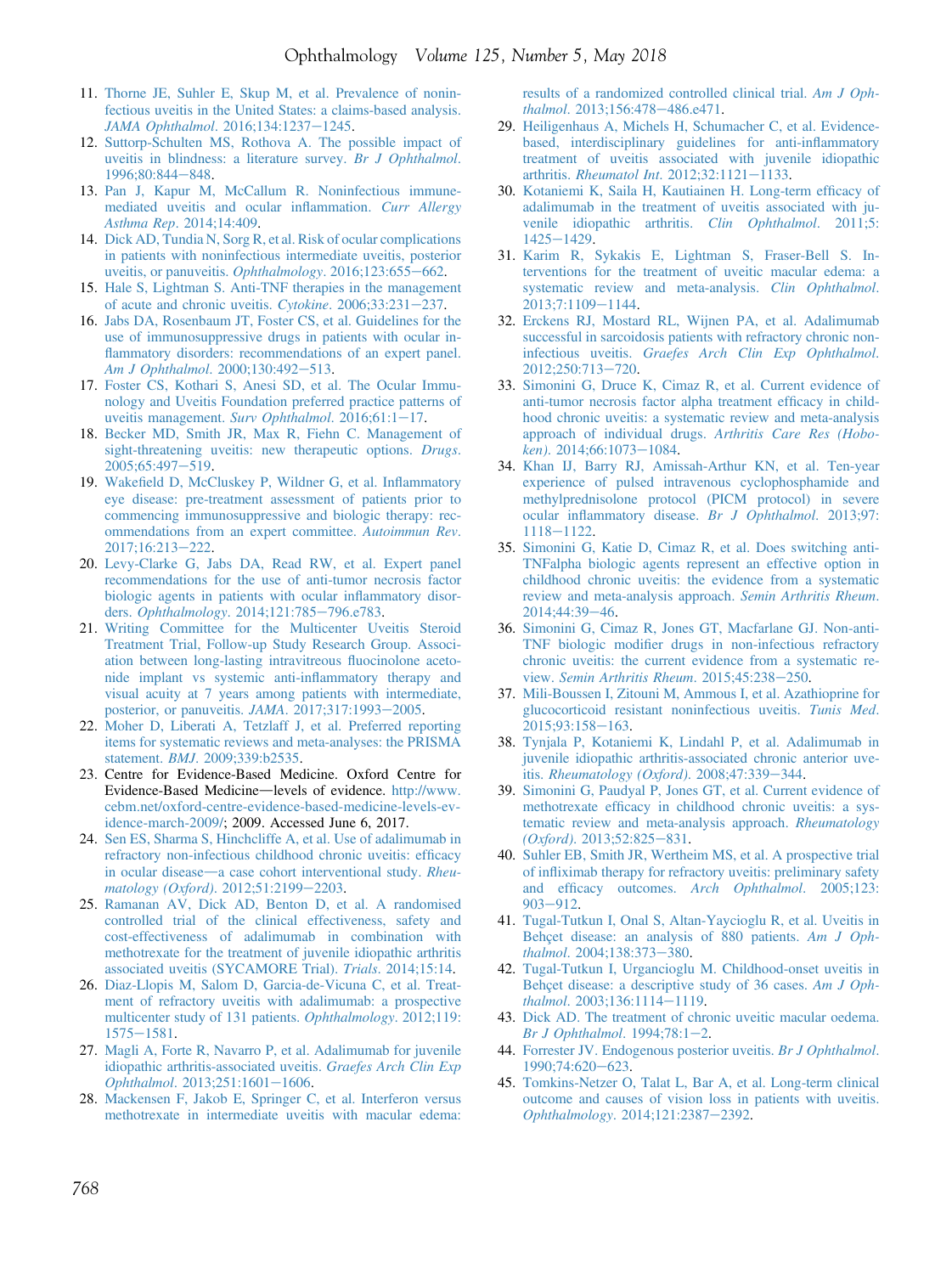- <span id="page-13-0"></span>46. [Taylor SR, Lightman SL, Sugar EA, et al. The impact of](http://refhub.elsevier.com/S0161-6420(17)32446-6/sref46) [macular edema on visual function in intermediate, posterior,](http://refhub.elsevier.com/S0161-6420(17)32446-6/sref46) and panuveitis. [Ocul Immunol In](http://refhub.elsevier.com/S0161-6420(17)32446-6/sref46)flamm.  $2012;20:171-181$ .
- 47. [Samson CM, Waheed N, Baltatzis S, Foster CS. Methotrexate](http://refhub.elsevier.com/S0161-6420(17)32446-6/sref47) [therapy for chronic noninfectious uveitis: analysis of a case](http://refhub.elsevier.com/S0161-6420(17)32446-6/sref47) [series of 160 patients.](http://refhub.elsevier.com/S0161-6420(17)32446-6/sref47) Ophthalmology.  $2001;108:1134-1139$  $2001;108:1134-1139$ .
- 48. [Ambresin A, Tran T, Spertini F, Herbort C. Behçet](http://refhub.elsevier.com/S0161-6420(17)32446-6/sref48)'s disease [in Western Switzerland: epidemiology and analysis of ocular](http://refhub.elsevier.com/S0161-6420(17)32446-6/sref48) involvement. [Ocul Immunol In](http://refhub.elsevier.com/S0161-6420(17)32446-6/sref48)flamm. 2002;10:53-[63.](http://refhub.elsevier.com/S0161-6420(17)32446-6/sref48)
- 49. [Nguyen QD, Merrill PT, Jaffe GJ, et al. Adalimumab for](http://refhub.elsevier.com/S0161-6420(17)32446-6/sref49) prevention of uveitic fl[are in patients with inactive non](http://refhub.elsevier.com/S0161-6420(17)32446-6/sref49)[infectious uveitis controlled by corticosteroids \(VISUAL](http://refhub.elsevier.com/S0161-6420(17)32446-6/sref49) [II\): a multicentre, double-masked, randomised, placebo](http://refhub.elsevier.com/S0161-6420(17)32446-6/sref49)[controlled phase 3 trial.](http://refhub.elsevier.com/S0161-6420(17)32446-6/sref49) *Lancet*. 2016;388:1183-[1192](http://refhub.elsevier.com/S0161-6420(17)32446-6/sref49).
- 50. [Chia A, Lee V, Graham EM, Edelsten C. Factors related to](http://refhub.elsevier.com/S0161-6420(17)32446-6/sref50) [severe uveitis at diagnosis in children with juvenile idiopathic](http://refhub.elsevier.com/S0161-6420(17)32446-6/sref50) [arthritis in a screening program.](http://refhub.elsevier.com/S0161-6420(17)32446-6/sref50) Am J Ophthalmol. 2003;135:  $757 - 762.$  $757 - 762.$  $757 - 762.$
- 51. [Dana MR, Merayo-Lloves J, Schaumberg DA, Foster CS.](http://refhub.elsevier.com/S0161-6420(17)32446-6/sref51) [Visual outcomes prognosticators in juvenile rheumatoid](http://refhub.elsevier.com/S0161-6420(17)32446-6/sref51) [arthritis-associated uveitis.](http://refhub.elsevier.com/S0161-6420(17)32446-6/sref51) Ophthalmology. 1997;104:  $236 - 244.$  $236 - 244.$  $236 - 244.$
- 52. [Isnard Bagnis C, Tezenas du Montcel S, Beau](http://refhub.elsevier.com/S0161-6420(17)32446-6/sref52)fils H, et al. [Long-term renal effects of low-dose cyclosporine in uveitis](http://refhub.elsevier.com/S0161-6420(17)32446-6/sref52)[treated patients: follow-up study.](http://refhub.elsevier.com/S0161-6420(17)32446-6/sref52) J Am Soc Nephrol. [2002;13:2962](http://refhub.elsevier.com/S0161-6420(17)32446-6/sref52)-[2968.](http://refhub.elsevier.com/S0161-6420(17)32446-6/sref52)
- 53. [Kaplan-Messas A, Barkana Y, Avni I, Neumann R. Metho](http://refhub.elsevier.com/S0161-6420(17)32446-6/sref53)trexate as a fi[rst-line corticosteroid-sparing therapy in a](http://refhub.elsevier.com/S0161-6420(17)32446-6/sref53) [cohort of uveitis and scleritis.](http://refhub.elsevier.com/S0161-6420(17)32446-6/sref53) Ocul Immunol Inflamm.  $2003;11:131-139.$  $2003;11:131-139.$  $2003;11:131-139.$
- 54. [Edelsten C, Reddy MA, Stanford MR, Graham EM. Visual](http://refhub.elsevier.com/S0161-6420(17)32446-6/sref54) [loss associated with pediatric uveitis in English primary and](http://refhub.elsevier.com/S0161-6420(17)32446-6/sref54) referral centers. [Am J Ophthalmol](http://refhub.elsevier.com/S0161-6420(17)32446-6/sref54).  $2003;135:676-680$ .
- 55. [Saadoun D, Wechsler B, Terrada C, et al. Azathioprine in](http://refhub.elsevier.com/S0161-6420(17)32446-6/sref55) [severe uveitis of Behçet](http://refhub.elsevier.com/S0161-6420(17)32446-6/sref55)'s disease. Arthritis Care Res (Hoboken)[. 2010;62:1733](http://refhub.elsevier.com/S0161-6420(17)32446-6/sref55)-[1738.](http://refhub.elsevier.com/S0161-6420(17)32446-6/sref55)
- 56. [de Boer J, Wulffraat N, Rothova A. Visual loss in uveitis of](http://refhub.elsevier.com/S0161-6420(17)32446-6/sref56) childhood. [Br J Ophthalmol](http://refhub.elsevier.com/S0161-6420(17)32446-6/sref56). 2003;87:879-[884](http://refhub.elsevier.com/S0161-6420(17)32446-6/sref56).
- 57. [Kesen MR, Goldstein DA, Tessler HH. Uveitis associated](http://refhub.elsevier.com/S0161-6420(17)32446-6/sref57) [with pediatric Behçet disease in the American Midwest.](http://refhub.elsevier.com/S0161-6420(17)32446-6/sref57) Am J Ophthalmol[. 2008;146:819](http://refhub.elsevier.com/S0161-6420(17)32446-6/sref57)-[827.e812.](http://refhub.elsevier.com/S0161-6420(17)32446-6/sref57)
- 58. [Yang P, Ren Y, Li B, et al. Clinical characteristics of Vogt-](http://refhub.elsevier.com/S0161-6420(17)32446-6/sref58)[Koyanagi-Harada syndrome in Chinese patients.](http://refhub.elsevier.com/S0161-6420(17)32446-6/sref58) Ophthal-mology[. 2007;114:606](http://refhub.elsevier.com/S0161-6420(17)32446-6/sref58)-[614.](http://refhub.elsevier.com/S0161-6420(17)32446-6/sref58)
- 59. [Arriola-Villalobos P, Abasolo L, Garcia-Feijoo J, et al.](http://refhub.elsevier.com/S0161-6420(17)32446-6/sref59) [Vision-related quality of life in patients with non-infectious](http://refhub.elsevier.com/S0161-6420(17)32446-6/sref59) [uveitis: a cross-sectional study.](http://refhub.elsevier.com/S0161-6420(17)32446-6/sref59) Ocul Immunol Inflamm.  $2017:1-9.$  $2017:1-9.$  $2017:1-9.$  $2017:1-9.$
- 60. Hui MM, Wakefi[eld D, Patel I, et al. Visual functioning and](http://refhub.elsevier.com/S0161-6420(17)32446-6/sref60) [health-related quality-of-life are compromised in patients](http://refhub.elsevier.com/S0161-6420(17)32446-6/sref60) with uveitis. [Ocul Immunol In](http://refhub.elsevier.com/S0161-6420(17)32446-6/sref60)flamm.  $2016:1-6$  $2016:1-6$  $2016:1-6$ .
- 61. [Yu EN, Meniconi ME, Tufail F, et al. Outcomes of treatment](http://refhub.elsevier.com/S0161-6420(17)32446-6/sref61) [with immunomodulatory therapy in patients with](http://refhub.elsevier.com/S0161-6420(17)32446-6/sref61) [corticosteroid-resistant juvenile idiopathic arthritis-associated](http://refhub.elsevier.com/S0161-6420(17)32446-6/sref61) [chronic iridocyclitis.](http://refhub.elsevier.com/S0161-6420(17)32446-6/sref61) Ocul Immunol Inflamm. 2005;13:  $353 - 360.$  $353 - 360.$  $353 - 360.$
- 62. [Diaz-Llopis M, Garcia-Delpech S, Salom D, et al. Adali](http://refhub.elsevier.com/S0161-6420(17)32446-6/sref62)[mumab therapy for refractory uveitis: a pilot study.](http://refhub.elsevier.com/S0161-6420(17)32446-6/sref62) J Ocul [Pharmacol Ther](http://refhub.elsevier.com/S0161-6420(17)32446-6/sref62).  $2008;24:351-361$  $2008;24:351-361$ .
- 63. [Biester S, Deuter C, Michels H, et al. Adalimumab in the](http://refhub.elsevier.com/S0161-6420(17)32446-6/sref63) [therapy of uveitis in childhood.](http://refhub.elsevier.com/S0161-6420(17)32446-6/sref63) Br J Ophthalmol. 2007;91:  $319 - 324.$  $319 - 324.$  $319 - 324.$
- 64. [Holland GN, Denove CS, Yu F. Chronic anterior uveitis in](http://refhub.elsevier.com/S0161-6420(17)32446-6/sref64) [children: clinical characteristics and complications.](http://refhub.elsevier.com/S0161-6420(17)32446-6/sref64) Am J Ophthalmol[. 2009;147:667](http://refhub.elsevier.com/S0161-6420(17)32446-6/sref64)-[678.e665.](http://refhub.elsevier.com/S0161-6420(17)32446-6/sref64)
- 65. [Thorne JE, Woreta F, Kedhar SR, et al. Juvenile idiopathic](http://refhub.elsevier.com/S0161-6420(17)32446-6/sref65) [arthritis-associated uveitis: incidence of ocular complications](http://refhub.elsevier.com/S0161-6420(17)32446-6/sref65) [and visual acuity loss.](http://refhub.elsevier.com/S0161-6420(17)32446-6/sref65) Am J Ophthalmol.  $2007;143:840-846$  $2007;143:840-846$ .
- 66. [Davatchi F, Shams H, Rezaipoor M, et al. Rituximab in](http://refhub.elsevier.com/S0161-6420(17)32446-6/sref66) [intractable ocular lesions of Behçet](http://refhub.elsevier.com/S0161-6420(17)32446-6/sref66)'s disease; randomized [single-blind control study \(pilot study\).](http://refhub.elsevier.com/S0161-6420(17)32446-6/sref66) Int J Rheum Dis. [2010;13:246](http://refhub.elsevier.com/S0161-6420(17)32446-6/sref66)-[252.](http://refhub.elsevier.com/S0161-6420(17)32446-6/sref66)
- 67. [Cervantes-Castaneda RA, Bhat P, Fortuna E, et al. Induction](http://refhub.elsevier.com/S0161-6420(17)32446-6/sref67) [of durable remission in ocular in](http://refhub.elsevier.com/S0161-6420(17)32446-6/sref67)flammatory diseases. Eur J Ophthalmol[. 2009;19:118](http://refhub.elsevier.com/S0161-6420(17)32446-6/sref67)-[123.](http://refhub.elsevier.com/S0161-6420(17)32446-6/sref67)
- 68. [Singh JA, Saag KG, Bridges Jr SL, et al. 2015 American](http://refhub.elsevier.com/S0161-6420(17)32446-6/sref68) [College of Rheumatology guideline for the treatment of rheu-](http://refhub.elsevier.com/S0161-6420(17)32446-6/sref68)matoid arthritis. [Arthritis Care Res \(Hoboken\)](http://refhub.elsevier.com/S0161-6420(17)32446-6/sref68).  $2016;68:1-25$  $2016;68:1-25$ .
- 69. [Yates WB, Vajdic CM, Na R, et al. Malignancy risk in pa](http://refhub.elsevier.com/S0161-6420(17)32446-6/sref69)tients with infl[ammatory eye disease treated with systemic](http://refhub.elsevier.com/S0161-6420(17)32446-6/sref69) [immunosuppressive therapy: a tertiary referral cohort study.](http://refhub.elsevier.com/S0161-6420(17)32446-6/sref69) [Ophthalmology](http://refhub.elsevier.com/S0161-6420(17)32446-6/sref69). 2015;122:265-[273.](http://refhub.elsevier.com/S0161-6420(17)32446-6/sref69)
- 70. [Kane SV. Preparing for biologic or immunosuppressant](http://refhub.elsevier.com/S0161-6420(17)32446-6/sref70) therapy. [Gastroenterol Hepatol \(N Y\)](http://refhub.elsevier.com/S0161-6420(17)32446-6/sref70).  $2011;7:544-546$  $2011;7:544-546$ .
- 71. [Pato E, Munoz-Fernandez S, Francisco F, et al. Systematic](http://refhub.elsevier.com/S0161-6420(17)32446-6/sref71) [review on the effectiveness of immunosuppressants and](http://refhub.elsevier.com/S0161-6420(17)32446-6/sref71) [biological therapies in the treatment of autoimmune posterior](http://refhub.elsevier.com/S0161-6420(17)32446-6/sref71) uveitis. [Semin Arthritis Rheum](http://refhub.elsevier.com/S0161-6420(17)32446-6/sref71). 2011;40:314-[323](http://refhub.elsevier.com/S0161-6420(17)32446-6/sref71).
- 72. [Pato E, Martin-Martinez MA, Castello A, et al. Development](http://refhub.elsevier.com/S0161-6420(17)32446-6/sref72) [of an activity disease score in patients with uveitis \(UVE-](http://refhub.elsevier.com/S0161-6420(17)32446-6/sref72)DAI). [Rheumatol Int](http://refhub.elsevier.com/S0161-6420(17)32446-6/sref72). 2017;37:647-[656](http://refhub.elsevier.com/S0161-6420(17)32446-6/sref72).
- 73. [Grange LK, Kouchouk A, Dalal MD, et al. Neoplastic](http://refhub.elsevier.com/S0161-6420(17)32446-6/sref73) [masquerade syndromes in patients with uveitis.](http://refhub.elsevier.com/S0161-6420(17)32446-6/sref73) Am J Oph-thalmol[. 2014;157:526](http://refhub.elsevier.com/S0161-6420(17)32446-6/sref73)-[531.](http://refhub.elsevier.com/S0161-6420(17)32446-6/sref73)
- 74. [Tranos P, Scott R, Zambarakji H, et al. The effect of pars](http://refhub.elsevier.com/S0161-6420(17)32446-6/sref74) [plana vitrectomy on cystoid macular oedema associated with](http://refhub.elsevier.com/S0161-6420(17)32446-6/sref74) [chronic uveitis: a randomised, controlled pilot study.](http://refhub.elsevier.com/S0161-6420(17)32446-6/sref74) Br J Ophthalmol[. 2006;90:1107](http://refhub.elsevier.com/S0161-6420(17)32446-6/sref74)-[1110.](http://refhub.elsevier.com/S0161-6420(17)32446-6/sref74)
- 75. [Sikic J, Suic SP. Surgical treatment of uveitis.](http://refhub.elsevier.com/S0161-6420(17)32446-6/sref75) Coll Antropol.  $2001;25(Suppl):71-76.$  $2001;25(Suppl):71-76.$  $2001;25(Suppl):71-76.$  $2001;25(Suppl):71-76.$
- 76. [Pion B, Valyi ZS, Janssens X, et al. Vitrectomy in uveitis](http://refhub.elsevier.com/S0161-6420(17)32446-6/sref76) patients. [Bull Soc Belge Ophtalmol](http://refhub.elsevier.com/S0161-6420(17)32446-6/sref76). 2013;322:55-[61.](http://refhub.elsevier.com/S0161-6420(17)32446-6/sref76)
- 77. [Papagiannuli E, Edmunds MR, Scollo P, et al. Do de](http://refhub.elsevier.com/S0161-6420(17)32446-6/sref77)mographic factors infl[uence uveitis patients](http://refhub.elsevier.com/S0161-6420(17)32446-6/sref77)' understanding of uveitis? [Ocul Immunol In](http://refhub.elsevier.com/S0161-6420(17)32446-6/sref77)flamm.  $2016;26:1-7$ .
- 78. [Abasolo L, Rosales Z, Diaz-Valle D, et al. Immunosuppres](http://refhub.elsevier.com/S0161-6420(17)32446-6/sref78)[sive drug discontinuation in noninfectious uveitis from real](http://refhub.elsevier.com/S0161-6420(17)32446-6/sref78)[life clinical practice: a survival analysis.](http://refhub.elsevier.com/S0161-6420(17)32446-6/sref78) Am J Ophthalmol.  $2016;169:1-8.$  $2016;169:1-8.$  $2016;169:1-8.$  $2016;169:1-8.$
- 79. [Baker KB, Spurrier NJ, Watkins AS, et al. Retention time for](http://refhub.elsevier.com/S0161-6420(17)32446-6/sref79) [corticosteroid-sparing systemic immunosuppressive agents in](http://refhub.elsevier.com/S0161-6420(17)32446-6/sref79) patients with infl[ammatory eye disease.](http://refhub.elsevier.com/S0161-6420(17)32446-6/sref79) Br J Ophthalmol. [2006;90:1481](http://refhub.elsevier.com/S0161-6420(17)32446-6/sref79)-[1485.](http://refhub.elsevier.com/S0161-6420(17)32446-6/sref79)
- 80. [Breitbach M, Tappeiner C, Bohm MR, et al. Discontinuation](http://refhub.elsevier.com/S0161-6420(17)32446-6/sref80) [of long-term adalimumab treatment in patients with juvenile](http://refhub.elsevier.com/S0161-6420(17)32446-6/sref80) [idiopathic arthritis-associated uveitis.](http://refhub.elsevier.com/S0161-6420(17)32446-6/sref80) Graefes Arch Clin Exp Ophthalmol[. 2017;255:171](http://refhub.elsevier.com/S0161-6420(17)32446-6/sref80)-[177](http://refhub.elsevier.com/S0161-6420(17)32446-6/sref80).
- 81. [Baszis K, Garbutt J, Toib D, et al. Clinical outcomes after](http://refhub.elsevier.com/S0161-6420(17)32446-6/sref81) [withdrawal of anti-tumor necrosis factor alpha therapy in](http://refhub.elsevier.com/S0161-6420(17)32446-6/sref81) [patients with juvenile idiopathic arthritis: a twelve-year](http://refhub.elsevier.com/S0161-6420(17)32446-6/sref81) experience. [Arthritis Rheum](http://refhub.elsevier.com/S0161-6420(17)32446-6/sref81). 2011;63:3163-[3168](http://refhub.elsevier.com/S0161-6420(17)32446-6/sref81).
- 82. [Shakoor A, Esterberg E, Acharya NR. Recurrence of uveitis](http://refhub.elsevier.com/S0161-6420(17)32446-6/sref82) [after discontinuation of in](http://refhub.elsevier.com/S0161-6420(17)32446-6/sref82)fliximab. Ocul Immunol Inflamm.  $2014;22:96-101.$  $2014;22:96-101.$  $2014;22:96-101.$  $2014;22:96-101.$
- 83. [Lerman MA, Lewen MD, Kempen JH, Mills MD. Uveitis](http://refhub.elsevier.com/S0161-6420(17)32446-6/sref83) [reactivation in children treated with tumor necrosis factor](http://refhub.elsevier.com/S0161-6420(17)32446-6/sref83) alpha inhibitors. [Am J Ophthalmol](http://refhub.elsevier.com/S0161-6420(17)32446-6/sref83).  $2015;160:193-200.$ e191.
- 84. [Kawaguchi T, Kawazoe Y, Kamoi K, et al. Clinical course of](http://refhub.elsevier.com/S0161-6420(17)32446-6/sref84) patients with Behçet'[s uveitis following discontinuation of](http://refhub.elsevier.com/S0161-6420(17)32446-6/sref84) infliximab therapy. [Jpn J Ophthalmol](http://refhub.elsevier.com/S0161-6420(17)32446-6/sref84).  $2014;58:75-80$ .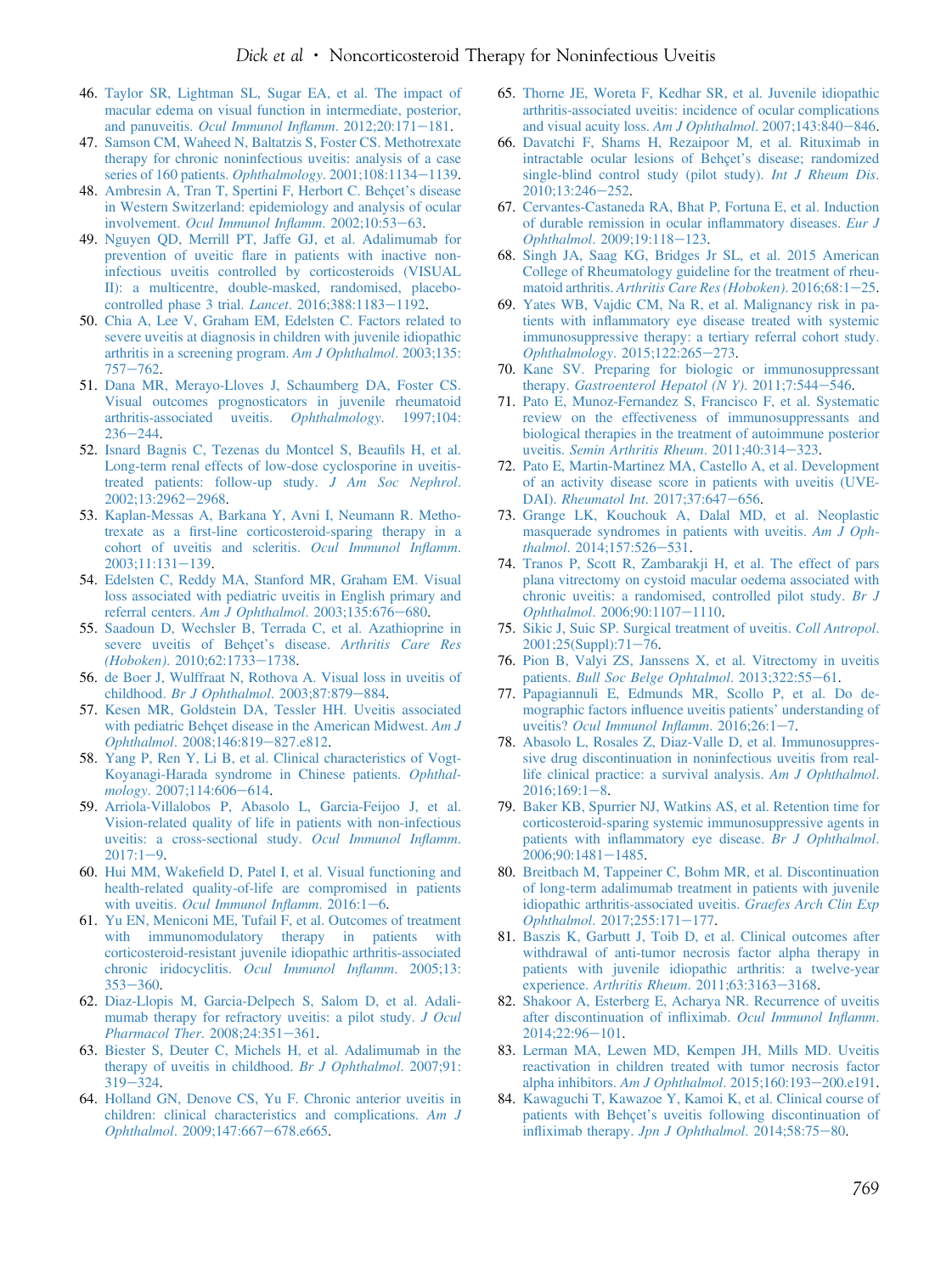- <span id="page-14-0"></span>85. [Deuter CM, Zierhut M, Mohle A, et al. Long-term remission](http://refhub.elsevier.com/S0161-6420(17)32446-6/sref85) [after cessation of interferon-alpha treatment in patients with](http://refhub.elsevier.com/S0161-6420(17)32446-6/sref85) [severe uveitis due to Behçet](http://refhub.elsevier.com/S0161-6420(17)32446-6/sref85)'s disease. Arthritis Rheum. [2010;62:2796](http://refhub.elsevier.com/S0161-6420(17)32446-6/sref85)-[2805.](http://refhub.elsevier.com/S0161-6420(17)32446-6/sref85)
- 86. [Patel SS, Dodds EM, Echandi LV, et al. Long-term, drug-free](http://refhub.elsevier.com/S0161-6420(17)32446-6/sref86) [remission of sympathetic ophthalmia with high-dose, short](http://refhub.elsevier.com/S0161-6420(17)32446-6/sref86)[term chlorambucil therapy.](http://refhub.elsevier.com/S0161-6420(17)32446-6/sref86) Ophthalmology. 2014;121: [596](http://refhub.elsevier.com/S0161-6420(17)32446-6/sref86)-[602.](http://refhub.elsevier.com/S0161-6420(17)32446-6/sref86)
- 87. [Suelves AM, Arcinue CA, Gonzalez-Martin JM, et al.](http://refhub.elsevier.com/S0161-6420(17)32446-6/sref87) [Analysis of a novel protocol of pulsed intravenous cyclo](http://refhub.elsevier.com/S0161-6420(17)32446-6/sref87)[phosphamide for recalcitrant or severe ocular in](http://refhub.elsevier.com/S0161-6420(17)32446-6/sref87)flammatory disease. Ophthalmology.  $2013;120:1201-1209$ .
- 88. [Pujari SS, Kempen JH, Newcomb CW, et al. Cyclophos](http://refhub.elsevier.com/S0161-6420(17)32446-6/sref88)[phamide for ocular in](http://refhub.elsevier.com/S0161-6420(17)32446-6/sref88)flammatory diseases. Ophthalmology. [2010;117:356](http://refhub.elsevier.com/S0161-6420(17)32446-6/sref88)-[365](http://refhub.elsevier.com/S0161-6420(17)32446-6/sref88).
- 89. [Ibrahim MA, Sepah YJ, Watters A, et al. One-year outcomes](http://refhub.elsevier.com/S0161-6420(17)32446-6/sref89) [of the SAVE study: Sirolimus as a Therapeutic Approach for](http://refhub.elsevier.com/S0161-6420(17)32446-6/sref89) Uveitis. [Transl Vis Sci Technol](http://refhub.elsevier.com/S0161-6420(17)32446-6/sref89). 2015;4:4.
- 90. [Lescrauwaet B, Duchateau L, Verstraeten T, Thurau S.](http://refhub.elsevier.com/S0161-6420(17)32446-6/sref90) [Improved visual function is associated with in](http://refhub.elsevier.com/S0161-6420(17)32446-6/sref90)flammation [reduction in subjects with non-infectious uveitis \(NIU\) of the](http://refhub.elsevier.com/S0161-6420(17)32446-6/sref90) [posterior segment treated with intravitreal sirolimus: results](http://refhub.elsevier.com/S0161-6420(17)32446-6/sref90) [from Sakura study 1.](http://refhub.elsevier.com/S0161-6420(17)32446-6/sref90) Value Health. 2015;18:A426.
- 91. [Vigil EM, Sepah YJ, Watters AL, et al. Assessment of](http://refhub.elsevier.com/S0161-6420(17)32446-6/sref91) [changes in quality of life among patients in the SAVE](http://refhub.elsevier.com/S0161-6420(17)32446-6/sref91) [study](http://refhub.elsevier.com/S0161-6420(17)32446-6/sref91)-[Sirolimus as Therapeutic Approach to Uveitis: a](http://refhub.elsevier.com/S0161-6420(17)32446-6/sref91) [randomized study to assess the safety and bioactivity of](http://refhub.elsevier.com/S0161-6420(17)32446-6/sref91) [intravitreal and subconjunctival injections of sirolimus in](http://refhub.elsevier.com/S0161-6420(17)32446-6/sref91) [patients with non-infectious uveitis.](http://refhub.elsevier.com/S0161-6420(17)32446-6/sref91) J Ophthalmic Inflamm Infect[. 2015;5:13.](http://refhub.elsevier.com/S0161-6420(17)32446-6/sref91)
- 92. [Nguyen QD, Merrill PT, Clark WL, et al. Intravitreal siroli](http://refhub.elsevier.com/S0161-6420(17)32446-6/sref92)[mus for noninfectious uveitis: a phase III Sirolimus Study](http://refhub.elsevier.com/S0161-6420(17)32446-6/sref92) [Assessing Double-Masked Uveitis Treatment \(SAKURA\).](http://refhub.elsevier.com/S0161-6420(17)32446-6/sref92) Ophthalmology[. 2016;123:2413](http://refhub.elsevier.com/S0161-6420(17)32446-6/sref92)-[2423.](http://refhub.elsevier.com/S0161-6420(17)32446-6/sref92)
- 93. [Taylor SR, Habot-Wilner Z, Pacheco P, Lightman SL.](http://refhub.elsevier.com/S0161-6420(17)32446-6/sref93) [Intraocular methotrexate in the treatment of uveitis and](http://refhub.elsevier.com/S0161-6420(17)32446-6/sref93) [uveitic cystoid macular edema.](http://refhub.elsevier.com/S0161-6420(17)32446-6/sref93) Ophthalmology. 2009;116:  $797 - 801$  $797 - 801$ .
- 94. [Doycheva D, Zierhut M, Blumenstock G, et al. Long-term](http://refhub.elsevier.com/S0161-6420(17)32446-6/sref94) [results of therapy with mycophenolate mofetil in chronic non](http://refhub.elsevier.com/S0161-6420(17)32446-6/sref94)infectious uveitis. [Graefes Arch Clin Exp Ophthalmol](http://refhub.elsevier.com/S0161-6420(17)32446-6/sref94). [2011;249:1235](http://refhub.elsevier.com/S0161-6420(17)32446-6/sref94)e[1243](http://refhub.elsevier.com/S0161-6420(17)32446-6/sref94).
- 95. [Thorne JE, Jabs DA, Qazi FA, et al. Mycophenolate mofetil](http://refhub.elsevier.com/S0161-6420(17)32446-6/sref95) therapy for infl[ammatory eye disease.](http://refhub.elsevier.com/S0161-6420(17)32446-6/sref95) Ophthalmology. [2005;112:1472](http://refhub.elsevier.com/S0161-6420(17)32446-6/sref95)-[1477](http://refhub.elsevier.com/S0161-6420(17)32446-6/sref95).
- 96. [Teoh SC, Hogan AC, Dick AD, Lee RW. Mycophenolate](http://refhub.elsevier.com/S0161-6420(17)32446-6/sref96) [mofetil for the treatment of uveitis.](http://refhub.elsevier.com/S0161-6420(17)32446-6/sref96) Am J Ophthalmol. [2008;146:752](http://refhub.elsevier.com/S0161-6420(17)32446-6/sref96)-[760, 760.e1](http://refhub.elsevier.com/S0161-6420(17)32446-6/sref96)-[760.e3](http://refhub.elsevier.com/S0161-6420(17)32446-6/sref96).
- 97. [Doycheva D, Jägle H, Zierhut M, et al. Mycophenolic acid in](http://refhub.elsevier.com/S0161-6420(17)32446-6/sref97) [the treatment of birdshot chorioretinopathy: long-term](http://refhub.elsevier.com/S0161-6420(17)32446-6/sref97) follow-up. [Br J Ophthalmol](http://refhub.elsevier.com/S0161-6420(17)32446-6/sref97).  $2015;99:87-91$  $2015;99:87-91$ .
- 98. [Cervantes-Castañeda RA, Gonzalez-Gonzalez LA, Cordero-](http://refhub.elsevier.com/S0161-6420(17)32446-6/sref98)[Coma M, et al. Combined therapy of cyclosporine A and](http://refhub.elsevier.com/S0161-6420(17)32446-6/sref98) [mycophenolate mofetil for the treatment of birdshot reti](http://refhub.elsevier.com/S0161-6420(17)32446-6/sref98)[nochoroidopathy: a 12-month follow-up.](http://refhub.elsevier.com/S0161-6420(17)32446-6/sref98) Br J Ophthalmol. [2013;97:637](http://refhub.elsevier.com/S0161-6420(17)32446-6/sref98)-[643.](http://refhub.elsevier.com/S0161-6420(17)32446-6/sref98)
- 99. [Abu El-Asrar AM, Hemachandran S, Al-Mezaine HS, et al.](http://refhub.elsevier.com/S0161-6420(17)32446-6/sref99) [The outcomes of mycophenolate mofetil therapy combined](http://refhub.elsevier.com/S0161-6420(17)32446-6/sref99) [with systemic corticosteroids in acute uveitis associated with](http://refhub.elsevier.com/S0161-6420(17)32446-6/sref99) [Vogt-Koyanagi-Harada disease.](http://refhub.elsevier.com/S0161-6420(17)32446-6/sref99) Acta Ophthalmol. 2012;90:  $e603 - e608.$  $e603 - e608.$  $e603 - e608.$
- 100. [Shen E, Rathinam SR, Babu M, et al. Outcomes of Vogt-](http://refhub.elsevier.com/S0161-6420(17)32446-6/sref100)[Koyanagi-Harada disease: a subanalysis from a randomized](http://refhub.elsevier.com/S0161-6420(17)32446-6/sref100) [clinical trial of antimetabolite therapies.](http://refhub.elsevier.com/S0161-6420(17)32446-6/sref100) Am J Ophthalmol. [2016;168:279](http://refhub.elsevier.com/S0161-6420(17)32446-6/sref100)-[286](http://refhub.elsevier.com/S0161-6420(17)32446-6/sref100).
- 101. [Kacmaz RO, Kempen JH, Newcomb C, et al. Cyclosporine](http://refhub.elsevier.com/S0161-6420(17)32446-6/sref101) for ocular infl[ammatory diseases.](http://refhub.elsevier.com/S0161-6420(17)32446-6/sref101) Ophthalmology. 2010;117:  $576 - 584.$  $576 - 584.$  $576 - 584.$  $576 - 584.$
- 102. [Lee RWJ, Greenwood R, Taylor H, et al. A randomized trial](http://refhub.elsevier.com/S0161-6420(17)32446-6/sref102) [of tacrolimus versus tacrolimus and prednisone for the](http://refhub.elsevier.com/S0161-6420(17)32446-6/sref102) [maintenance of disease remission in noninfectious uveitis.](http://refhub.elsevier.com/S0161-6420(17)32446-6/sref102) Ophthalmology[. 2012;119:1223](http://refhub.elsevier.com/S0161-6420(17)32446-6/sref102)-[1230.](http://refhub.elsevier.com/S0161-6420(17)32446-6/sref102)
- 103. [Murphy CC, Greiner K, Plskova J, et al. Cyclosporine vs](http://refhub.elsevier.com/S0161-6420(17)32446-6/sref103) [tacrolimus therapy for posterior and intermediate uveitis.](http://refhub.elsevier.com/S0161-6420(17)32446-6/sref103) [Arch Ophthalmol](http://refhub.elsevier.com/S0161-6420(17)32446-6/sref103). 2005;123:634-[641](http://refhub.elsevier.com/S0161-6420(17)32446-6/sref103).
- 104. [Hogan AC, McAvoy CE, Dick AD, Lee RW. Long-term](http://refhub.elsevier.com/S0161-6420(17)32446-6/sref104) effi[cacy and tolerance of tacrolimus for the treatment of](http://refhub.elsevier.com/S0161-6420(17)32446-6/sref104) uveitis. Ophthalmology[. 2007;114:1000](http://refhub.elsevier.com/S0161-6420(17)32446-6/sref104)-[1006.](http://refhub.elsevier.com/S0161-6420(17)32446-6/sref104)
- 105. [Pacheco PA, Taylor SR, Cuchacovich MT, Diaz GV.](http://refhub.elsevier.com/S0161-6420(17)32446-6/sref105) [Azathioprine in the management of autoimmune uveitis.](http://refhub.elsevier.com/S0161-6420(17)32446-6/sref105) Ocul Immunol Inflamm[. 2008;16:161](http://refhub.elsevier.com/S0161-6420(17)32446-6/sref105)-[165.](http://refhub.elsevier.com/S0161-6420(17)32446-6/sref105)
- 106. [Pasadhika S, Kempen JH, Newcomb CW, et al. Azathioprine](http://refhub.elsevier.com/S0161-6420(17)32446-6/sref106) for ocular infl[ammatory diseases.](http://refhub.elsevier.com/S0161-6420(17)32446-6/sref106) Am J Ophthalmol. [2009;148:500](http://refhub.elsevier.com/S0161-6420(17)32446-6/sref106)-[509.e502.](http://refhub.elsevier.com/S0161-6420(17)32446-6/sref106)
- 107. [Kim SJ, Yu HG. The use of low-dose azathioprine in patients](http://refhub.elsevier.com/S0161-6420(17)32446-6/sref107) [with Vogt-Koyanagi-Harada disease.](http://refhub.elsevier.com/S0161-6420(17)32446-6/sref107) Ocul Immunol Inflamm. [2007;15:381](http://refhub.elsevier.com/S0161-6420(17)32446-6/sref107)-[387.](http://refhub.elsevier.com/S0161-6420(17)32446-6/sref107)
- 108. [Gangaputra S, Newcomb CW, Liesegang TL, et al. Metho](http://refhub.elsevier.com/S0161-6420(17)32446-6/sref108)[trexate for ocular in](http://refhub.elsevier.com/S0161-6420(17)32446-6/sref108)flammatory diseases. Ophthalmology. [2009;116:2188](http://refhub.elsevier.com/S0161-6420(17)32446-6/sref108)-[2198.e2181](http://refhub.elsevier.com/S0161-6420(17)32446-6/sref108).
- 109. [Rathinam SR, Babu M, Thundikandy R, et al. A randomized](http://refhub.elsevier.com/S0161-6420(17)32446-6/sref109) [clinical trial comparing methotrexate and mycophenolate](http://refhub.elsevier.com/S0161-6420(17)32446-6/sref109) [mofetil for noninfectious uveitis.](http://refhub.elsevier.com/S0161-6420(17)32446-6/sref109) Ophthalmology. 2014;121: [1863](http://refhub.elsevier.com/S0161-6420(17)32446-6/sref109)e[1870](http://refhub.elsevier.com/S0161-6420(17)32446-6/sref109).
- 110. [Galor A, Jabs DA, Leder HA, et al. Comparison of antime](http://refhub.elsevier.com/S0161-6420(17)32446-6/sref110)[tabolite drugs as corticosteroid-sparing therapy for nonin](http://refhub.elsevier.com/S0161-6420(17)32446-6/sref110)[fectious ocular in](http://refhub.elsevier.com/S0161-6420(17)32446-6/sref110)flammation. Ophthalmology. 2008;115:  $1826 - 1832.$  $1826 - 1832.$  $1826 - 1832.$  $1826 - 1832.$
- 111. [Jaffe GJ, Thorne JE, Scales D, et al. SAT0523 adalimumab in](http://refhub.elsevier.com/S0161-6420(17)32446-6/sref111) [patients with active, non-infectious uveitis requiring high](http://refhub.elsevier.com/S0161-6420(17)32446-6/sref111)[dose corticosteroids: the Visual-1 Trial.](http://refhub.elsevier.com/S0161-6420(17)32446-6/sref111) Ann Rheum Dis.  $2015;74:849-850.$  $2015;74:849-850.$  $2015;74:849-850.$
- 112. Mackensen F, Becker MD, Jakob E, et al. Final results of an investigator initiated, multicenter randomised controlled trial of the efficacy of adalimumab in active uveitis refractory to standard treatment (ADUR). Acta Ophthalmologica. 2012;90:0-0. [http://onlinelibrary.wiley.com/doi/10.1111/](http://onlinelibrary.wiley.com/doi/10.1111/j.1755-3768.2012.2276.x/full) [j.1755-3768.2012.2276.x/full.](http://onlinelibrary.wiley.com/doi/10.1111/j.1755-3768.2012.2276.x/full)
- 113. AbbVie International. Prescribing information Humira. [http://](http://www.rxabbvie.com/pdf/humira.pdf) [www.rxabbvie.com/pdf/humira.pdf;](http://www.rxabbvie.com/pdf/humira.pdf) 2017. Accessed May 3, 2017.
- 114. AbbVie Limited. Humira 40 mg/0.4 ml pre-filled syringe and pre-filled pen. [https://www.medicines.org.uk/emc/medicine/](https://www.medicines.org.uk/emc/medicine/31860) [31860;](https://www.medicines.org.uk/emc/medicine/31860) 2017. Accessed May 3, 2017.
- 115. [Rudwaleit M, Rodevand E, Holck P, et al. Adalimumab](http://refhub.elsevier.com/S0161-6420(17)32446-6/sref115) [effectively reduces the rate of anterior uveitis](http://refhub.elsevier.com/S0161-6420(17)32446-6/sref115) flares in patients [with active ankylosing spondylitis: results of a prospective](http://refhub.elsevier.com/S0161-6420(17)32446-6/sref115) [open-label study.](http://refhub.elsevier.com/S0161-6420(17)32446-6/sref115) Ann Rheum Dis. 2009;68:696-[701.](http://refhub.elsevier.com/S0161-6420(17)32446-6/sref115)
- 116. [Fabiani C, Vitale A, Lopalco G, et al. Different roles of TNF](http://refhub.elsevier.com/S0161-6420(17)32446-6/sref116) [inhibitors in acute anterior uveitis associated with ankylosing](http://refhub.elsevier.com/S0161-6420(17)32446-6/sref116) [spondylitis: state of the art.](http://refhub.elsevier.com/S0161-6420(17)32446-6/sref116) Clin Rheumatol. 2016;35:  $2631 - 2638.$  $2631 - 2638.$  $2631 - 2638.$  $2631 - 2638.$
- 117. [Guignard S, Gossec L, Salliot C, et al. Ef](http://refhub.elsevier.com/S0161-6420(17)32446-6/sref117)ficacy of tumour [necrosis factor blockers in reducing uveitis](http://refhub.elsevier.com/S0161-6420(17)32446-6/sref117) flares in patients [with spondylarthropathy: a retrospective study.](http://refhub.elsevier.com/S0161-6420(17)32446-6/sref117) Ann Rheum  $Dis. 2006; 65:1631-1634.$  $Dis. 2006; 65:1631-1634.$  $Dis. 2006; 65:1631-1634.$
- 118. [van Denderen JC, Visman IM, Nurmohamed MT, et al.](http://refhub.elsevier.com/S0161-6420(17)32446-6/sref118) Adalimumab signifi[cantly reduces the recurrence rate of](http://refhub.elsevier.com/S0161-6420(17)32446-6/sref118) [anterior uveitis in patients with ankylosing spondylitis.](http://refhub.elsevier.com/S0161-6420(17)32446-6/sref118) J Rheumatol[. 2014;41:1843](http://refhub.elsevier.com/S0161-6420(17)32446-6/sref118)-[1848](http://refhub.elsevier.com/S0161-6420(17)32446-6/sref118).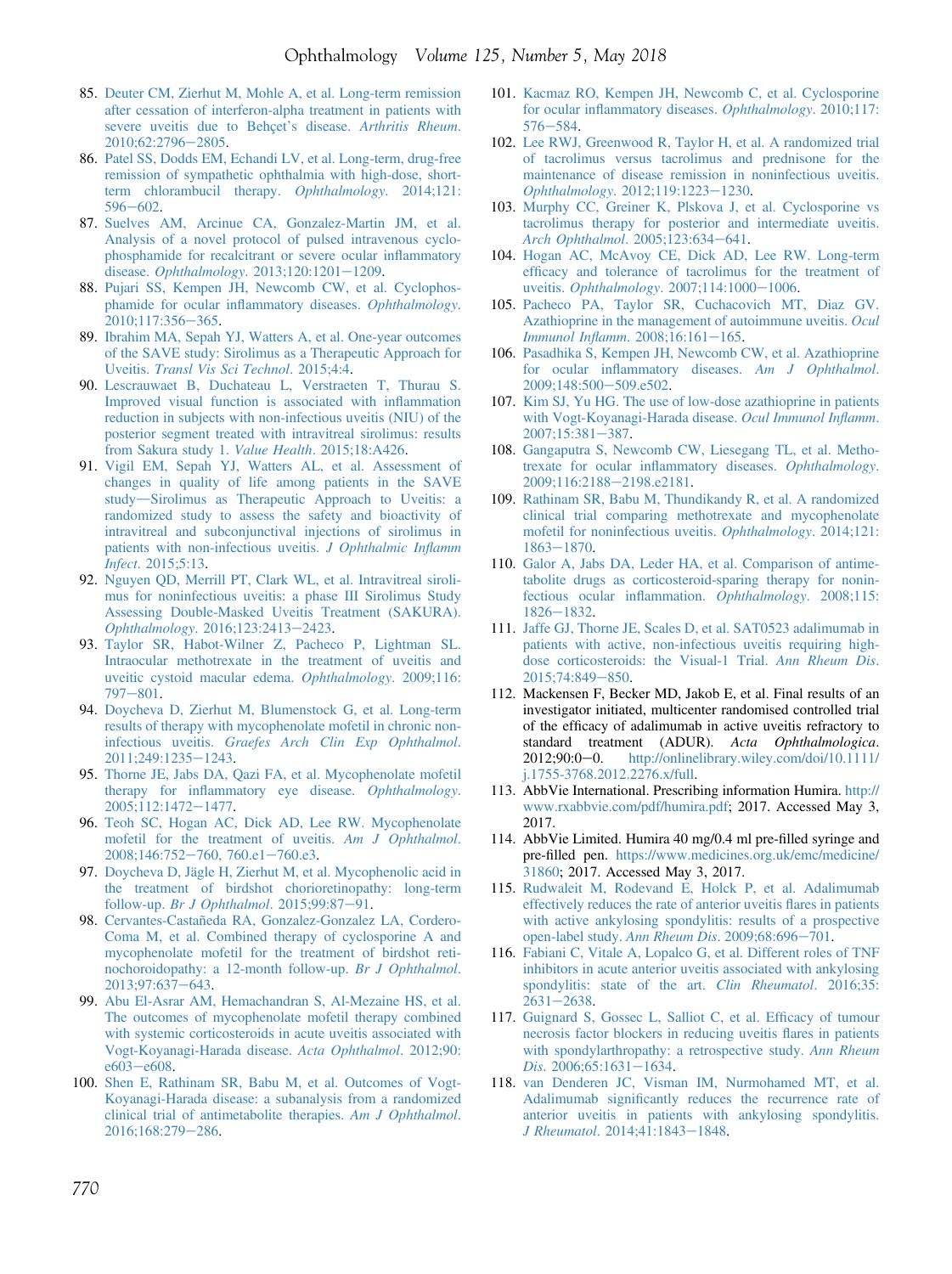- <span id="page-15-0"></span>119. [Lim LL, Fraunfelder FW, Rosenbaum JT. Do tumor necrosis](http://refhub.elsevier.com/S0161-6420(17)32446-6/sref119) [factor inhibitors cause uveitis? A registry-based study.](http://refhub.elsevier.com/S0161-6420(17)32446-6/sref119) [Arthritis Rheum](http://refhub.elsevier.com/S0161-6420(17)32446-6/sref119). 2007;56:3248-[3252.](http://refhub.elsevier.com/S0161-6420(17)32446-6/sref119)
- 120. [Ramanan AV, Dick AD, Jones AP, et al. Adalimumab plus](http://refhub.elsevier.com/S0161-6420(17)32446-6/sref120) [methotrexate for uveitis in juvenile idiopathic arthritis.](http://refhub.elsevier.com/S0161-6420(17)32446-6/sref120) N Engl J Med[. 2017;376:1637](http://refhub.elsevier.com/S0161-6420(17)32446-6/sref120)-[1646.](http://refhub.elsevier.com/S0161-6420(17)32446-6/sref120)
- 121. [Al-Rayes H, Al-Swailem R, Al-Balawi M, et al. Safety and](http://refhub.elsevier.com/S0161-6420(17)32446-6/sref121) efficacy of infl[iximab therapy in active Behçet](http://refhub.elsevier.com/S0161-6420(17)32446-6/sref121)'s uveitis: an [open-label trial.](http://refhub.elsevier.com/S0161-6420(17)32446-6/sref121) *Rheumatol Int.* 2008;29:53-[57](http://refhub.elsevier.com/S0161-6420(17)32446-6/sref121).
- 122. [Giardina A, Ferrante A, Ciccia F, et al. One year study of ef](http://refhub.elsevier.com/S0161-6420(17)32446-6/sref122)ficacy and safety of infl[iximab in the treatment of patients with](http://refhub.elsevier.com/S0161-6420(17)32446-6/sref122) [ocular and neurological Behçet](http://refhub.elsevier.com/S0161-6420(17)32446-6/sref122)'s disease refractory to standard [immunosuppressive drugs.](http://refhub.elsevier.com/S0161-6420(17)32446-6/sref122) Rheumatol Int.  $2011;31:33-37$ .
- 123. [Simonini G, Zannin ME, Caputo R, et al. Loss of ef](http://refhub.elsevier.com/S0161-6420(17)32446-6/sref123)ficacy during long-term infl[iximab therapy for sight-threatening](http://refhub.elsevier.com/S0161-6420(17)32446-6/sref123) childhood uveitis. [Rheumatology \(Oxford\)](http://refhub.elsevier.com/S0161-6420(17)32446-6/sref123). 2008;47:  $1510 - 1514.$  $1510 - 1514.$  $1510 - 1514.$
- 124. [de Smet M, Group RS. Ten week ef](http://refhub.elsevier.com/S0161-6420(17)32446-6/sref124)ficacy and safety results [from the Remicade European Study for Chronic Uveitis](http://refhub.elsevier.com/S0161-6420(17)32446-6/sref124) (RESCU). [Invest Ophthalmol Vis Sci](http://refhub.elsevier.com/S0161-6420(17)32446-6/sref124).  $2005;46:1139-1139$  $2005;46:1139-1139$  $2005;46:1139-1139$ .
- 125. [Yamada Y, Sugita S, Tanaka H, et al. Timing of recurrent](http://refhub.elsevier.com/S0161-6420(17)32446-6/sref125) [uveitis in patients with Behçet](http://refhub.elsevier.com/S0161-6420(17)32446-6/sref125)'s disease receiving infliximab treatment. [Br J Ophthalmol](http://refhub.elsevier.com/S0161-6420(17)32446-6/sref125).  $2011;95:205-208$ .
- 126. [Sakai T, Watanabe H, Kuroyanagi K, et al. Health- and](http://refhub.elsevier.com/S0161-6420(17)32446-6/sref126) [vision-related quality of life in patients receiving in](http://refhub.elsevier.com/S0161-6420(17)32446-6/sref126)fliximab [therapy for Behçet uveitis.](http://refhub.elsevier.com/S0161-6420(17)32446-6/sref126) Br J Ophthalmol. 2013;97: [338](http://refhub.elsevier.com/S0161-6420(17)32446-6/sref126)-[342](http://refhub.elsevier.com/S0161-6420(17)32446-6/sref126).
- 127. [Al Rashidi S, Al Fawaz A, Kangave D, Abu El-Asrar AM.](http://refhub.elsevier.com/S0161-6420(17)32446-6/sref127) [Long-term clinical outcomes in patients with refractory](http://refhub.elsevier.com/S0161-6420(17)32446-6/sref127) [uveitis associated with Behçet disease treated with in](http://refhub.elsevier.com/S0161-6420(17)32446-6/sref127)fliximab. [Ocul Immunol In](http://refhub.elsevier.com/S0161-6420(17)32446-6/sref127)flamm. 2013;21:468-[474](http://refhub.elsevier.com/S0161-6420(17)32446-6/sref127).
- 128. [Yamada Y, Sugita S, Tanaka H, et al. Comparison of](http://refhub.elsevier.com/S0161-6420(17)32446-6/sref128) infl[iximab versus ciclosporin during the initial 6-month](http://refhub.elsevier.com/S0161-6420(17)32446-6/sref128) [treatment period in Behçet disease.](http://refhub.elsevier.com/S0161-6420(17)32446-6/sref128) Br J Ophthalmol. [2010;94:284](http://refhub.elsevier.com/S0161-6420(17)32446-6/sref128)-[288.](http://refhub.elsevier.com/S0161-6420(17)32446-6/sref128)
- 129. D'[Angelo S, Leccese P, Padula A, et al. FRI0254 predictive](http://refhub.elsevier.com/S0161-6420(17)32446-6/sref129) factors for the response to infl[iximab therapy in patients with](http://refhub.elsevier.com/S0161-6420(17)32446-6/sref129) Behçet's disease. [Ann Rheum Dis](http://refhub.elsevier.com/S0161-6420(17)32446-6/sref129). 2015;74:516-[517](http://refhub.elsevier.com/S0161-6420(17)32446-6/sref129).
- 130. [Markomichelakis N, Delicha E, Masselos S, et al. A single](http://refhub.elsevier.com/S0161-6420(17)32446-6/sref130) infl[iximab infusion vs corticosteroids for acute panuveitis](http://refhub.elsevier.com/S0161-6420(17)32446-6/sref130) attacks in Behçet'[s disease: a comparative 4-week study.](http://refhub.elsevier.com/S0161-6420(17)32446-6/sref130) [Rheumatology \(Oxford\)](http://refhub.elsevier.com/S0161-6420(17)32446-6/sref130).  $2011;50:593-597$  $2011;50:593-597$ .
- 131. [Nussenblatt RB, Peterson JS, Foster CS, et al. Initial evalu](http://refhub.elsevier.com/S0161-6420(17)32446-6/sref131)[ation of subcutaneous daclizumab treatments for noninfec](http://refhub.elsevier.com/S0161-6420(17)32446-6/sref131)[tious uveitis: a multicenter noncomparative interventional](http://refhub.elsevier.com/S0161-6420(17)32446-6/sref131) case series.  $Ophthalmology$ . 2005;112:764-[770](http://refhub.elsevier.com/S0161-6420(17)32446-6/sref131).
- 132. [Takeuchi M, Kezuka T, Sugita S, et al. Evaluation of the](http://refhub.elsevier.com/S0161-6420(17)32446-6/sref132) long-term effi[cacy and safety of in](http://refhub.elsevier.com/S0161-6420(17)32446-6/sref132)fliximab treatment for uveitis in Behçet'[s disease: a multicenter study.](http://refhub.elsevier.com/S0161-6420(17)32446-6/sref132) Ophthal-mology[. 2014;121:1877](http://refhub.elsevier.com/S0161-6420(17)32446-6/sref132)-[1884.](http://refhub.elsevier.com/S0161-6420(17)32446-6/sref132)
- 133. [Tabbara KF, Al-Hemidan AI. In](http://refhub.elsevier.com/S0161-6420(17)32446-6/sref133)fliximab effects compared [to conventional therapy in the management of retinal](http://refhub.elsevier.com/S0161-6420(17)32446-6/sref133) [vasculitis in Behçet disease.](http://refhub.elsevier.com/S0161-6420(17)32446-6/sref133) Am J Ophthalmol. 2008;146: [845](http://refhub.elsevier.com/S0161-6420(17)32446-6/sref133)-[850.e841.](http://refhub.elsevier.com/S0161-6420(17)32446-6/sref133)
- 134. [Nakabayashi A, Hirano T, Hishitani Y, et al. Prognostic](http://refhub.elsevier.com/S0161-6420(17)32446-6/sref134) [factors of visual function in the treatment with in](http://refhub.elsevier.com/S0161-6420(17)32446-6/sref134)fliximab for uveitis of Behçet's disease. [Arthritis Rheumatol](http://refhub.elsevier.com/S0161-6420(17)32446-6/sref134). 2013;65: [S1119](http://refhub.elsevier.com/S0161-6420(17)32446-6/sref134)-[S1120.](http://refhub.elsevier.com/S0161-6420(17)32446-6/sref134)
- 135. [Stolwijk C, van Tubergen A, Castillo-Ortiz JD, Boonen A.](http://refhub.elsevier.com/S0161-6420(17)32446-6/sref135) [Prevalence of extra-articular manifestations in patients with](http://refhub.elsevier.com/S0161-6420(17)32446-6/sref135) [ankylosing spondylitis: a systematic review and meta-anal-](http://refhub.elsevier.com/S0161-6420(17)32446-6/sref135)ysis. [Ann Rheum Dis](http://refhub.elsevier.com/S0161-6420(17)32446-6/sref135).  $2015;74:65-73$  $2015;74:65-73$ .
- 136. [Robinson PC, Leo PJ, Pointon JJ, et al. The genetic associ](http://refhub.elsevier.com/S0161-6420(17)32446-6/sref136)[ations of acute anterior uveitis and their overlap with the](http://refhub.elsevier.com/S0161-6420(17)32446-6/sref136)

[genetics of ankylosing spondylitis.](http://refhub.elsevier.com/S0161-6420(17)32446-6/sref136) Genes Immun. 2016;17:  $46 - 51$  $46 - 51$  $46 - 51$ .

- 137. [van der Heijde D, Ramiro S, Landewe R, et al. 2016 update](http://refhub.elsevier.com/S0161-6420(17)32446-6/sref137) [of the ASAS-EULAR management recommendations for](http://refhub.elsevier.com/S0161-6420(17)32446-6/sref137) [axial spondyloarthritis.](http://refhub.elsevier.com/S0161-6420(17)32446-6/sref137) Ann Rheum Dis. 2017;76(6): [978](http://refhub.elsevier.com/S0161-6420(17)32446-6/sref137)-[991](http://refhub.elsevier.com/S0161-6420(17)32446-6/sref137).
- 138. [Ward MM, Deodhar A, Akl EA, et al. American College of](http://refhub.elsevier.com/S0161-6420(17)32446-6/sref138) [Rheumatology/Spondylitis Association of America/Spondy](http://refhub.elsevier.com/S0161-6420(17)32446-6/sref138)[loarthritis Research and Treatment Network 2015 recom](http://refhub.elsevier.com/S0161-6420(17)32446-6/sref138)[mendations for the treatment of ankylosing spondylitis and](http://refhub.elsevier.com/S0161-6420(17)32446-6/sref138) [nonradiographic axial spondyloarthritis.](http://refhub.elsevier.com/S0161-6420(17)32446-6/sref138) Arthritis Rheumatol. [2016;68:282](http://refhub.elsevier.com/S0161-6420(17)32446-6/sref138)-[298.](http://refhub.elsevier.com/S0161-6420(17)32446-6/sref138)
- 139. [Gossec L, Smolen JS, Ramiro S, et al. European League](http://refhub.elsevier.com/S0161-6420(17)32446-6/sref139) [Against Rheumatism \(EULAR\) recommendations for the](http://refhub.elsevier.com/S0161-6420(17)32446-6/sref139) [management of psoriatic arthritis with pharmacological](http://refhub.elsevier.com/S0161-6420(17)32446-6/sref139) therapies:  $2015$  update. Ann Rheum Dis.  $2016;75:499-510$  $2016;75:499-510$ .
- 140. [Coates LC, Kavanaugh A, Mease PJ, et al. Group for research](http://refhub.elsevier.com/S0161-6420(17)32446-6/sref140) [and assessment of psoriasis and psoriatic arthritis 2015](http://refhub.elsevier.com/S0161-6420(17)32446-6/sref140) [treatment recommendations for psoriatic arthritis.](http://refhub.elsevier.com/S0161-6420(17)32446-6/sref140) Arthritis  $Rheumatol. 2016;68:1060-1071.$  $Rheumatol. 2016;68:1060-1071.$  $Rheumatol. 2016;68:1060-1071.$  $Rheumatol. 2016;68:1060-1071.$
- 141. [Baughman RP, Lower EE, Bradley DA, et al. Etanercept for](http://refhub.elsevier.com/S0161-6420(17)32446-6/sref141) [refractory ocular sarcoidosis: results of a double-blind ran-](http://refhub.elsevier.com/S0161-6420(17)32446-6/sref141)domized trial. Chest[. 2005;128:1062](http://refhub.elsevier.com/S0161-6420(17)32446-6/sref141)-[1147.](http://refhub.elsevier.com/S0161-6420(17)32446-6/sref141)
- 142. [Foster CS, Tufail F, Waheed NK, et al. Ef](http://refhub.elsevier.com/S0161-6420(17)32446-6/sref142)ficacy of etanercept [in preventing relapse of uveitis controlled by methotrexate.](http://refhub.elsevier.com/S0161-6420(17)32446-6/sref142) [Arch Ophthalmol](http://refhub.elsevier.com/S0161-6420(17)32446-6/sref142). 2003;121:437-[440](http://refhub.elsevier.com/S0161-6420(17)32446-6/sref142).
- 143. [Dick AD, Tugal-Tutkun I, Foster S, et al. Secukinumab in the](http://refhub.elsevier.com/S0161-6420(17)32446-6/sref143) [treatment of noninfectious uveitis: results of three random](http://refhub.elsevier.com/S0161-6420(17)32446-6/sref143)[ized, controlled clinical trials.](http://refhub.elsevier.com/S0161-6420(17)32446-6/sref143) Ophthalmology. 2013;120: [777](http://refhub.elsevier.com/S0161-6420(17)32446-6/sref143)-[787](http://refhub.elsevier.com/S0161-6420(17)32446-6/sref143).
- 144. [Letko E, Yeh S, Foster CS, et al. Ef](http://refhub.elsevier.com/S0161-6420(17)32446-6/sref144)ficacy and safety of [intravenous secukinumab in noninfectious uveitis requiring](http://refhub.elsevier.com/S0161-6420(17)32446-6/sref144) [steroid-sparing immunosuppressive therapy.](http://refhub.elsevier.com/S0161-6420(17)32446-6/sref144) Ophthalmology. [2015;122:939](http://refhub.elsevier.com/S0161-6420(17)32446-6/sref144)-[948](http://refhub.elsevier.com/S0161-6420(17)32446-6/sref144).
- 145. [Bodaghi B, Gendron G, Wechsler B, et al. Ef](http://refhub.elsevier.com/S0161-6420(17)32446-6/sref145)ficacy of [interferon alpha in the treatment of refractory and sight](http://refhub.elsevier.com/S0161-6420(17)32446-6/sref145) [threatening uveitis: a retrospective monocentric study of 45](http://refhub.elsevier.com/S0161-6420(17)32446-6/sref145) patients. [Br J Ophthalmol](http://refhub.elsevier.com/S0161-6420(17)32446-6/sref145). 2007;91:335-[339](http://refhub.elsevier.com/S0161-6420(17)32446-6/sref145).
- 146. [Calgüneri M, Oztürk MA, Ertenli I, et al. Effects of interferon](http://refhub.elsevier.com/S0161-6420(17)32446-6/sref146) [alpha treatment on the clinical course of refractory Behçet](http://refhub.elsevier.com/S0161-6420(17)32446-6/sref146)'s [disease: an open study.](http://refhub.elsevier.com/S0161-6420(17)32446-6/sref146) Ann Rheum Dis.  $2003;62:492-493$ .
- 147. [Deuter CM, Kötter I, Günaydin I, et al. Ef](http://refhub.elsevier.com/S0161-6420(17)32446-6/sref147)ficacy and tolera[bility of interferon alpha treatment in patients with chronic](http://refhub.elsevier.com/S0161-6420(17)32446-6/sref147) [cystoid macular oedema due to non-infectious uveitis.](http://refhub.elsevier.com/S0161-6420(17)32446-6/sref147) Br J Ophthalmol[. 2009;93:906](http://refhub.elsevier.com/S0161-6420(17)32446-6/sref147)-[913.](http://refhub.elsevier.com/S0161-6420(17)32446-6/sref147)
- 148. [Diwo E, Gueudry J, Saadoun D, et al. Long-term ef](http://refhub.elsevier.com/S0161-6420(17)32446-6/sref148)ficacy of [interferon in severe uveitis associated with Behçet disease.](http://refhub.elsevier.com/S0161-6420(17)32446-6/sref148) [Ocul Immunol In](http://refhub.elsevier.com/S0161-6420(17)32446-6/sref148)flamm. 2017;25(1):76-[84](http://refhub.elsevier.com/S0161-6420(17)32446-6/sref148).
- 149. [Georgiou S, Monastirli A, Pasmatzi E, et al. Ef](http://refhub.elsevier.com/S0161-6420(17)32446-6/sref149)ficacy and [safety of systemic recombinant interferon-alpha in Behçet](http://refhub.elsevier.com/S0161-6420(17)32446-6/sref149)'s disease. *J Intern Med.* 1998;243:367-[372.](http://refhub.elsevier.com/S0161-6420(17)32446-6/sref149)
- 150. [Gueudry J, Wechsler B, Terrada C, et al. Long-term ef](http://refhub.elsevier.com/S0161-6420(17)32446-6/sref150)ficacy [and safety of low-dose interferon alpha2a therapy in severe](http://refhub.elsevier.com/S0161-6420(17)32446-6/sref150) [uveitis associated with Behçet disease.](http://refhub.elsevier.com/S0161-6420(17)32446-6/sref150) Am J Ophthalmol. [2008;146:837](http://refhub.elsevier.com/S0161-6420(17)32446-6/sref150)-[844.e831.](http://refhub.elsevier.com/S0161-6420(17)32446-6/sref150)
- 151. [Hamuryudan V, Ozyazgan Y, Fresko Y, et al. Interferon alfa](http://refhub.elsevier.com/S0161-6420(17)32446-6/sref151) [combined with azathioprine for the uveitis of Behçet](http://refhub.elsevier.com/S0161-6420(17)32446-6/sref151)'s dis[ease: an open study.](http://refhub.elsevier.com/S0161-6420(17)32446-6/sref151) Isr Med Assoc J. 2002;4:928-[930](http://refhub.elsevier.com/S0161-6420(17)32446-6/sref151).
- 152. [Kötter I, Zierhut M, Eckstein AK, et al. Human recombinant](http://refhub.elsevier.com/S0161-6420(17)32446-6/sref152) [interferon alfa-2a for the treatment of Behçet](http://refhub.elsevier.com/S0161-6420(17)32446-6/sref152)'s disease with [sight threatening posterior or panuveitis.](http://refhub.elsevier.com/S0161-6420(17)32446-6/sref152) Br J Ophthalmol. [2003;87:423](http://refhub.elsevier.com/S0161-6420(17)32446-6/sref152)-[431.](http://refhub.elsevier.com/S0161-6420(17)32446-6/sref152)
- 153. [Krause L, Altenburg A, Pleyer U, et al. Longterm visual](http://refhub.elsevier.com/S0161-6420(17)32446-6/sref153) [prognosis of patients with ocular Adamantiades-Behçet](http://refhub.elsevier.com/S0161-6420(17)32446-6/sref153)'s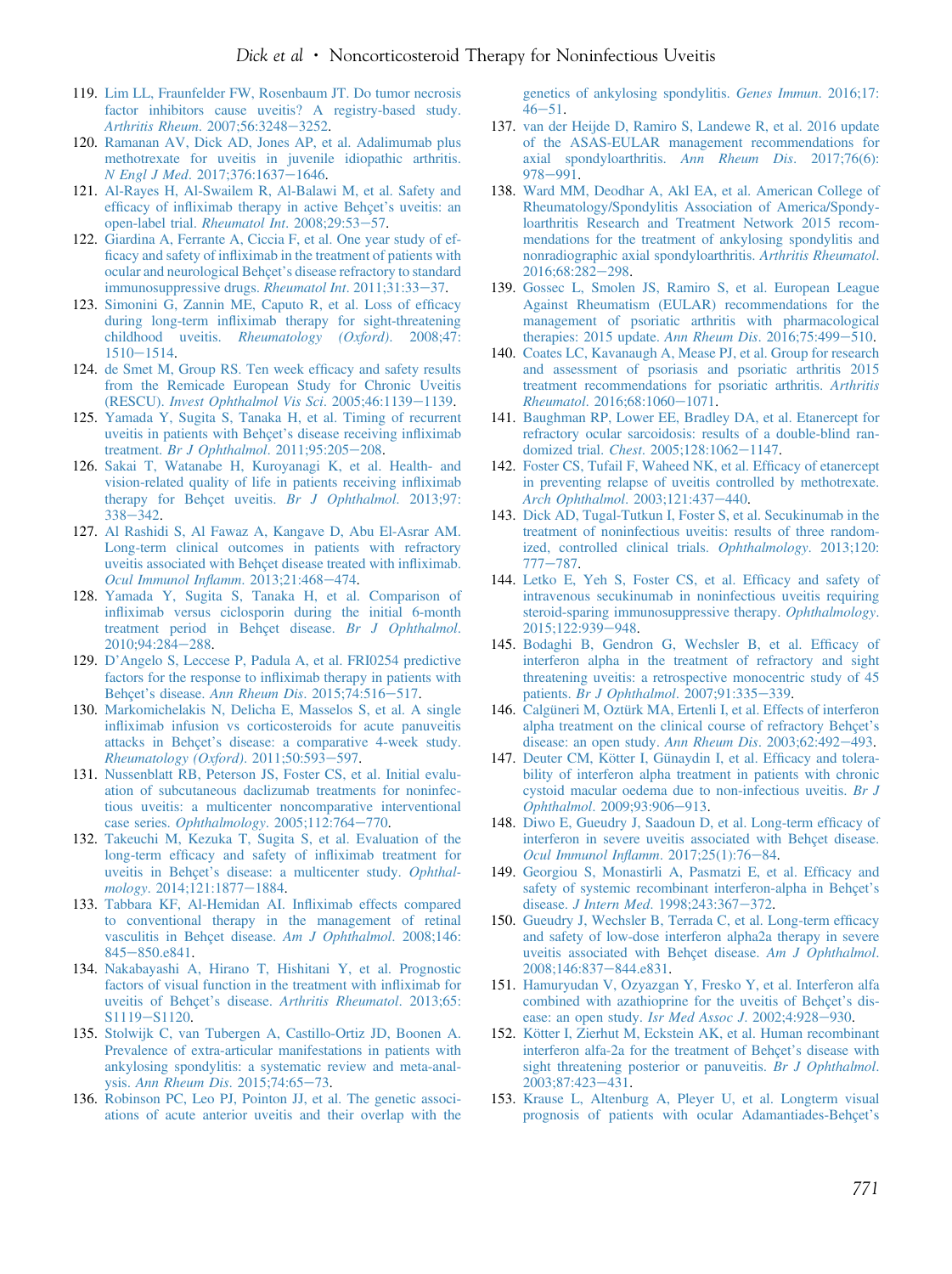<span id="page-16-0"></span>[disease treated with interferon-alpha-2a.](http://refhub.elsevier.com/S0161-6420(17)32446-6/sref153) J Rheumatol. [2008;35:896](http://refhub.elsevier.com/S0161-6420(17)32446-6/sref153)-[903.](http://refhub.elsevier.com/S0161-6420(17)32446-6/sref153)

- 154. [Onal S, Kazokoglu H, Koc A, et al. Long-term ef](http://refhub.elsevier.com/S0161-6420(17)32446-6/sref154)ficacy and [safety of low-dose and dose-escalating interferon alfa-2a](http://refhub.elsevier.com/S0161-6420(17)32446-6/sref154) [therapy in refractory Behçet uveitis.](http://refhub.elsevier.com/S0161-6420(17)32446-6/sref154) Arch Ophthalmol. 2011:129:288-[294](http://refhub.elsevier.com/S0161-6420(17)32446-6/sref154).
- 155. [Sobaci G, Erdem U, Durukan AH, et al. Safety and effec](http://refhub.elsevier.com/S0161-6420(17)32446-6/sref155)[tiveness of interferon alpha-2a in treatment of patients with](http://refhub.elsevier.com/S0161-6420(17)32446-6/sref155) Behçet'[s uveitis refractory to conventional treatments.](http://refhub.elsevier.com/S0161-6420(17)32446-6/sref155) Ophthalmology[. 2010;117:1430](http://refhub.elsevier.com/S0161-6420(17)32446-6/sref155)-[1435.](http://refhub.elsevier.com/S0161-6420(17)32446-6/sref155)
- 156. [Tugal-Tutkun I, Güney-Tefekli E, Urgancioglu M. Results of](http://refhub.elsevier.com/S0161-6420(17)32446-6/sref156) [interferon-alfa therapy in patients with Behçet uveitis.](http://refhub.elsevier.com/S0161-6420(17)32446-6/sref156)<br>[Graefes Arch Clin Exp Ophthalmol](http://refhub.elsevier.com/S0161-6420(17)32446-6/sref156). 2006;244:1692–[1695](http://refhub.elsevier.com/S0161-6420(17)32446-6/sref156).
- 157. [Gendron G, Bodaghi B, Wechsler B, et al. Ef](http://refhub.elsevier.com/S0161-6420(17)32446-6/sref157)ficacy and safety [of interferon alfa-2a in intractable Behçet](http://refhub.elsevier.com/S0161-6420(17)32446-6/sref157)'s disease-associated uveitis. [Invest Ophthalmol Vis Sci](http://refhub.elsevier.com/S0161-6420(17)32446-6/sref157). 2003;44:[2404](http://refhub.elsevier.com/S0161-6420(17)32446-6/sref157)-2404.
- 158. [Gendron G, Bodaghi B, Wechsler B, et al. Ef](http://refhub.elsevier.com/S0161-6420(17)32446-6/sref158)ficacy and [tolerance of interferon alpha in the treatment of refractory and](http://refhub.elsevier.com/S0161-6420(17)32446-6/sref158) [sight-threatening uveitis: a retrospective monocentric study of](http://refhub.elsevier.com/S0161-6420(17)32446-6/sref158) 45 patients. [Invest Ophthalmol Vis Sci](http://refhub.elsevier.com/S0161-6420(17)32446-6/sref158). 2005;46:[2384](http://refhub.elsevier.com/S0161-6420(17)32446-6/sref158)-2384.
- 159. [Alpsoy E, Durusoy C, Yilmaz E, et al. Interferon alfa-2a in the](http://refhub.elsevier.com/S0161-6420(17)32446-6/sref159) [treatment of Behçet disease: a randomized placebo-controlled](http://refhub.elsevier.com/S0161-6420(17)32446-6/sref159) [and double-blind study.](http://refhub.elsevier.com/S0161-6420(17)32446-6/sref159) Arch Dermatol. 2002;138:467-[471.](http://refhub.elsevier.com/S0161-6420(17)32446-6/sref159)
- 160. [Lightman S, Taylor SR, Bunce C, et al. Pegylated interferon-](http://refhub.elsevier.com/S0161-6420(17)32446-6/sref160)a-[2b reduces corticosteroid requirement in patients with Behçet](http://refhub.elsevier.com/S0161-6420(17)32446-6/sref160)'s [disease with upregulation of circulating regulatory T cells and](http://refhub.elsevier.com/S0161-6420(17)32446-6/sref160) [reduction of Th17.](http://refhub.elsevier.com/S0161-6420(17)32446-6/sref160) Ann Rheum Dis. 2015;74:1138-[1144](http://refhub.elsevier.com/S0161-6420(17)32446-6/sref160).
- 161. [Barone SB, Narayana K, Latkany P, et al. Survey on the](http://refhub.elsevier.com/S0161-6420(17)32446-6/sref161) [knowledge of immunosuppressive agents for uveitis among](http://refhub.elsevier.com/S0161-6420(17)32446-6/sref161) non-uveitis specialists. [Invest Ophthalmol Vis Sci](http://refhub.elsevier.com/S0161-6420(17)32446-6/sref161). 2005;46:  $2847 - 2847.$  $2847 - 2847.$  $2847 - 2847.$
- 162. [Ding T, Ledingham J, Luqmani R, et al. BSR and BHPR](http://refhub.elsevier.com/S0161-6420(17)32446-6/sref162) [rheumatoid arthritis guidelines on safety of anti-TNF thera-](http://refhub.elsevier.com/S0161-6420(17)32446-6/sref162)pies. [Rheumatology \(Oxford\)](http://refhub.elsevier.com/S0161-6420(17)32446-6/sref162). 2010;49:2217-[2219.](http://refhub.elsevier.com/S0161-6420(17)32446-6/sref162)
- 163. [Mocko P, Kawalec P, Pilc A. Safety pro](http://refhub.elsevier.com/S0161-6420(17)32446-6/sref163)file of biologic drugs in the treatment of infl[ammatory bowel diseases: a systematic](http://refhub.elsevier.com/S0161-6420(17)32446-6/sref163) [review and network meta-analysis of randomized controlled](http://refhub.elsevier.com/S0161-6420(17)32446-6/sref163) trials. [Clin Drug Invest](http://refhub.elsevier.com/S0161-6420(17)32446-6/sref163).  $2017;37:25-37$ .
- 164. [Ledingham J, Gullick N, Irving K, et al. BSR and BHPR](http://refhub.elsevier.com/S0161-6420(17)32446-6/sref164) [guideline for the prescription and monitoring of non-biologic](http://refhub.elsevier.com/S0161-6420(17)32446-6/sref164) [disease-modifying anti-rheumatic drugs.](http://refhub.elsevier.com/S0161-6420(17)32446-6/sref164) Rheumatology (Ox $ford$ )[. 2017;56:865](http://refhub.elsevier.com/S0161-6420(17)32446-6/sref164)-[868.](http://refhub.elsevier.com/S0161-6420(17)32446-6/sref164)
- 165. [Smolen JS, Landewe R, Bijlsma J, et al. EULAR recom](http://refhub.elsevier.com/S0161-6420(17)32446-6/sref165)[mendations for the management of rheumatoid arthritis with](http://refhub.elsevier.com/S0161-6420(17)32446-6/sref165) [synthetic and biological disease-modifying antirheumatic](http://refhub.elsevier.com/S0161-6420(17)32446-6/sref165) [drugs: 2016 update.](http://refhub.elsevier.com/S0161-6420(17)32446-6/sref165) Ann Rheum Dis. 2017;76:960-[977](http://refhub.elsevier.com/S0161-6420(17)32446-6/sref165).
- 166. [Multicenter Uveitis Steroid Treatment Trial Follow-up Study](http://refhub.elsevier.com/S0161-6420(17)32446-6/sref166) [Research Group. Quality of life and risks associated with](http://refhub.elsevier.com/S0161-6420(17)32446-6/sref166) systemic anti-infl[ammatory therapy versus](http://refhub.elsevier.com/S0161-6420(17)32446-6/sref166) fluocinolone ace[tonide intraocular implant for intermediate uveitis, posterior](http://refhub.elsevier.com/S0161-6420(17)32446-6/sref166) uveitis, or panuveitis: fi[fty-four-month results of the Multi](http://refhub.elsevier.com/S0161-6420(17)32446-6/sref166)[center Uveitis Steroid Treatment Trial and Follow-up Study.](http://refhub.elsevier.com/S0161-6420(17)32446-6/sref166) Ophthalmology[. 2015;122:1976](http://refhub.elsevier.com/S0161-6420(17)32446-6/sref166)-[1986.](http://refhub.elsevier.com/S0161-6420(17)32446-6/sref166)
- 167. [Yu T, Holbrook JT, Thorne JE, et al. Outcome preferences in](http://refhub.elsevier.com/S0161-6420(17)32446-6/sref167) [patients with noninfectious uveitis: results of a best](http://refhub.elsevier.com/S0161-6420(17)32446-6/sref167)-[worst](http://refhub.elsevier.com/S0161-6420(17)32446-6/sref167) [scaling study patient outcome preferences in noninfectious](http://refhub.elsevier.com/S0161-6420(17)32446-6/sref167) uveitis. [Invest Ophthalmol Vis Sci](http://refhub.elsevier.com/S0161-6420(17)32446-6/sref167). 2015;56:6864-[6872.](http://refhub.elsevier.com/S0161-6420(17)32446-6/sref167)
- 168. [Barton JL, Trupin L, Schillinger D, et al. Use of low-literacy](http://refhub.elsevier.com/S0161-6420(17)32446-6/sref168) [decision aid to enhance knowledge and reduce decisional](http://refhub.elsevier.com/S0161-6420(17)32446-6/sref168) confl[ict among a diverse population of adults with rheuma](http://refhub.elsevier.com/S0161-6420(17)32446-6/sref168)[toid arthritis: results of a pilot study.](http://refhub.elsevier.com/S0161-6420(17)32446-6/sref168) Arthritis Care Res (Hoboken)[. 2016;68:889](http://refhub.elsevier.com/S0161-6420(17)32446-6/sref168)-[898](http://refhub.elsevier.com/S0161-6420(17)32446-6/sref168).
- 169. [Toupin-April K, Barton J, Fraenkel L, et al. Development of](http://refhub.elsevier.com/S0161-6420(17)32446-6/sref169) [a draft core set of domains for measuring shared decision](http://refhub.elsevier.com/S0161-6420(17)32446-6/sref169) [making in osteoarthritis: an OMERACT working group on](http://refhub.elsevier.com/S0161-6420(17)32446-6/sref169) [shared decision making.](http://refhub.elsevier.com/S0161-6420(17)32446-6/sref169) J Rheumatol. 2015;42:2442-[2447.](http://refhub.elsevier.com/S0161-6420(17)32446-6/sref169)
- 170. [Barry MJ, Edgman-Levitan S. Shared decision making: the](http://refhub.elsevier.com/S0161-6420(17)32446-6/sref170) [pinnacle of patient-centered care.](http://refhub.elsevier.com/S0161-6420(17)32446-6/sref170) N Engl J Med. 2012;366: [780](http://refhub.elsevier.com/S0161-6420(17)32446-6/sref170)-[781](http://refhub.elsevier.com/S0161-6420(17)32446-6/sref170).
- 171. [Gandhi TK, Sittig DF, Franklin M, et al. Communication](http://refhub.elsevier.com/S0161-6420(17)32446-6/sref171) [breakdown in the outpatient referral process.](http://refhub.elsevier.com/S0161-6420(17)32446-6/sref171) J Gen Int Med. [2000;15:626](http://refhub.elsevier.com/S0161-6420(17)32446-6/sref171)-[631.](http://refhub.elsevier.com/S0161-6420(17)32446-6/sref171)
- 172. [Cummins RO, Smith RW, Inui TS. Communication failure in](http://refhub.elsevier.com/S0161-6420(17)32446-6/sref172) [primary care: failure of consultants to provide follow-up in-](http://refhub.elsevier.com/S0161-6420(17)32446-6/sref172)formation. JAMA[. 1980;243:1650](http://refhub.elsevier.com/S0161-6420(17)32446-6/sref172)-[1652.](http://refhub.elsevier.com/S0161-6420(17)32446-6/sref172)
- 173. [Whallett A, Thurairajan G, Hamburger J, et al. Behçet](http://refhub.elsevier.com/S0161-6420(17)32446-6/sref173)'s [syndrome: a multidisciplinary approach to clinical care.](http://refhub.elsevier.com/S0161-6420(17)32446-6/sref173) *QJM*. [1999;92:727](http://refhub.elsevier.com/S0161-6420(17)32446-6/sref173)-[740.](http://refhub.elsevier.com/S0161-6420(17)32446-6/sref173)
- 174. [Palmer D, El Miedany Y. Biological nurse specialist: good](http://refhub.elsevier.com/S0161-6420(17)32446-6/sref174)[will to good practice.](http://refhub.elsevier.com/S0161-6420(17)32446-6/sref174) Br J Nursing. 2010;19:477.
- 175. [Canete JD, Dauden E, Queiro R, et al. Recommendations for](http://refhub.elsevier.com/S0161-6420(17)32446-6/sref175) [the coordinated management of psoriatic arthritis by rheu](http://refhub.elsevier.com/S0161-6420(17)32446-6/sref175)[matologists and dermatologists: a Delphi study.](http://refhub.elsevier.com/S0161-6420(17)32446-6/sref175) Actas Der-mosifiliogr[. 2014;105:216](http://refhub.elsevier.com/S0161-6420(17)32446-6/sref175)-[232](http://refhub.elsevier.com/S0161-6420(17)32446-6/sref175).

### Footnotes and Financial Disclosures

Originally received: August 4, 2017. Final revision: October 6, 2017.

Accepted: November 8, 2017.

Available online: January 6, 2018. Manuscript no. 2017-1794.

<sup>1</sup> Ophthalmology, School of Clinical Sciences, University of Bristol, Bristol, United Kingdom.

<sup>2</sup> Institute of Ophthalmology, University College London, London, United Kingdom.

<sup>3</sup> National Institute for Health Research (NIHR) Biomedical Research Centre at Moorfields Eye Hospital and Institute of Ophthalmology, University College London, London, United Kingdom.

<sup>4</sup> Legacy Devers Eye Institute, Portland, Oregon.

<sup>5</sup> Department of Ophthalmology, Oregon Health & Science University, Portland, Oregon.

<sup>6</sup> Departments of Medicine and Cell Biology, Oregon Health & Science University, Portland, Oregon.

 $<sup>7</sup>$  Division of Vitreoretinal Surgery and Uveitis, King Khaled Eye Specialist</sup> Hospital, Riyadh, Kingdom of Saudi Arabia.

<sup>8</sup> Department of Ophthalmology and Visual Sciences, Paulista School of Medicine, Federal University of São Paulo and Vision Institute, São Paulo, Brazil.

<sup>9</sup> Service d'ophtalmologie, Université Paris Descartes, Hôpital Cochin, Paris, France.

<sup>10</sup> Ocular Inflammation and Immunology Service, Singapore National Eye Centre, Singapore, Republic of Singapore.

<sup>11</sup> Singapore Eye Research Institute, Singapore, Republic of Singapore.

<sup>12</sup> Department of Ophthalmology, Yong Loo Lin School of Medicine, National University of Singapore, Singapore, Republic of Singapore.

<sup>13</sup> Duke-National University of Singapore Medical School, Ophthalmology & Visual Sciences Academic Clinical Program, Singapore, Republic of Singapore.

<sup>14</sup> Bascom Palmer Eye Institute, University of Miami Miller School of Medicine, Miami, Florida.

<sup>15</sup> Pediatric Rheumatology, University Hospitals Bristol NHS Foundation Trust, Bristol, United Kingdom.